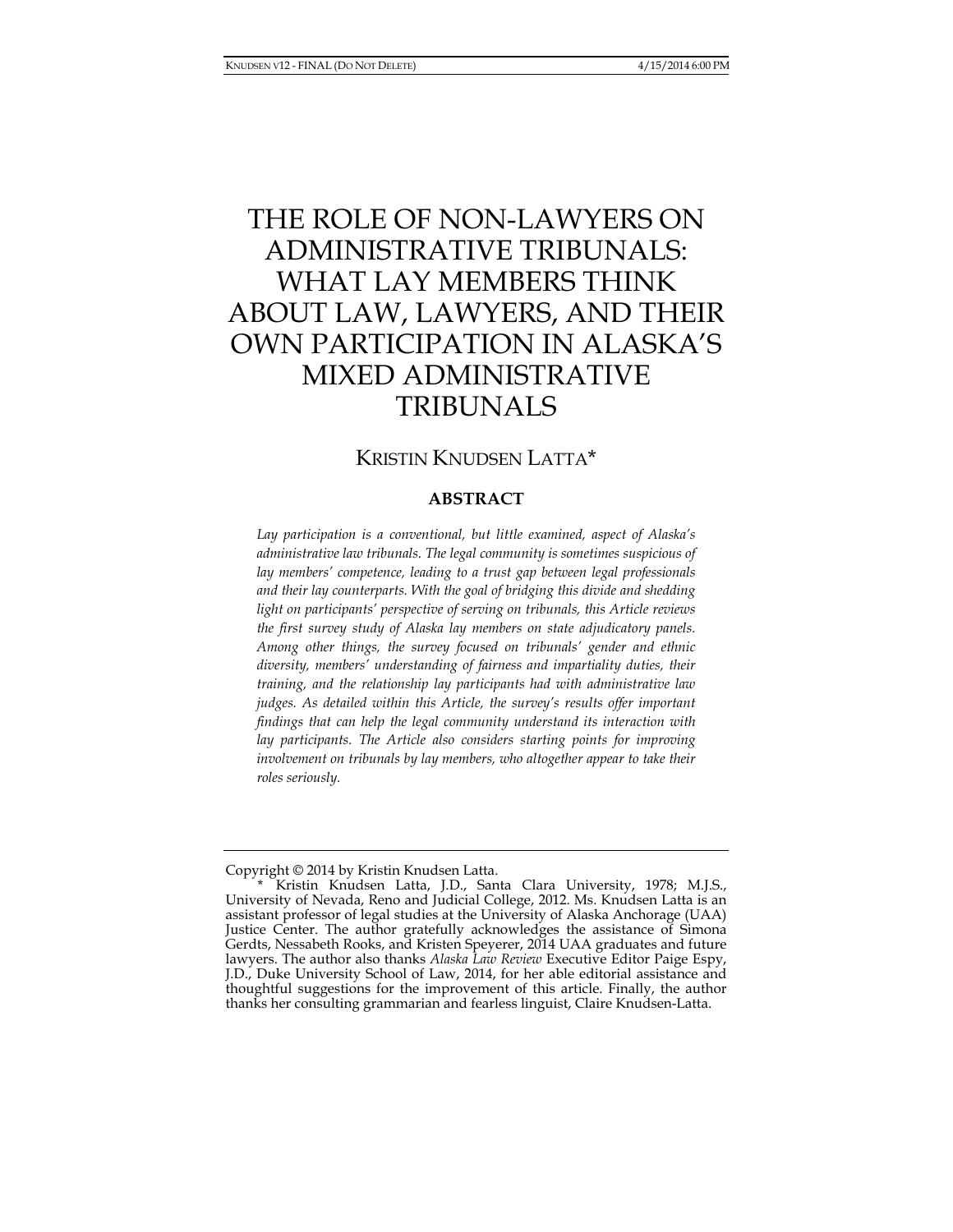## **INTRODUCTION**

Administrative tribunals, which often consist primarily of lay (nonlawyer) members, exercise many powers once held exclusively by courts.1 This makes many lawyers uneasy. Historically, lawyers have been suspicious of lay engagement in legal decision-making by juries<sup>2</sup> and by lay judges.3 Even today, the argument that non-lawyers are constitutionally unfit to interpret law continues to be made in Alaska

 <sup>1.</sup> *See* Gordon G. Young, *Public Rights and the Federal Judicial Power: From Murray's Lessee Through Crowell to Schor*, 35 BUFF. L. REV. 765, 770 (1986) (explaining that Crowell v. Benson, 285 U.S. 22 (1932), "allowed non-article III tribunals substantial powers, even in the formerly sacrosanct domain of privaterights cases"). Since *Crowell*, although issues have arisen over whether particular types of rights are subject to administrative adjudication, the fundamental acceptance of agencies engaging in judicial functions has survived. *See id.* at 859 ("[W]hen Congress creates an interest, short of a full-fledged, vested, old-style property right, it has great power to use potent non-article III tribunals for adjudication."). *See also, e.g*., Alaska Pub. Interest Research Grp. v. State, 167 P.3d 27, 40 (Alaska 2007) ("The constitution grants the legislature and the executive broad power to organize administrative bodies. We have also recognized that the legislature has constitutional power to allocate executive department functions and duties among the different administrative bodies within state government.").

 <sup>2.</sup> *See* Charles E. Clark & Harry Shulman, *Jury Trial in Civil Cases – A Study in Judicial Administration*, 43 YALE L.J. 867, 884 (1934) ("Whatever the political, psychological or jurisprudential values of the jury as an institution may be, its use in the civil litigation covered by this study is certainly not impressive. The picture seems to be that of an expensive, cumbersome and comparatively inefficient trial device employed in cases where exploitation of the situation is made possible by underlying rules."). *See also* Sparf v. United States*,* 156 U.S. 51, 101 (1895) ("Public and private safety alike would be in peril if the principle be established that juries in criminal cases may, of right, disregard the law as expounded to them by the court, and become a law unto themselves."); United States v. Battiste, 24 F. Cas. 1042, 1043 (C.C.D. Mass. 1835) (No. 14545) (Story, J.) ("Every person accused as a criminal has a right to be tried according to the law of the land, the fixed law of the land; and not by the law as a jury may understand it, or choose, from wantonness, or ignorance, or accidental mistake, to interpret it.").

 <sup>3.</sup> *See* Chester H. Smith, *The Justice of the Peace System in the United States,* 15 CAL. L. REV. 118, 123 (1927) (arguing that even if lay justices of the peace were men of intelligence and moral character, "many would hesitate to submit the interpretation of the law and statutes to such a court"). For more recent criticism, see*,* for example, Benjamin Will Bates, *Exploring Justice Courts in Utah and Three Problems Inherent in the Justice Court System,* 2001 UTAH L. REV. 731, 773 (2001) (suggesting that there is greater potential for ethical abuse and ex parte contacts when judges are not lawyers); Cathy Lesser Mansfield, *Disorder in the People's Court: Rethinking the Role of Non-Lawyer Judges in Limited Jurisdiction Court Civil Cases,* 29 N.M. L. REV. 119, 130–31 (1999) (arguing that having non-lawyers adjudicate civil matters governed by substantive and procedural legal rules is anachronistic, particularly in urban areas).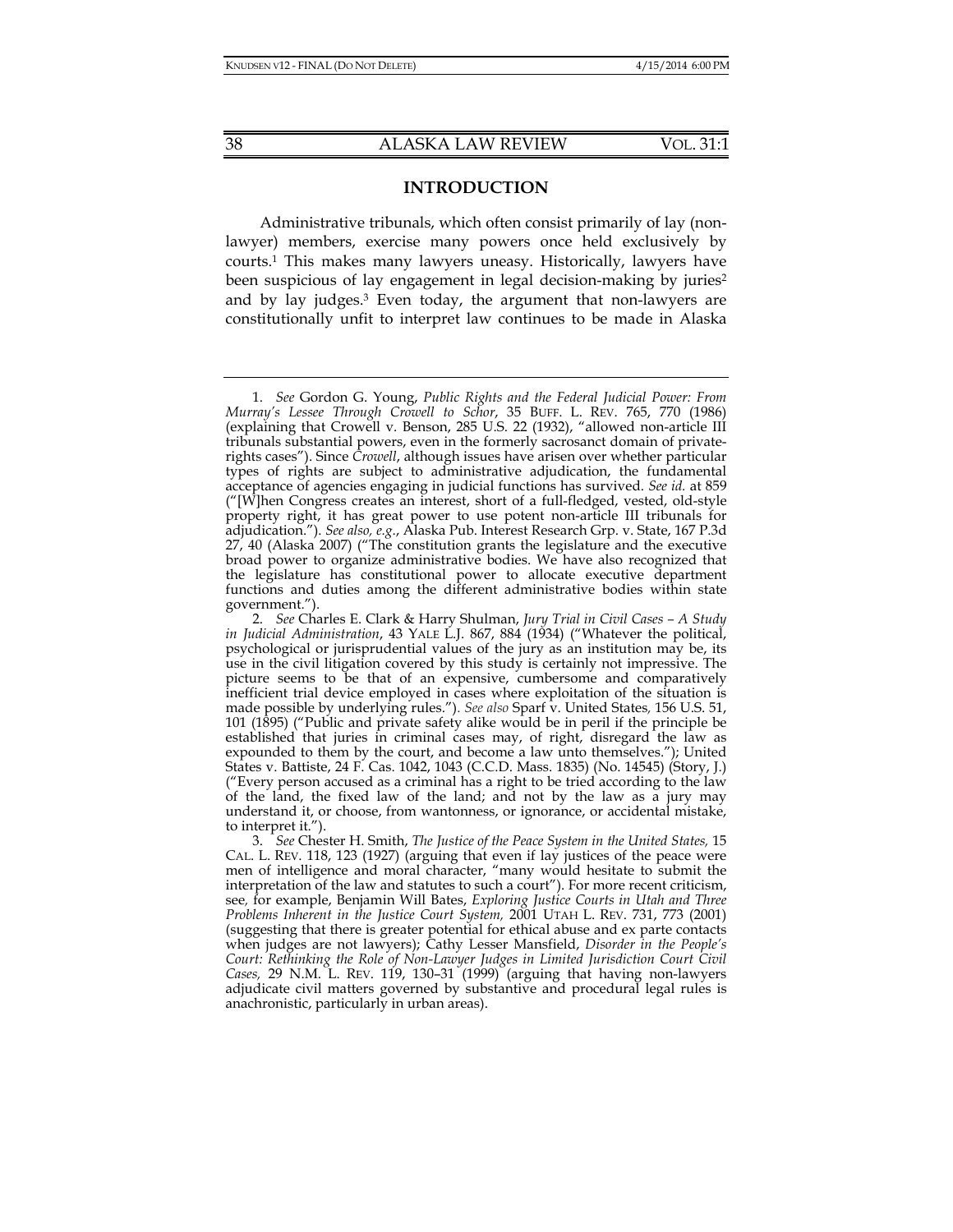courts.4 There is no doubt that this distrust flows both ways. Lawyers are accustomed to facing hostility toward their profession,5 but recent political discourse based on distrust of the legal profession illustrates how far the gap between lay citizens and lawyers has grown.<sup>6</sup>

As decision-making bodies, jurors have been attacked as incompetent, illogical, unable to follow the law, too independent, and inclined to be swayed by passion or prejudice.7 However, over forty years of research demonstrates that United States juries generally function well as group decision-makers.<sup>8</sup> A jury's transience and independence—meeting once as a body in a single case and deciding facts without the judge present—is the foundation for claims that the jury strengthens democracy.<sup>9</sup> Jury service is recognized as a right that

 6. Distrust of the legal profession was a recurrent theme as two constitutional amendments directed toward lawyers' role in government proceeded through the 28th Alaska Legislature. Testimony presented by proponents of H.R.J. Res. 33, 28th Leg., 2d Sess. (Alaska 2014) (constitutional amendment to increase number of members on the judicial council, a mixed body of lawyers and non-lawyers responsible for screening and nominating judicial applicants) and H.R.J. Res. 18, 28th Leg., 2d Sess. (Alaska 2014) (constitutional amendment related to the attorney general office) illustrated this widening gap. The assumption underlying the distrust is that lawyers are the opponents of citizens, or the opponents of Alaskans, instead of being Alaska citizens themselves, who intermeddle between citizens rather than serve their interests.

 7. *See, e.g.*, State v. Coon, 974 P.2d 386, 396–97 (Alaska 1999) ("[T]he *Frye* rule was intended to ensure the reliability of scientific evidence because: (1) lay jurors can be overly impressed by science; (2) lay jurors lack the capacity to evaluate scientific evidence critically; and (3) lay jurors are likely to give 'junk science' more weight than it deserves."). Here, the Alaska Supreme Court was quoting *State v. Carter*, 524 N.W.2d 763, 779 (Nebraska 1994).

 8. For a concise response to the major criticisms of the civil jury based on empirical studies, see Neil Vidmar, *The Performance of the American Civil Jury: An Empirical Perspective,* 40 ARIZ. L. REV. 849, 898 (1998) ("Research findings bearing on the performance of civil juries yield little support for the extreme claims charging juries with poor and irresponsible performance. Trial judges agree with jury decisions most of the time and strongly support the jury system."). *See generally* NEIL VIDMAR & VALERIE P. HANS, AMERICAN JURIES: THE VERDICT (2007) (providing a detailed synthesis of modern research on juries as effective decision-makers, and concluding with a verdict strongly in favor of the American jury).

9. *See* Richard O. Lempert, *The Internationalization of Lay Legal Decision-*

 <sup>4.</sup> *See, e.g.*, *Alaska Pub. Interest Research Grp.*, 167 P.3d at 41 (explaining that appellants argued that the Workers' Compensation Appeals Commission, composed of a majority of non-lawyers, could not constitutionally make decisions that had the force of legal precedent).

 <sup>5.</sup> *See* Robert C. Post, *On the Popular Image of the Lawyer: Reflections in a Dark Glass,* 75 CAL. L. REV. 379, 389 (1987) (arguing that the special hatred of lawyers in American popular culture derives from lawyers "embod[ying] the tension we all experience between the desire for an embracing and common community and the urge toward individual independence and self-assertion").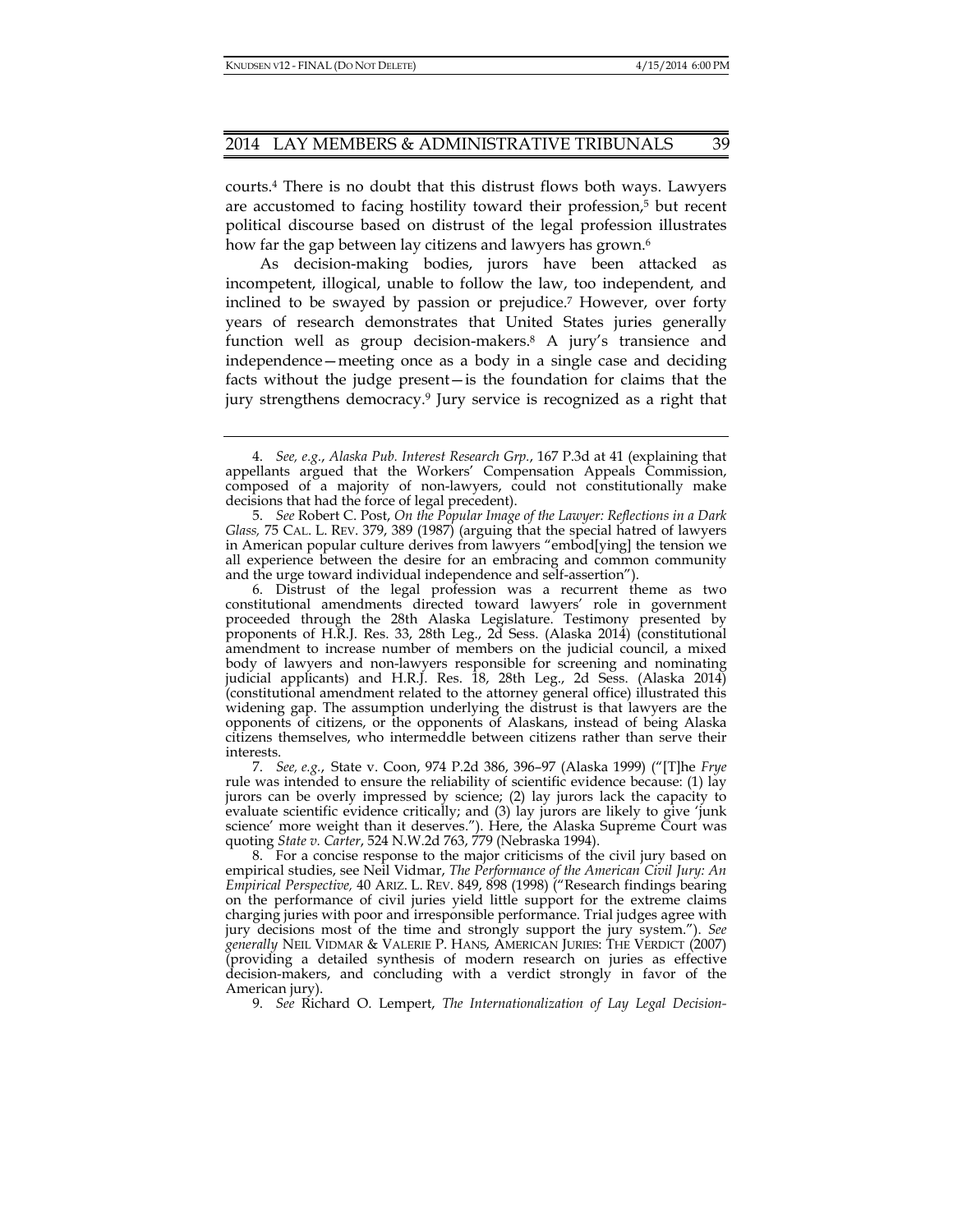cannot be denied on the basis of race or sex.10 Community participation is "critical to public confidence" in the fairness of courts.11 Indeed, several recent studies of jurors demonstrate the positive impact that jury service has on subsequent civic engagement.<sup>12</sup>

Juries are not the only place that lawyers and lay citizens meet as legal decision-makers. The mixed administrative tribunal represents a singular arrangement where lawyer and lay citizen work together and share roles, instead of performing the strictly separate roles of lay jury and lawyer judge. Unlike juries, administrative tribunals are not transient bodies. Their members are appointed for years, rather than the duration of a single case. Further, tribunals generally are not meant to be representative of large communities,<sup>13</sup> like juries are. Rather, tribunal members are meant to represent a small community within a particular field,14 and they are expected to learn the law of their tribunal and to develop its interpretation. Most importantly, tribunal members only have the power of independent deliberation when they are constituted as reviewing bodies. Most administrative tribunals are mixed; they share deliberation with a professional administrative law judge, who may be a voting member, an advisor, or a presenter of information.

The deliberative power of the tribunal is often shared with a professional administrative law judge (ALJ), who can be a voting member, an advisor, or a presenter of information. Professional, lawtrained judges have "status, training, skill, and experience on their side," and therefore, in these mixed courts, they may disproportionately influence the tribunal's decision-making.15 Thus, mixed tribunals are

 12. JOHN GASTIL ET AL., THE JURY AND DEMOCRACY: HOW JURY DELIBERATION PROMOTES CIVIC ENGAGEMENT AND POLITICAL PARTICIPATION 174-75 tbl.9.1 (2010).

 14. *See, e.g.*, § 08.04.020 (requiring five members of the Board of Public Accountancy to be certified public accountants); § 08.62.010 (requiring two members of the Board of Marine Pilots to be licensed pilots and two to be managers of vessels); § 08.64.010 (requiring five members of the State Medical Board to be physicians "residing in as many separate geographical areas of the state as possible"); § 15.13.020 (requiring the Alaska Public Offices Commission to have two appointees from "each of the two political parties whose candidate for governor received the highest number of votes").

15. *See* Markus Dirk Dubber, *American Plea Bargains, German Lay Judges, and* 

*Making: Jury Resurgence and Jury Research,* 40 CORNELL INT'L L.J. 477, 481 (2007) ("Jury systems, once in place, support democratic forms of government, because they are uncongenial to authoritarian rule.").

 <sup>10.</sup> Norris v. Alabama, 294 U.S. 587, 55 S.Ct. 579 (1935); Batson v. Kentucky, 476 U.S. 79 (1986); JEB v. Alabama *ex rel.* T.B., 511 U.S. 127 (1994); Edmonson v. Leesville Concrete Co., 500 U.S. 614 (1991).

 <sup>11.</sup> *Taylor v. Louisiana,* 419 U.S. 522, 530 (1975).

 <sup>13.</sup> Exceptions are those statewide boards or commissions that require appointment based solely on geographic or population distribution, such as the Local Boundary Commission, ALASKA STAT. § 44.33.810 (2012).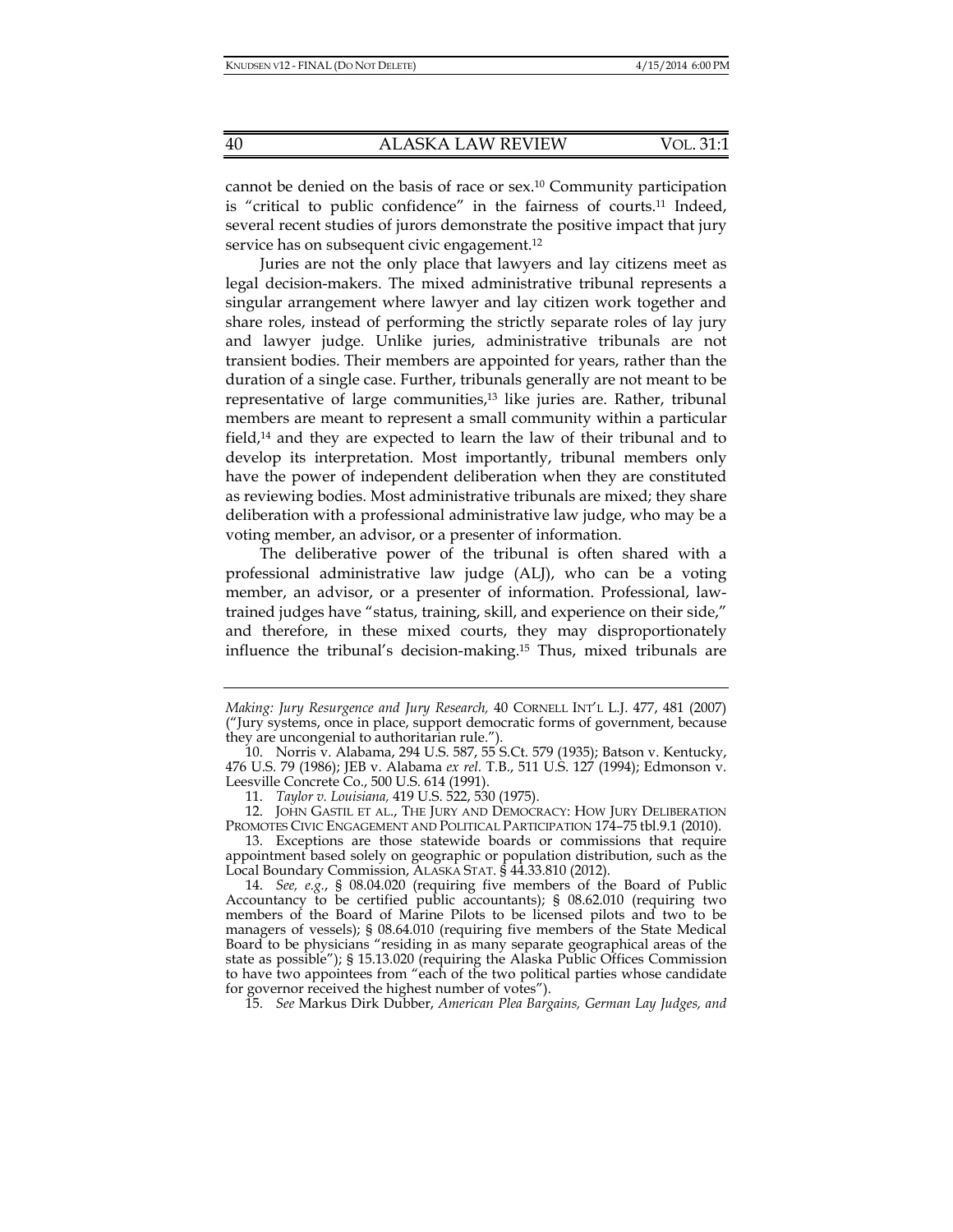targets of two criticisms. First, lay tribunal members are viewed as irrational or prejudiced because the tribunals are intransient; and second, because lay members are not trained in the law, they might be dominated by more "competent" law-trained judges. Lay members in tribunals are not without their defenders, but the defense is often based on a latent contribution to the tribunal—by representing a "lay" view, they make the "professionals" do a better job of decision-making.16 Even among defenders, however, the abilities of lay members are challenged.17

This Article does not review the scope of decisional authority or examine the decisions of any particular tribunal;<sup>18</sup> rather, it focuses on the implications of some of the findings of the author's anonymous survey research. Instead of speculating about the thinking of lay members, or examining theories of social behavior in hypothetical deliberations, the author asked Alaska's lay tribunal members for *their*  thoughts. How representative of their community are they? Does the statutory mandate that a professional judge must preside over administrative hearings mean that the lay members are subservient to the professional in deliberation? Do tribunal lay members see themselves as equal or subordinate to the professional judge? What do they think about their legal role and the law? What happens when they perceive that we, members of the legal community, treat them without respect? Without diminishing the importance of lay expertise, what do lay members believe is needed to improve their participation in administrative justice?

*the Crisis of Criminal Procedure,* 49 STANFORD L. REV. 547, 587 (1997) (hypothesizing on the persuasive power of professional judges mixed with lay judges in the American court system).

 <sup>16.</sup> *See, e.g.*, MARK DAVIES, MEDICAL SELF REGULATION: CRISIS AND CHANGE 270 (2007) ("Lay members help us look at matters from another perspective, and make us aware of the needs and concerns of the public. . . .").

 <sup>17.</sup> *See* Williams v. Kleaveland, 534 F. Supp. 914, 918–19 (W.D. Mich. 1981) ("[W]hile in some instances, lay members of the public serve on executive boards of hospitals, the determination of the medical competence of a physician is peculiarly within the domain of the medical profession.").

 <sup>18.</sup> Practice before administrative agencies, agencies' authority to make particular legal decisions, and the political considerations in "rule-making" or regulation have been thoroughly studied and discussed elsewhere. *See generally* Steven P. Croley & William F. Funk, *The Federal Advisory Committee Act and Good Government*, 14 YALE J. ON REG. 451 (1997); Richard A. Epstein & Paula M. Stannard, *Constitutional Ratemaking and the Affordable Care Act: A New Source of Vulnerability*, 38 AM. J.L. & MED. 243 (2012); Yair Sagy, *A Triptych of Regulators: A New Perspective on the Administrative State*, 44 AKRON L. REV. 425 (2011); Mark Seidenfeld, *Cognitive Loafing, Social Conformity, and Judicial Review of Agency Rulemaking*, 87 CORNELL L. REV. 486 (2002); Anthony Vitarelli, Note, *Happiness Metrics in Federal Rulemaking*, 27 YALE *J*. ON REG. 115 (2010).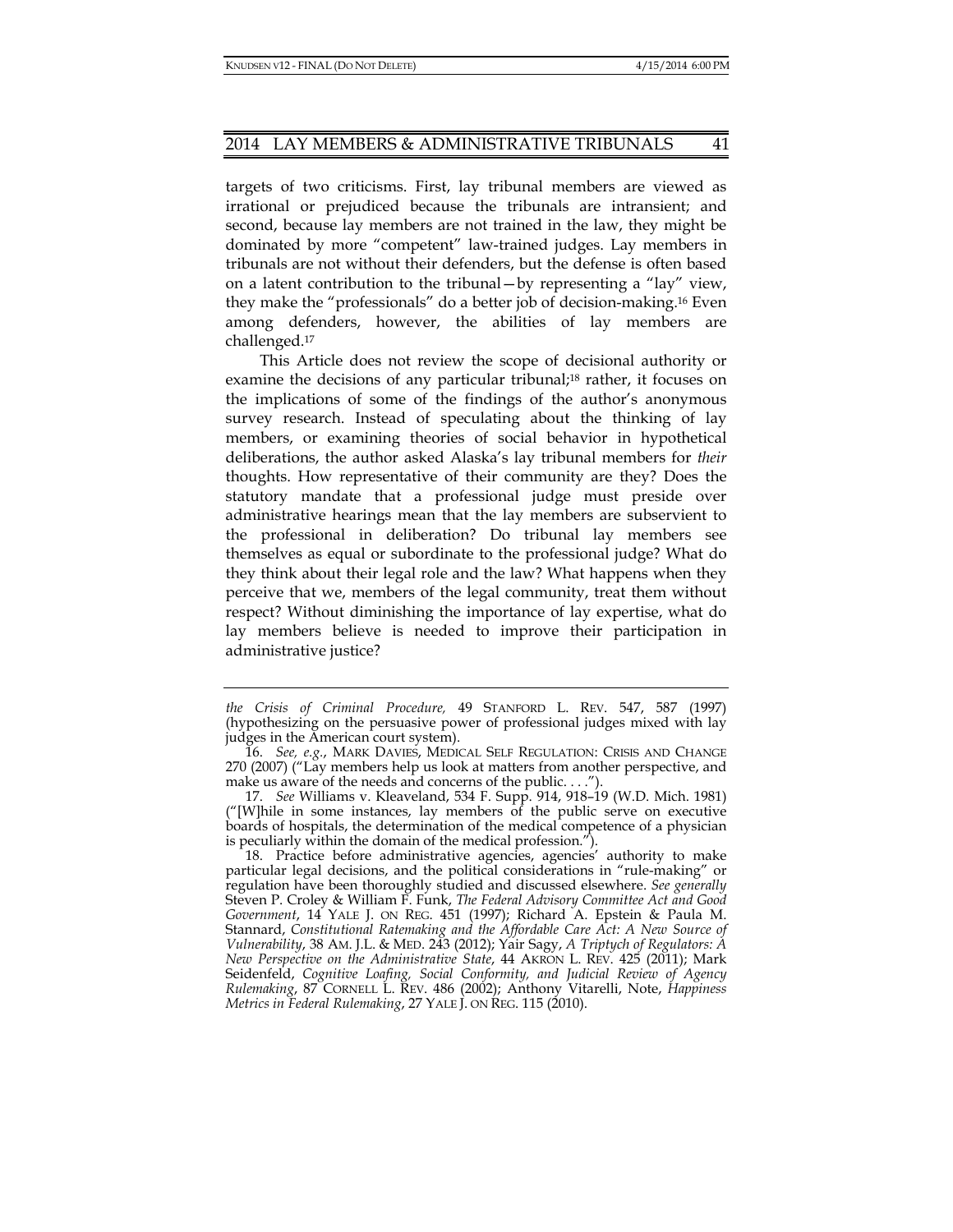The first part of this Article briefly introduces the reader to mixed tribunals and potential sources of internal conflict. The next part describes the survey and its respondents, including the geographic diversity of responses. Part Three of this Article describes in detail the survey's findings. Specifically, it addresses the distribution of women and minority members and perceptions of diversity among members and perceptions of tribunal fairness, findings on members' understandings of their duties of impartiality and fairness, members' desire for training in decision-making and respect for their role, barriers to active participation, and the members' understanding of their role as adjudicators and their relationship to the professional judge. In the conclusion, the Author presents suggestions for conduct and regulatory changes. An appendix of charts shows the numbers and percentages of responses to certain questions on the survey.

## **I. BACKGROUND**

## **A. Alaska's Mixed Administrative Tribunals**

The creation of administrative tribunals in the United States was part of a move toward "expert" decision-making during the Progressive Era.19 Soon after, however, the impact of the Great Depression resulted in "a host of zealous lawyers and academics descend[ing] upon the nation's capitol with a strong belief in the inevitability and viability of centralized economic planning" in support of new regulatory measures.20 Members of government boards and commissions were intended to serve as non-lawyer experts, regulating a particular industry and enforcing rules in small but complex fields, free from partisan political considerations.21 Now well-established as an arm of modern government, quasi-judicial administrative agencies are even recognized in the Alaska Constitution.22

In Alaska, as in rest of the United States, mixed administrative

 <sup>19.</sup> Jerry Mitchell, *Representation on Government Boards and Commissions*, 57 PUB. ADMIN. REV. 160, 160–66 (1997).

<sup>20.</sup> STEPHEN G. BREYER  $\&$  RICHARD B. STEWART, ADMINISTRATIVE LAW AND REGULATORY POLICY 30 (2d ed. 1985).

 <sup>21.</sup> *Id.* at 31 ("[D]efenders of the administrative process sought to justify the agencies' combination of functions and to minimize procedural formalities and judicial review, contending that the salvation of the economy required administrative controls involving expert knowledge, mixed power, and discretionary management analogous to that exercised by business leaders.").

 <sup>22.</sup> *See* ALASKA CONST. art. III, § 22 (providing that "[r]egulatory, quasijudicial, and temporary agencies may be established by law and need not be allocated within a principal department").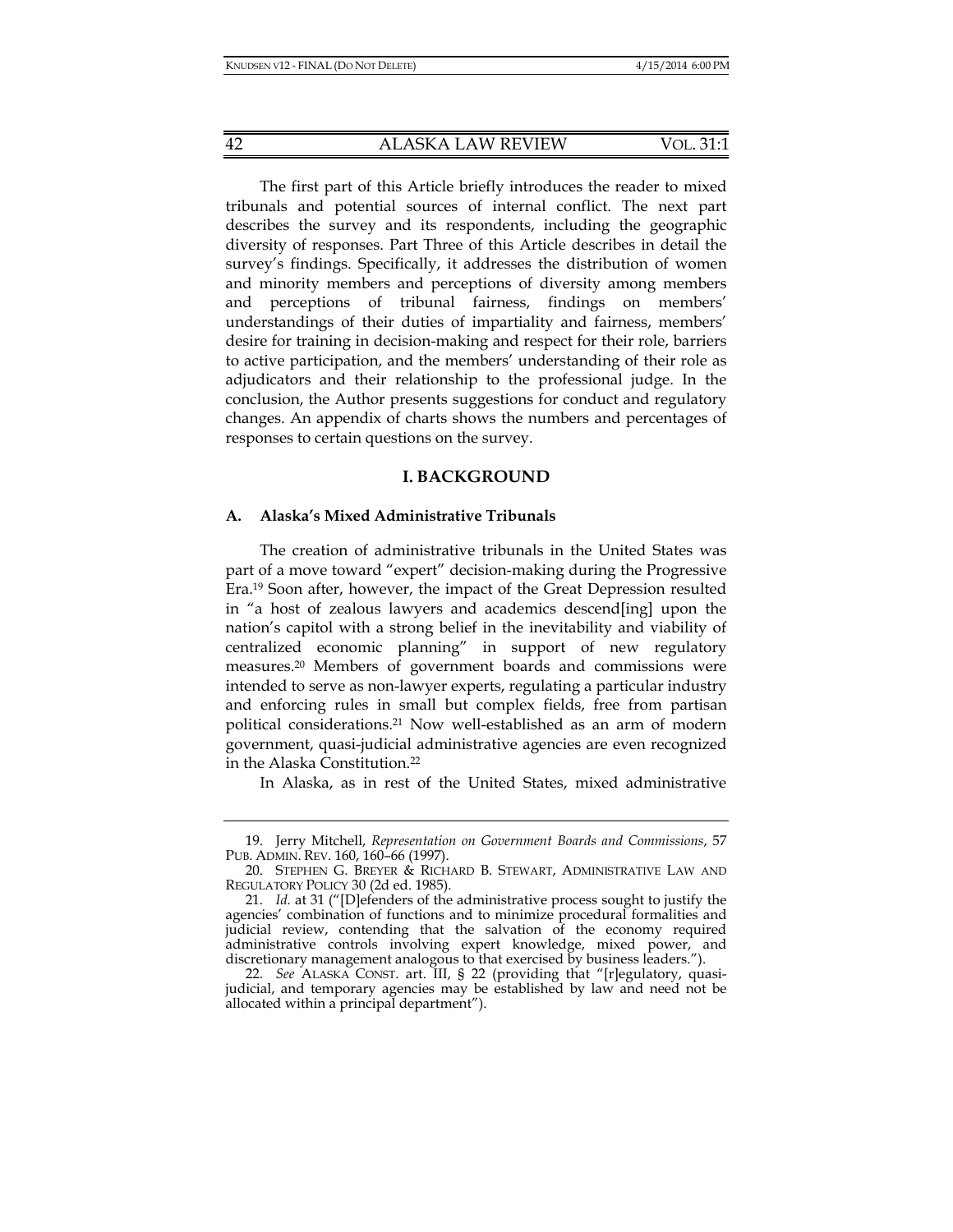tribunals at the state and local levels allow citizens without legal training to bring their expertise and community experience to bear on decisions affecting a wide variety of legal rights and claims.23 In these tribunals, the lay members of government boards and commissions may be joined by an ALJ in the decision-making process. When administrative tribunals include a professional judge in deciding legal disputes or rights, they are mixed administrative tribunals.24 Unlike administrative adjudication that is delegated to a single ALJ and reviewed by a single executive, mixed administrative tribunals provide an opportunity for direct citizen participation in justice, which has diminished in civil disputes as cases are removed from the jury's reach by transfer to administrative proceedings, arbitration, and courtsponsored mediation.25

Unlike the jury, whose members are drawn by lot from the community, membership in tribunals is based on a theory of status representation.26 Status representation states that when people are chosen because they are members of a group, they will act as members of the group would act. Status representatives include members appointed from specific geographic areas, minority populations, commercial industries, or professions. These appointments are often

 <sup>23.</sup> Most government boards and commissions perform a number of different functions. They manage public enterprises, such as schools; they regulate industries and professions in the public good, such as utilities and medical professions; they inform and advise on public policy, such as land development and conservation; and, as "quasi-judicial bodies" they decide legal disputes and rights within the scope of their statutory authority. GALE GROUP, 8 WEST'S ENCYCLOPEDIA OF AMERICAN LAW 199–200 (2d ed. 2005). Regardless of other functions, when they decide legal disputes between parties, or the legal rights of parties, they are "adjudicatory administrative tribunals" or simply "administrative tribunals." *Id.* at 199.

 <sup>24.</sup> The degree of formal involvement between the professional judge and the tribunal's lay citizen members varies. Usually the professional judge presides over a hearing with the tribunal's citizen members present or conducts a hearing alone on behalf of the tribunal. In deliberation, the professional judge may: participate in deliberation and cast an equal vote on the decision; be present in deliberation only to advise on points of law without voting on the decision; summarize the evidence and be present in deliberation to advise, without voting on the decision; or summarize the evidence, present a draft decision, be present in deliberation to advise, but not vote on the final decision. Kristin S. Knudsen Latta, Citizen Adjudicators Lay Members of Alaska's Mixed Administrative Tribunals as Lay Judges in Mixed Courts: A Study of Participation, Attitude and Recruitment 4 (Dec. 2012) (Masters Thesis, University of Nevada), *available at* http://gradworks.umi.com/15/22/1522070 .html.

 <sup>25.</sup> *See* VIDMAR & HANS, *supra* note 8, at 63 (noting trend away from jury trials with the growth of administrative adjudication and alternative dispute resolution).

 <sup>26.</sup> *See* Mitchell*, supra* note 19, at 162.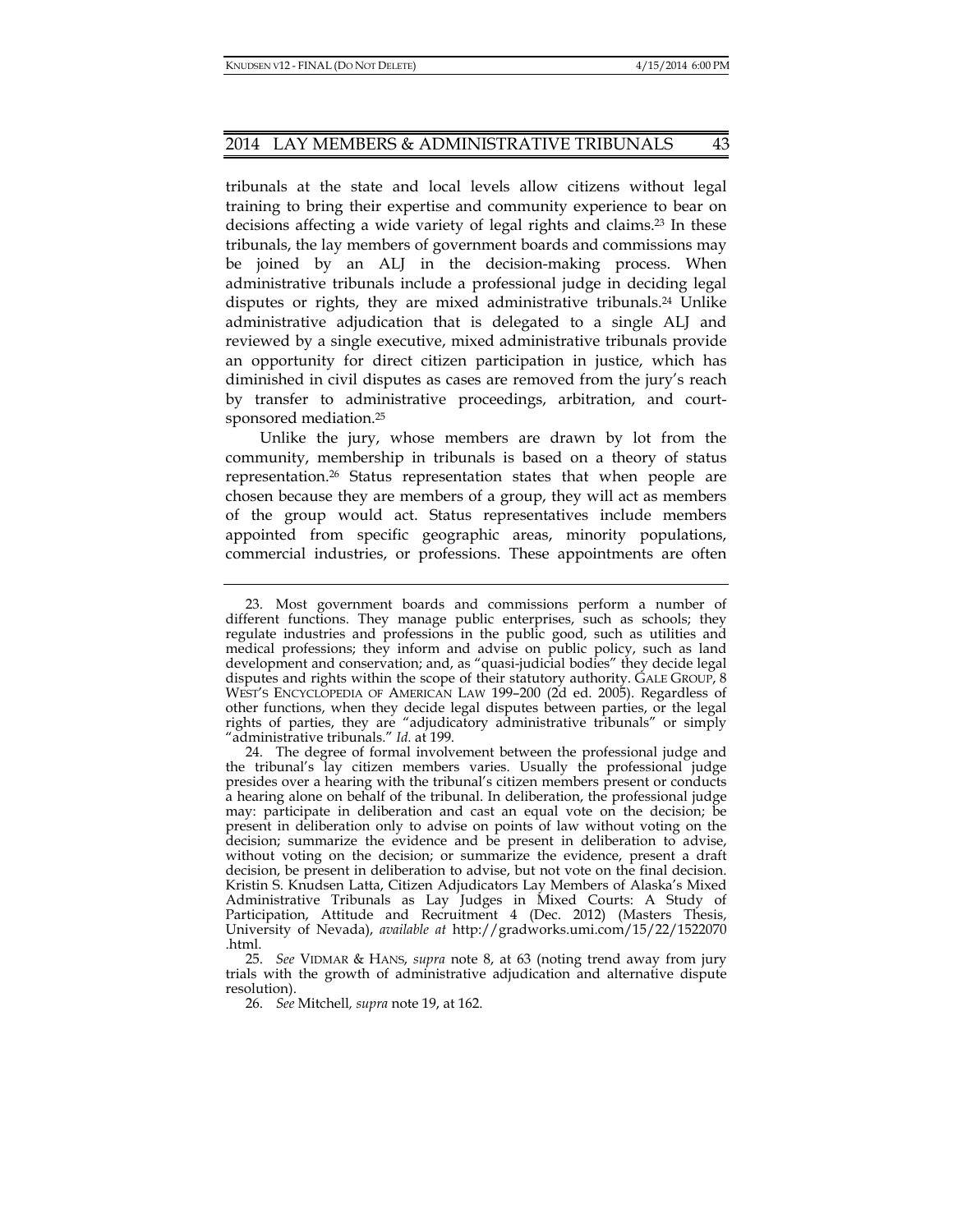termed "designated seats."27 Status representation by "public" or "consumer" members generally does not affect the way decisions are made.28 Instead, public and consumer appointments represent a symbolic legitimation of the boards' and commissions' decisions through public representation.29 Thus, tribunals may derive some degree of legitimacy through being seen as representative of the larger community, even when they are not selected randomly.

## **B. The Conflicts Built Into Administrative Tribunals**

As a result of financial and resource pressures, mixed administrative tribunals tend to be a neglected part of government. Executive agencies find it time-consuming and expensive to gather and train unpaid part-time members for hearings. Moreover, confirmation authorities, especially legislatures, lack adequate review time in a busy legislative session. These problems combine to make establishing mixed administrative tribunals especially difficult.

These problems compound to make the establishment of mixed administrative tribunals especially difficult. Even after established, conflicts persist between administrative agencies, lay members of administrative tribunals that monitor, curb, or enforce agency action, and the judiciary that reviews agency action and tribunal decisions. Judicial review of agency action operates as a brake on administrative discretion, but from the agency viewpoint, judicial mandates may hinder the agency's operations and the tribunal's efficiency by creating delay and requiring cumbersome procedural requirements. Conflicts can also arise because of how the tribunal functions. First, lay citizen participation may encourage negotiated deals and settlements rather than independent consideration of disputes, which undermines the rule of law.30 And second, tribunal members can compete for power within

 <sup>27.</sup> Knudsen Latta, *supra* note 24, at 2.

 <sup>28.</sup> Research examining decision patterns before and after inclusion of "public" or "consumer" representative members showed little change associated with the presence of these members. Saundra. K. Schneider, *Influences on State Professional Licensure Policy*, 47 PUB. ADMIN. REV. 479, 483 (1987). However, some studies suggest that consumer representation does impact licensing board *rulemaking* by reducing barriers to competition. *See* Elizabeth Graddy & Michael B. Nichol, *Public Members on Occupational Licensing Boards: Effects on Legislative Regulatory Reforms,* 55 S. ECON. J. 610, 623 (1989).

 <sup>29.</sup> *See* Stefan Machura, *Silent Lay Judges—Why Their Influence in the Community Falls Short of Expectations*, 86 CHI.-KENT L. REV. 769, 770 (2011) (explaining that "lay participation is seen as a source of legitimacy for the courts and the legal system").

 <sup>30.</sup> Sidney A. Shapiro, *Symposium on the 50th Anniversary of the APA: A Delegation Theory of the APA*, 10 ADMIN. L. J. 89, 92–93 (1996).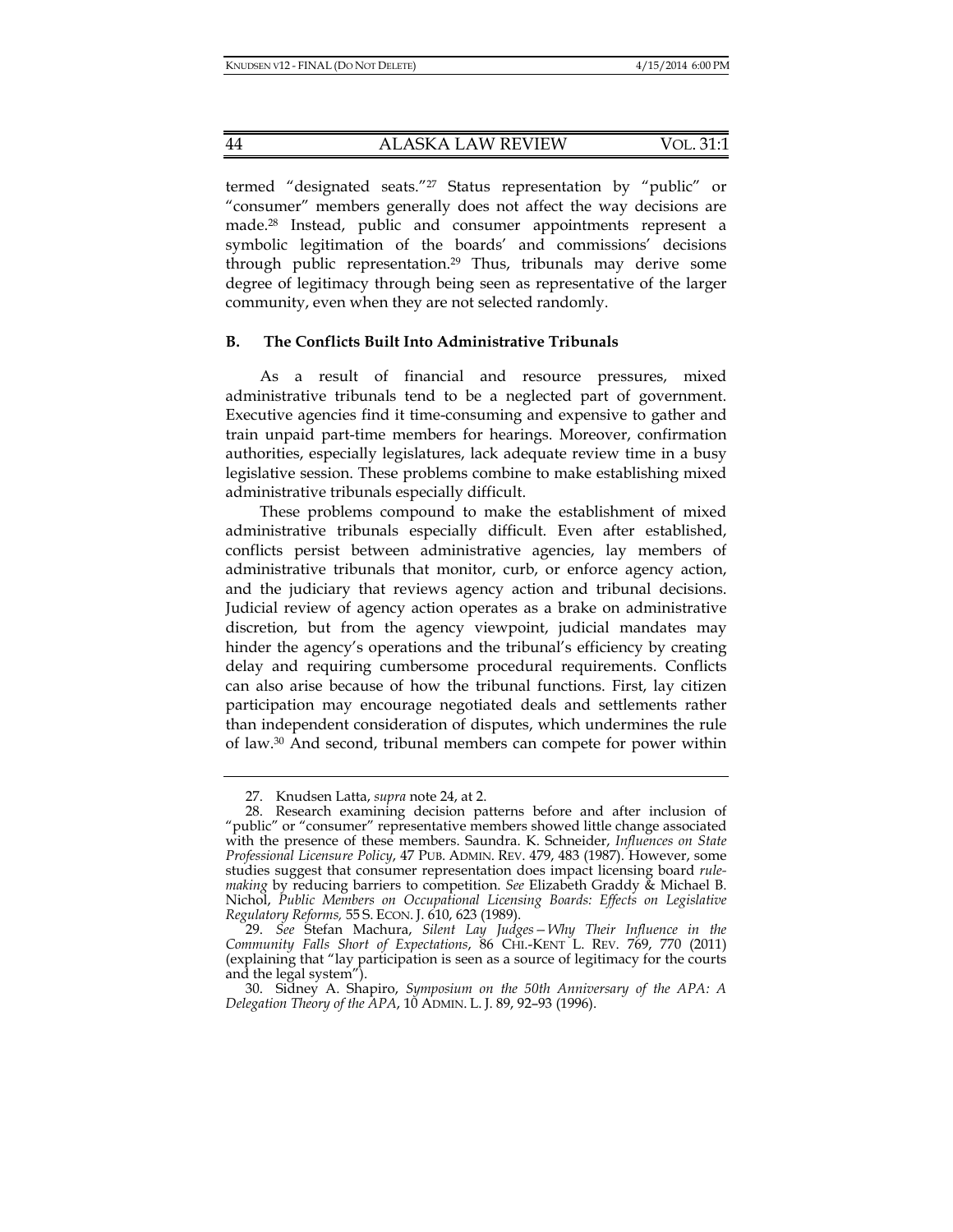the tribunal.

Most administrative tribunals still rely on member expertise and community experience to lend accuracy to administrative tribunal decision-making and to represent regulated interests.31 However, this expertise is less important after *Goldberg v. Kelly*32 and *Mathews v. Eldridge*. 33 These cases raised the ALJ to a dominant role on administrative tribunals by elevating the importance of legal procedure over expertise.

## **C. Lack of Recorded Opinions**

It would be easier to know what lay members think about law and their role in the legal system if they all recorded written opinions like judges do. Unfortunately, lay members leave few traces of their ideas concerning their proper role on the tribunal or their relationship with professional ALJs. Most members of administrative tribunals make no individual record as decision-makers; usually, the writing of the tribunal opinion is delegated to the professional judge or a staff lawyer. As a result, the voice of the tribunal is the ALJ.

A recurrent argument by some judges posits that the subject matter expertise offered by citizen members constitutes insider knowledge that can further diminish the role of lay member expertise. "Insider knowledge may strengthen agency performance[,] but it threatens fundamental fairness. If relevant to a decision, this knowledge . . . must be tested by an independent judge, not by an insider."34 Lay expertise, these judges claim, is not required to analyze facts and weigh them appropriately.35 However, increased involvement by well-trained, professional judges, as opposed to potentially biased insiders "produces a different emphasis .... The quality of the work, rather than the outcome, becomes more important."36

Without the mantles of expertise, community experience, or community representation, lay members are vulnerable to attacks as unnecessary holdovers of a bygone era, unqualified to make modern legal decisions. Professional judges and attorneys will tend to

 <sup>31.</sup> Teachers and superintendents are represented on teacher licensing boards; physicians are represented on medical boards; and regional representatives from different areas of a state are required by other boards.

 <sup>32. 397</sup> U.S. 254 (1970).

 <sup>33. 424</sup> U.S. 319 (1976).

 <sup>34.</sup> John Hardwicke & Thomas E. Ewing, *The Central Panel: A Response to Critics*, 24 NAT'L ASS'N ADMIN. L. JUDGES J. 231, 238 (2004).

 <sup>35.</sup> *Id*. at 237–38.

 <sup>36.</sup> *Id.* at 241.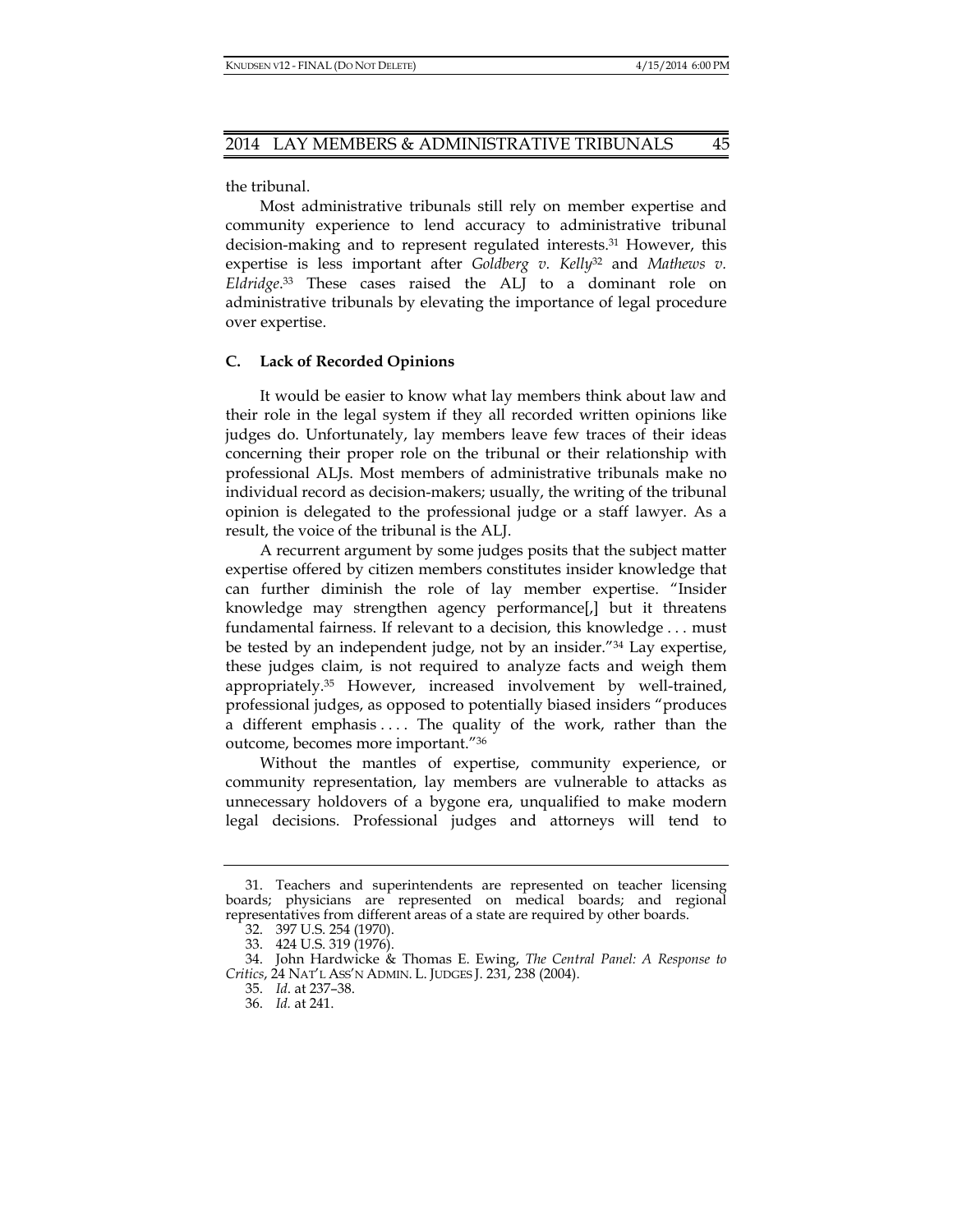discourage active lay member participation if they see the lay members' contributions as a threat to fairness, or believe the lay members lack confidence. If lay members do not participate actively, their presence on the administrative tribunal is seen as less valuable. If lay members perceive that their contribution is devalued, they themselves may lose faith in the fairness and legitimacy of the tribunal. Alternatively, they may consider their presence alone to be an adequate contribution to the tribunal by promoting the democratic legitimacy of the tribunal's decisions. In response to the rising status of the professional ALJ, lay members may have assumed the role of impartial jurors. This state of affairs devalues lay members' contributions to legal decision-making in an administrative context. Therefore, members of the legal community need to know whether lay citizen members trust the lawyer-judges who are advising them or believe that their views are being discounted by the professional judge. Legal practitioners need to better understand their impact on how lay members view the law and on how they see their duties to the tribunal.

## **D. The Research and Survey**

To answer these and other questions, the Author undertook the first survey study of lay members of Alaska's adjudicatory tribunals.37 On a practical level, the study was feasible. The population of Alaska lay members is small, well within the capacity of a single researcher to contact. The Governor's Office gave permission to contact current

 <sup>37.</sup> The study was inspired by the disparity between the structurally similar United States administrative tribunals and the mixed courts of modern Europe. In theory, lay members of European mixed courts serve similar purposes to the jury in American courts. Valerie P. Hans, *Jury Systems Around the World*, 4 LAW & SOC. SCI. REV. 275, 278 (2008). On European mixed courts, lay members restrain the arbitrary exercise of state power by the professional members of the court, legitimate court decisions by representing the local community, and widen the outlook of professional judges by informing them of community values. DORIS MARIE PROVINE, JUDGING CREDENTIALS: NONLAWYER JUDGES AND THE POLITICS OF PROFESSIONALISM xiii (1979); JOHN P. RICHERT, WEST GERMAN LAY JUDGES: RECRUITMENT AND REPRESENTATIVENESS 9–10 (1983); Sonja Kutnjak Ivković, *An Inside View: Professional Judges' and Lay Judges' Support for Mixed Tribunals,* 25 L. & POL'Y 93, 96 (2003); Stephan Machura, *Interaction Between Lay Assessors and Professional Judges in German Mixed Courts*, 72 INT'L REV. PENAL L. 451, 465–66 (2001). Lay participation can lend legitimacy to tribunals through its independence from royal power or the powerful state. *See* Ivković, *supra*, at 95. The responsibilities of European lay judges have been desribed as falling into two categorical functions—"a control function (influencing the courts) and a legitimation function (contributing to the acceptance of court decisions and to the trust of the public in the legal system)." Machura, *supra*, at 452 n.4 (emphases omitted).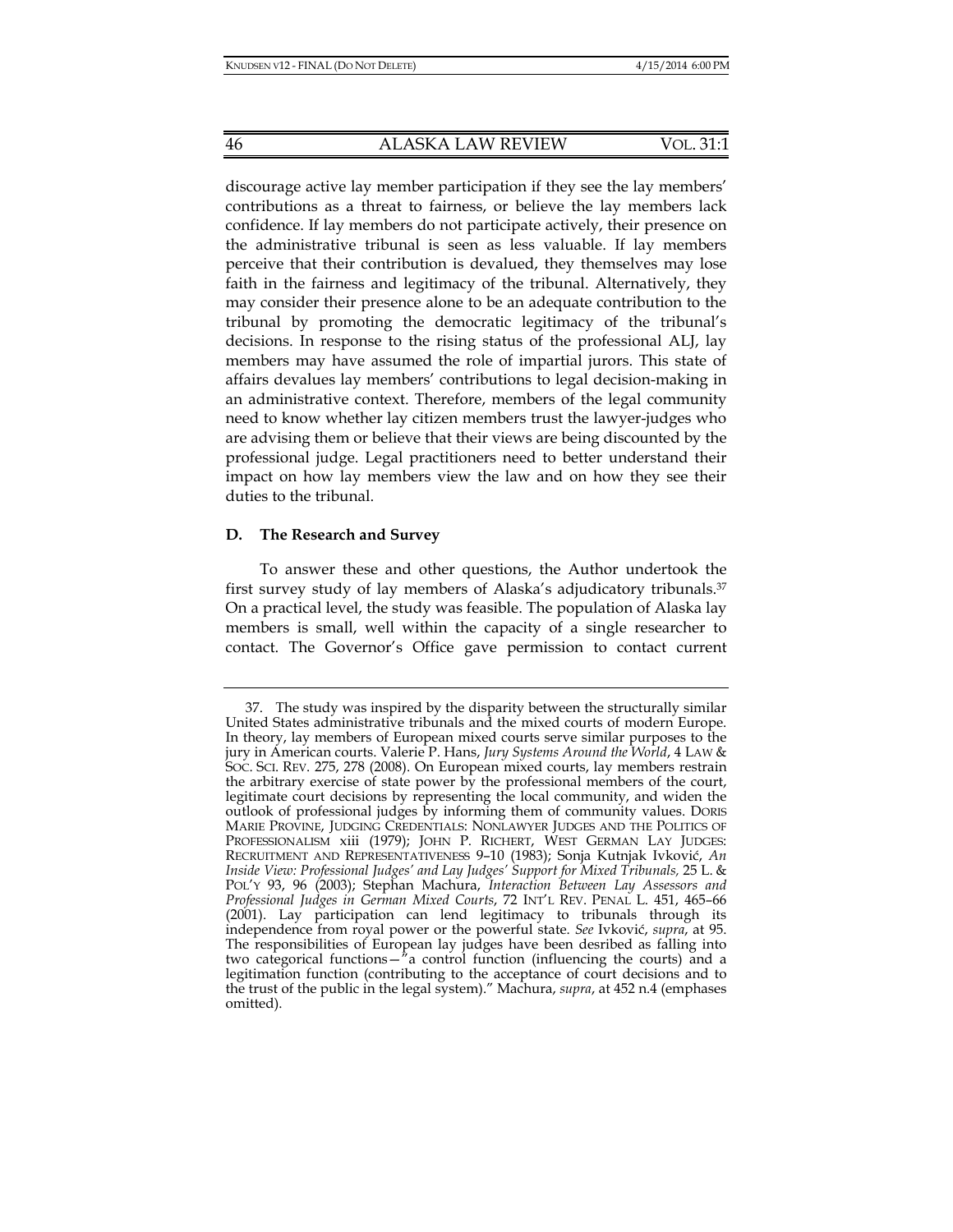members of administrative tribunals throughout the state. The Office of Administrative Hearings and other boards and commissions were supportive of the study. Resources for independent, anonymous, and confidential collection of survey data were available through the University of Nevada's Center for Research Design and Analysis. Additional support was provided by the University of Alaska Anchorage Justice Center.

After obtaining Office of Human Research Protection approval,<sup>38</sup> a twelve-page survey was distributed to every member identified on the Boards and Commissions roster as holding a lay seat on forty-five Alaska state administrative tribunals adjudicating legal disputes as of July 1, 2011. The survey was announced by email and paper mail on September 22, 2011, with an access code to enter the website; paper survey booklets were distributed October 25, 2011.

## **E. Survey Response**

Of the 270 members surveyed, 156 participants returned substantially complete surveys, amounting to a 57% response rate. As the survey included over 100 items, the response rate alone was an indicator of the desire of lay members to be heard on these issues.

Protection of participant anonymity was a primary concern that limited the data collected.39 The study relied on the accuracy of participant self-reports.40

 <sup>38.</sup> Because the research was conducted by University of Nevada Reno and involved human participants, it complied with University policies on social science research and federal law to ensure that the rights and welfare of research participants were protected. In a survey exploring individual experience, part of that protection is the assurance of anonymity and confidentiality. In accordance with the consent agreement of the survey respondents, the Office of Human Research protocols, and the grant of permission by the Governor's Office, the original data and booklets remain in the secure, confidential custody of the University of Nevada Reno, but a copy of the anonymous data file will be deposited at the Alaska Justice Survey Analysis Center at the University of Alaska Anchorage.

 <sup>39.</sup> For example, instead of asking participants to identify their tribunal, the survey asked them to identify the general subject matter of their tribunal and the decision-making model their tribunal used. Even together, these categories were so general that it is impossible to identify any single participant.

 <sup>40.</sup> All data reported in this Article was supplied as an anonymous, coded electronic file to the Author by the University of Nevada Reno's Center for Research Design and Analysis. All statistical relationships reported in this Article were established using IBM's data analytics software, Statistical Program for the Social Sciences version 20 (SPSS-20). The *Alaska Law Review* does not have access to these confidential files; more information can be obtained from the Author by request.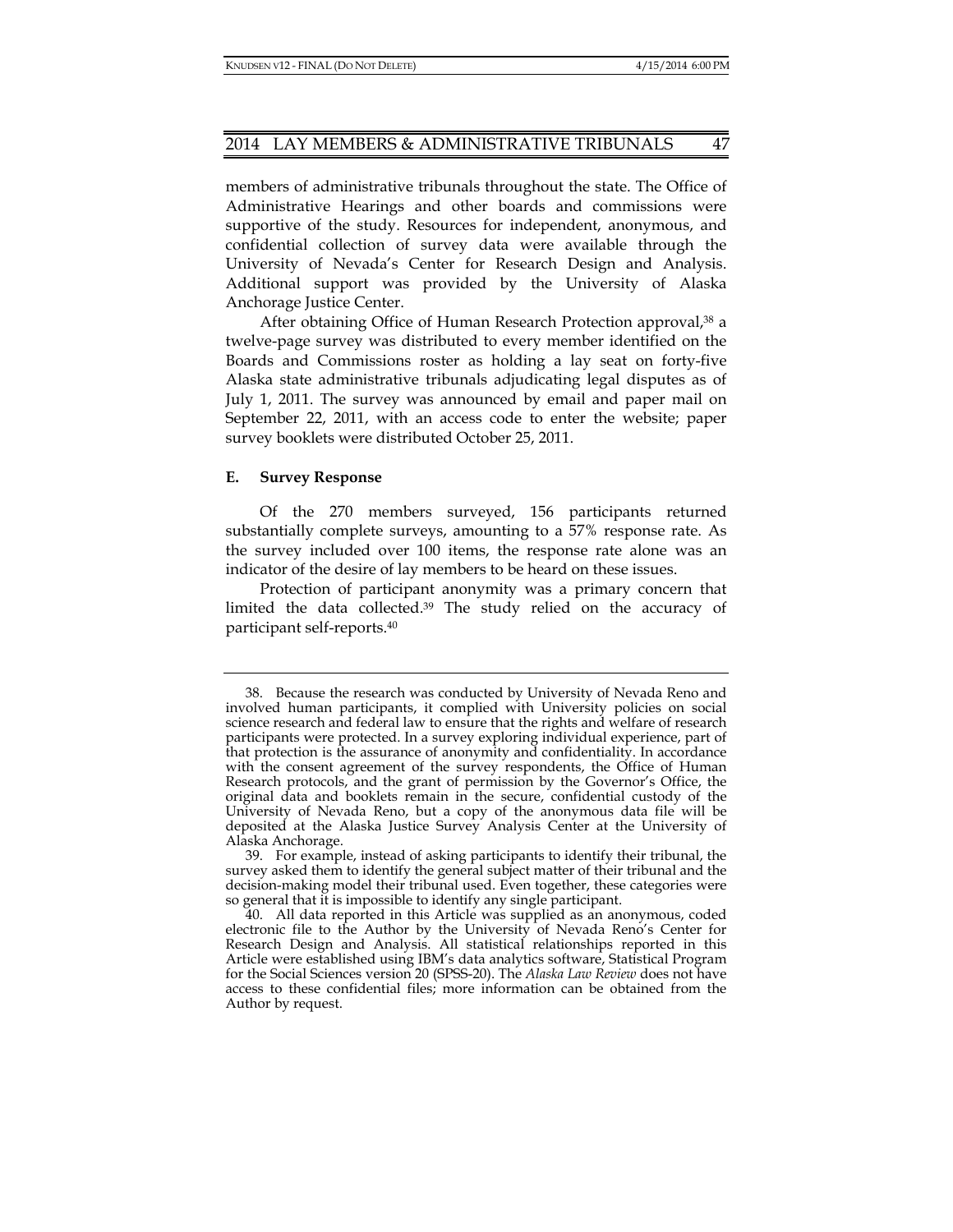Participation in the survey was broadly representative of lay members, drawing respondents from every subject area, type of tribunal practice, and geographical area of Alaska. Respondents' tribunal subject matter areas were most commonly described as individual disputes related to work, including occupational licensing (48.1%); followed by other conduct or activities (22.4%); public regulation, including utilities, labor standards, and elections (21.2%); and use of public resources and lands (8.3%).41 The results of respondents' choices among the decisionmaking practices of their tribunals are set out in Table B in the Appendix.42

Geographically, the respondents' residence approximated the distribution of Alaska's working age population.43 Communities under 6,000 inhabitants were slightly over-represented (26.9%), while small towns of 6,000 to 30,000 inhabitants (14.1%) and towns of up to 60,000 inhabitants (12.2%) were slightly under-represented. The Municipality of Anchorage (42.3%) was almost equal to its share of the state's working age population.44

## **F. Survey Respondents**

Survey respondents were predominately male, white, long-time Alaskans, well-educated, employed, and over forty-five years old. Men outnumbered women almost two to one overall; in only one subject area (individual disputes related to work) did men drop below 60% of the respondents—to 58%.45 The respondents to the question about race overwhelmingly identified themselves as white (89%), and only 7%

 <sup>41.</sup> See *infra* Table A for the number of responses and category descriptions.

 <sup>42.</sup> See *infra* Table B for the deliberation practice descriptions that participants could choose.

 <sup>43.</sup> Geographic distribution was based on responses to a question that first asked if the respondent lived in the Municipality of Anchorage. If the respondent answered "No," the respondent was prompted to write in a "community of residence." Three survey respondents did not respond to the question whether they lived in the Municipality of Anchorage (1.9 %), and four respondents, after indicating they did not live in the Municipality of Anchorage, did not indicate a community of residence, so percentages do not add up to 100. *See infra* Table C.

 <sup>44.</sup> According to the Alaska Department of Labor Research and Analysis Division website, which publishes population data from the 2010 census, 194,901 (42%) of the 467,915 Alaskans aged 18 to 64 reside in the Municipality of Anchorage. DEP'T OF LABOR & WORKFORCE DEV., ALASKA POPULATION OVERVIEW: 2010 CENSUS AND 2011 ESTIMATES (2012), *available at* http://labor.state.ak.us/research/pop/estimates/pub/1011popover.pdf [hereinafter CENSUS].

 <sup>45.</sup> *See infra* Table A. By comparison, in the 2010 census, women made up 47.9% of the adult population of Alaska. *Id.*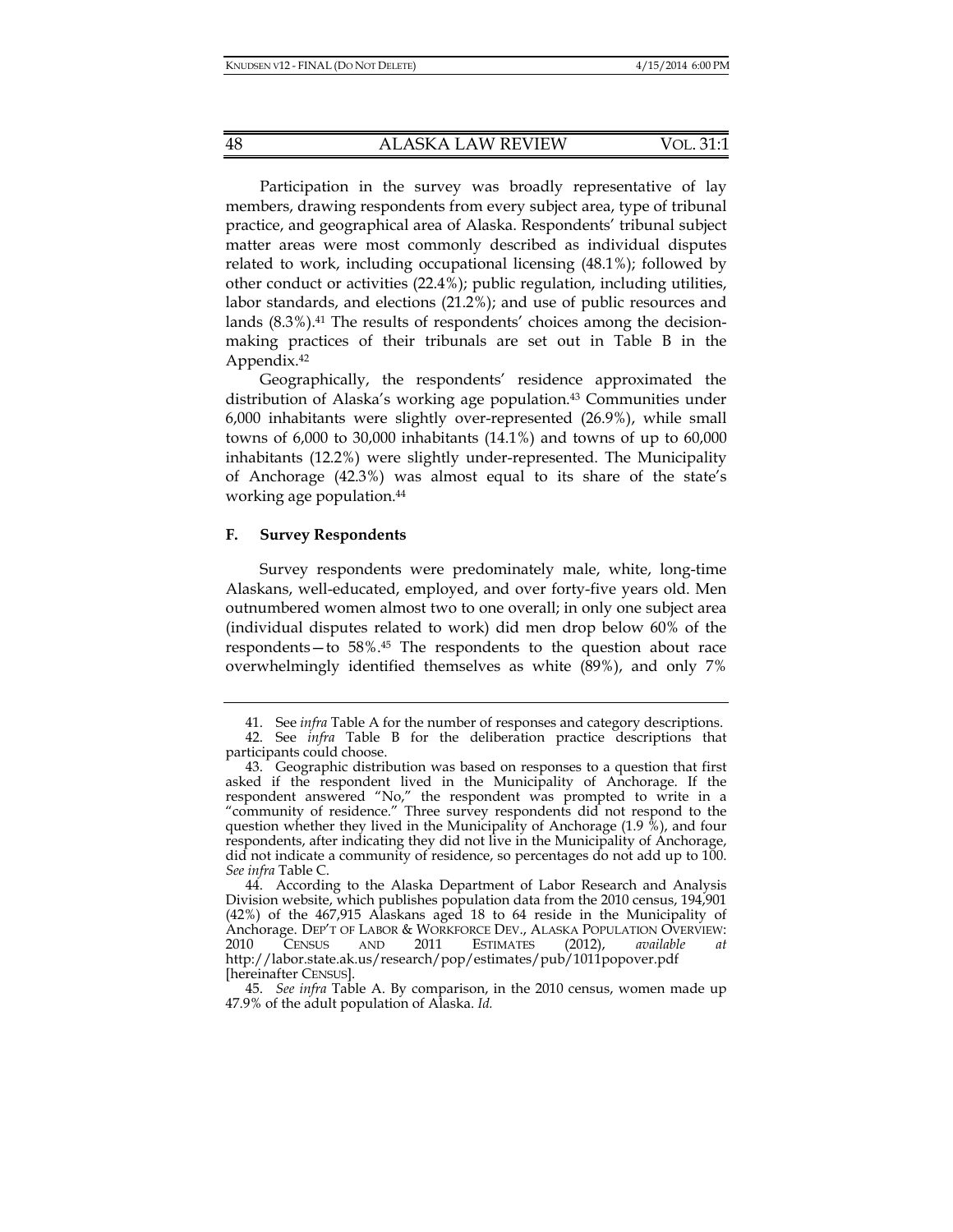identified themselves as Alaska Natives, American Indians, Native Hawaiian, or First Nations.46 Most respondents had lived in Alaska long enough to experience significant social or historical change.47 The median time of residence in Alaska was thirty-five years, and fewer than 20% had lived in Alaska twenty years or less.48 Respondents were highly educated: 58% had a master's degree, professional licensure, or master craftsman's certificate or higher.<sup>49</sup> Most respondents (73%) said they were employed full time, or were seeking full-time employment.50 Finally, 49% of respondents were forty-six to sixty years old, 27% were sixty-one to seventy years old, 14% were forty-five years old or younger, and 8% were over seventy years old.51

 46. In the 2010 census, those identifying themselves as wholly or partly Alaska Native consisted of 19.5% of Alaska's population. *Id.* In the survey, respondents were invited to "check all that may apply." Only six respondents indicated they preferred not to say.

 47. For a general overview of the social and economic change in Alaska between 1965 and 2000, see LINDA LEASK, MARY KILLORIN & STEPHANIE MARTIN, TRENDS IN ALASKA'S PEOPLE AND ECONOMY (2001) (explaining how Alaska's Native population doubled between 1970 and 2000, Alaska's total population rose 30% from 1980 to 1985, and has grown 76% since 1980). Respondents who resided in Alaska more than thirty years would have experienced the economic boom that followed the opening of the Trans-Alaska Pipeline, the recession that followed the crash in oil prices between 1986 to 1989, and the Exxon Valdez oil spill of 1989. *See id*.

48. *See infra* Table D.

 49. *See infra* Table E. The survey inquiry on educational attainment was not limited to academic degrees. Some tribunals require specific vocational experience or licensure that does not require a university degree, such as "Master Pilot." Levels of vocational expertise were ranked alongside academic degrees based on years of preparation and examination. As a comparison, less than 10% of Alaskans over twenty-five years old have a master's degree or higher academic degree. *American Community Survey: 2008-2012 5 Year Data*, ALASKA DEP'T OF LABOR & WORKFORCE DEV., http://live.laborstats.alaska.gov/cen/acsarea.cfm (select Geographic Area "Alaska"; then follow "Next" hyperlink; select "School/Education Attainment"; then follow "Next" hyperlink). In this sense, tribunal members are not representative of the general Alaska population.

50. *See infra* Table F.

 51. Some respondents declined to answer the question, so the percentages do not equal 100. *See infra* Table F. While a true median cannot be calculated from the data, it is clear that Alaska's general population is much younger than the respondents to this survey. Alaska's median age is around thirty-four years old and only 10% of the total Alaskan population is sixty-two years or older. CENSUS, *supra* note 44.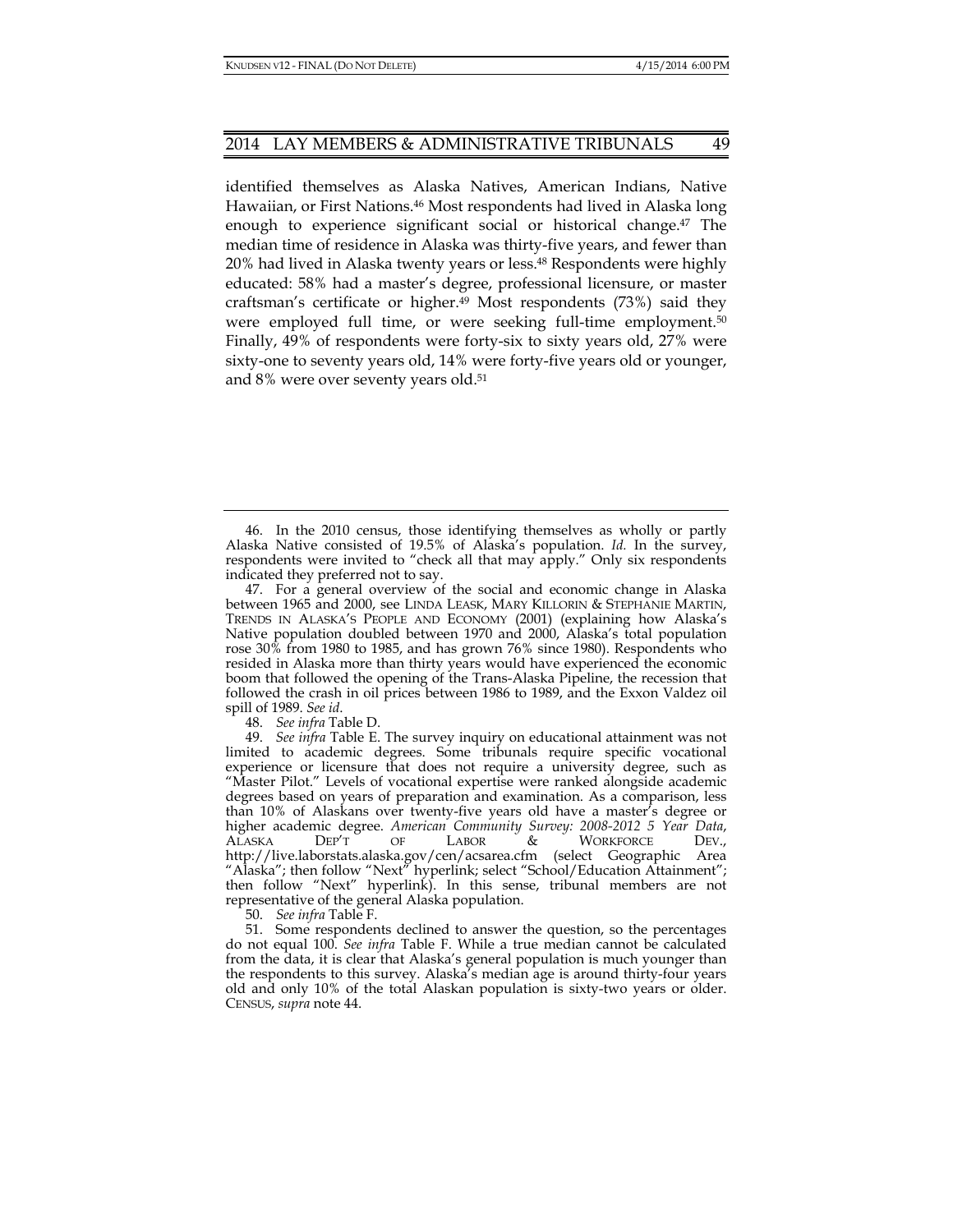## **II. SURVEY FINDINGS**

## **A. Participation by Women and Minorities**

Appointees to boards and commissions are not drawn at random from the general population. In that sense they are not required, as a jury is, to be selected from a pool that represents a fair "cross-section of the community" of state citizens.52 However, tribunal appointments are subject to the constraints of the Equal Protection Clause, despite their discretionary nature.53 Most appointees are selected from regulated industries54 and occupations,55 resulting in a relatively small pool of qualified potential members.56 Further, appointments can be burdensome, which may lead some qualified recruits to decline. Appointed members volunteer time to prepare for and attend hearings for little or no pay. Appointed members must also travel—85% of

*Id.* at 841.

 53. Quinn v. Millsap, 491 U.S. 95, 105 (1989). *Cf.* Peloza v. Freas, 871 P.2d 687, 691 (Alaska 1994) (holding three-year durational residency requirement for candidacy for local elective office subject to "rigorous scrutiny under . . . the equal rights clause of the state constitution").

 54. Some of the boards and commissions these appointees serve on include: Alcoholic Beverage Control Board, Big Game Commercial Services Board, Commercial Fisheries Entry Commission, Housing Finance Corporation, Natural Resources Conservation and Development Board, Oil and Gas Conservation Commission, Regulatory Commission of Alaska, and Workers' Compensation Board.

 55. Some of the boards and commissions these appointees serve on include: Board of Public Accountancy, Bar Association Board of Governors, Board of Marine Pilots, State Medical Board, and Professional Teaching Practices Commission.

 56. The pool for boards and commissions that require geographic diversity—including the Board of Parole, ALASKA STAT. § 33.16.020(e) (2012), and the Workers' Compensation Board, § 23.30.005(a)—is further limited by the uneven distribution of Alaska's population, which is concentrated in the Third Judicial District. ALASKA JUSTICE STATISTICAL ANALYSIS CTR., FACT SHEET: ALASKA TRIAL COURT CASE FILING STATISTICS, 2005-2012 1 (2013), *available at* http://justice.uaa.alaska.edu/ajsac/2013/ajsac.13-04.trial\_courts.pdf.

 <sup>52.</sup> Malvo v. J. C. Penney Co., 512 P.2d 575, 580 (Alaska 1973) (quoting Alvarado v. State, 486 P.2d 891, 898 (Alaska 1971)). In *Palmer v. Municipality of Anchorage,* 65 P.3d 832 (Alaska 2003), the court majority described the distinctive qualities of administrative tribunals:

Unlike a jury, its constituent representative makeup was specified. And as an administrative agency, it differs fundamentally from a jury: it has repeat business and collective expertise; its members bring individual expertise and different professional perspectives that would probably preclude them from sitting as jurors if a jury were somehow trying Palmer's claim; and it even has some policy-setting capability entitling it to deference when it uses its expertise to interpret its enabling provisions.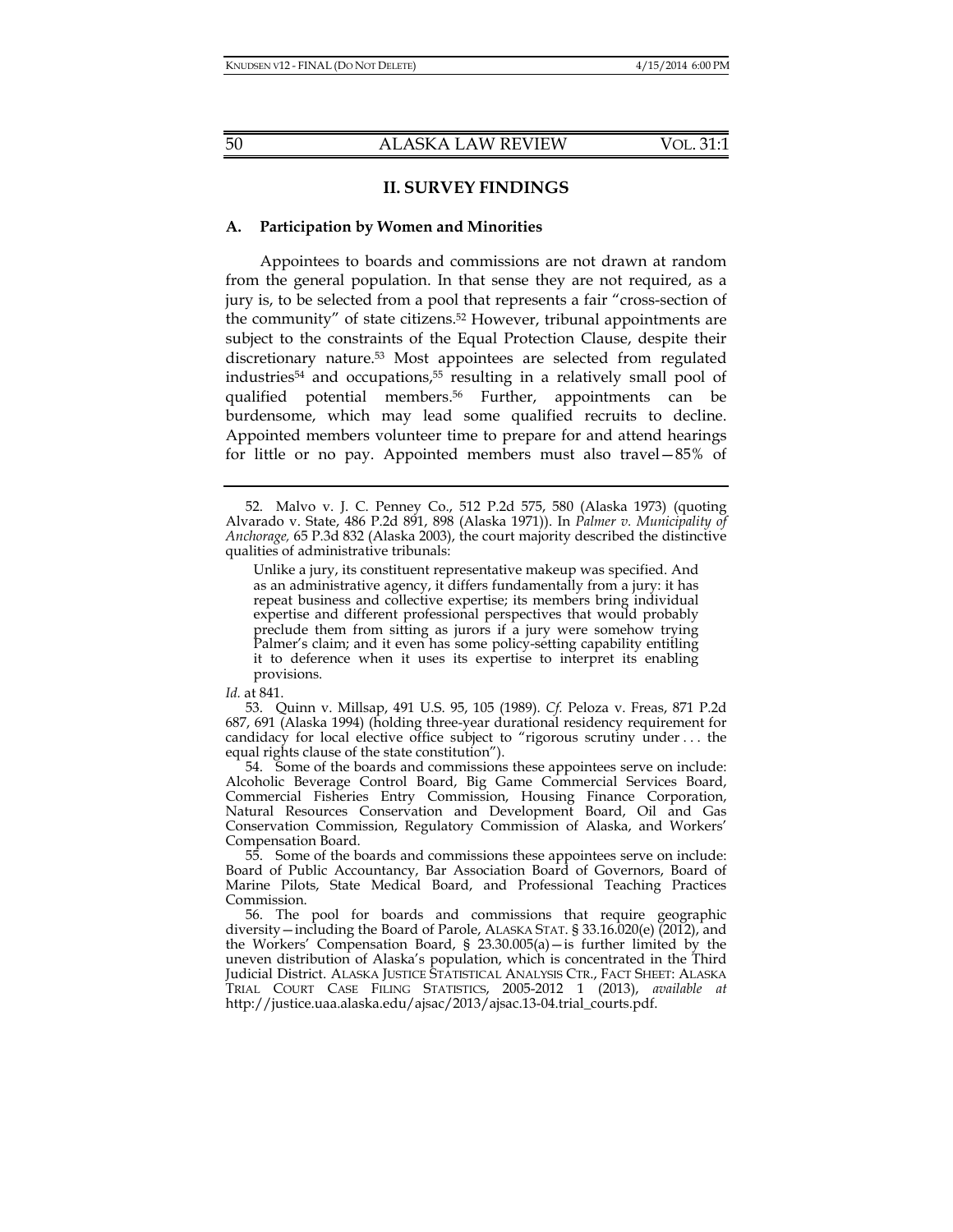respondents reported traveling by commercial or charter aircraft to attend a hearing or meeting of their tribunal at least once in the last two years.57

## **B. Impact of a Lack of Diversity**

The lack of diversity among appointed members was troubling to some respondents.58 About 38% of respondents indicated a lack of satisfaction with the diversity of their tribunal, but of these, 14.9% expressed rather mild dissatisfaction, agreeing that their commission "has some ethnic and gender diversity, but could be more diverse." Sixty-two percent were satisfied that their tribunal represented the diversity of Alaska's population, given the size of the tribunal. Of that number, a surprising 65% were residents of communities outside the Municipality of Anchorage. Only 51% of the Municipality of Anchorage residents responding to the question expressed themselves as being satisfied with the diversity of their tribunal, but 61% of those from large towns, 76% of those from small towns, and 73% of those from rural communities with less than 3,000 residents were satisfied. These high satisfaction numbers occur despite the reported dominance of white males on most tribunals, making it seem as if only a little diversity or regional mix satisfies most members. Nonetheless, the low percentage of Alaska Native (7%) or other minority respondents<sup>59</sup> presents a disturbing picture of the participation of Native or other minority citizens in state administrative justice.

One group of respondents stood out, however, as sensitive to the lack of diversity. Sixty participants reported they were motivated to seek appointment by a desire to advance non-partisan goals, or to improve the practice of a profession. This group tended to be less satisfied with the diversity of their tribunals to a small, but statistically significant

 <sup>57.</sup> Air travel problems disproportionately affected Alaska Native or American Indian attendance at hearings or meetings, with 40% of Alaska Native or American Indian respondents reporting that air travel problems prevented attendance "sometimes" or "often," but only 9.5% of white respondents reporting that air travel problems prevented attendance as frequently.

 <sup>58.</sup> See *infra* Table G for the number of responses to this question by community population and gender of the respondents.

 <sup>59.</sup> Only eleven respondents described themselves as Alaska Natives, American Indian, or Native Hawaiian. Of those respondents, one person also chose "other," so was included in that category. Only one other respondent chose more than one category. Among the remaining respondents, two chose "Latino or Hispanic;" one chose Asian; one chose African American; and four chose "other." The majority (133) chose "white," while only six chose "prefer not to say."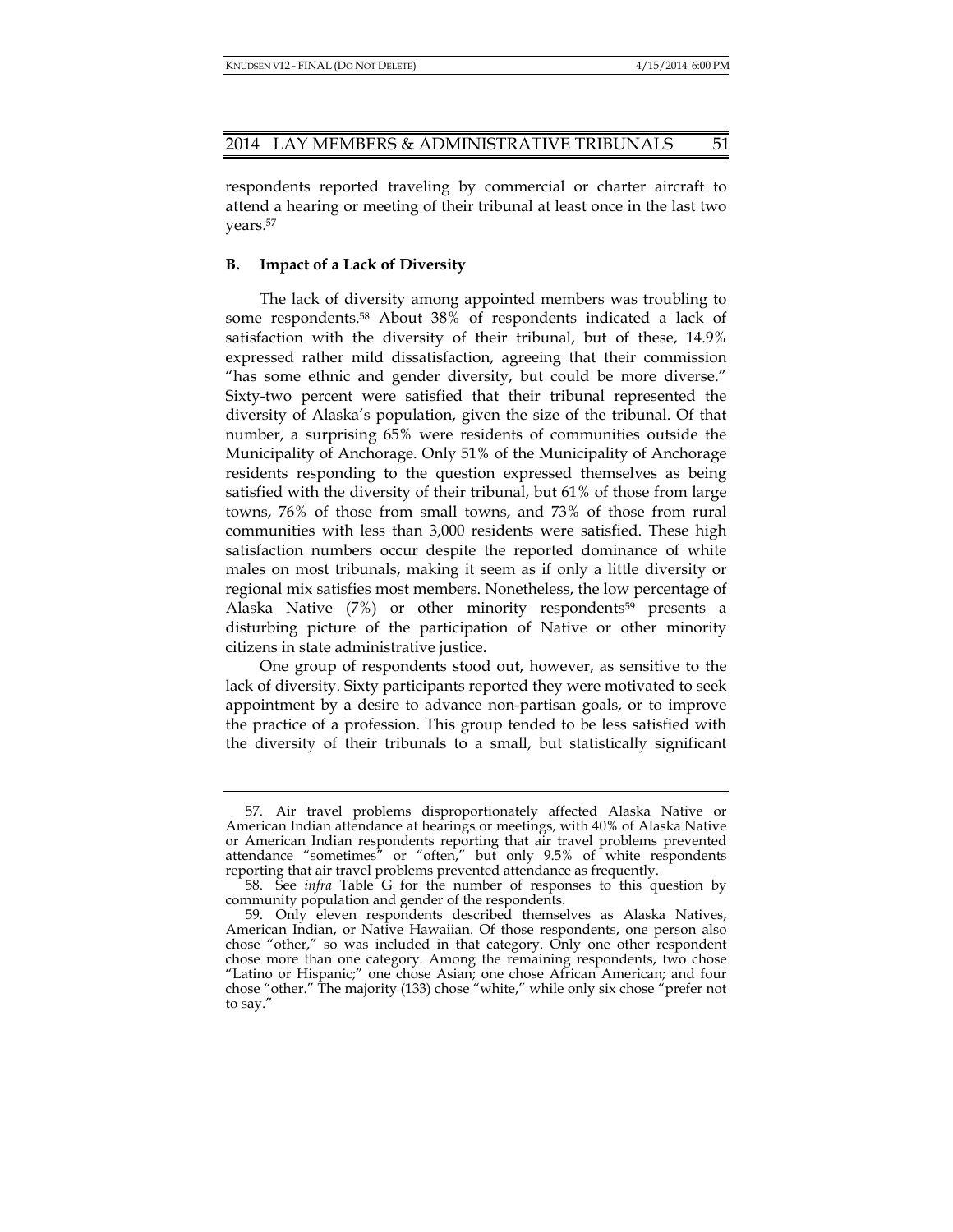degree.60 No other reason for applying for a tribunal correlated with respondents' dissatisfaction with their tribunals' diversity.

It seems the method of recruitment may play a role in the lack of diversity among appointees. Respondents were asked how they first learned of the vacancy on their tribunal. Over 34% percent of respondents were recruited by a fellow professional or non-partisan interest group member, and 32.7% of respondents were recruited by a member of the tribunal or a state employee connected to it. Only 6.4% of respondents first saw the vacancy on the State's Boards and Commissions website, suggesting that very few members are "selfrecruited." Among Alaska Native or American Indian respondents, 40% indicated that business or family connections first suggested they apply for a vacancy, but the total numbers of Native respondents are so small that further research would be needed to attach any statistical importance to them.

In addition, repeat appointments appear to be common.<sup>61</sup> A recognized danger of having recruitment conducted by professional groups, interest groups, and current tribunal members is that the tribunal may continue to reflect the status quo. A less obvious danger was uncovered in this survey, which is that there appears to be a statistically significant correlation between persuasion to volunteer for a second term and a negative perception of the tribunal experience.<sup>62</sup>

The impact of current recruitment methods can also be seen in the distribution of women on tribunals. Female respondents were slightly more likely to report they were first recruited through a political contact than were male respondents,<sup>63</sup> or through a non-partisan interest or

 61. Slightly more than half of respondents (52%) indicated they had served more than one term on their tribunal.

63. Women = 22%; men = 14%. "Other" responses with text references to the

 <sup>60.</sup> The mean value of satisfaction for those who selected the motivation "desire to advance non-partisan goals or improve practice of profession" was lower (3.03 on a one-to-four scale) than the mean value of all those who did not select that motivation (3.47). The format for such comparisons (Mann-Whitney U Test) is: *Md* = 3.03, *n* = 57; Not selected, *Md* = 3.47*, n* = 91, *U* = 2009.00, *z* = −2.654, *p* = .008, *r* = .21. Similarly, those motivated to apply for a vacancy by a desire to improve the lot of disadvantaged Alaskans were less likely to feel their service was important to improving life in Alaska. Selected motivation, *Md* = 2.92, *n* = 13; Not selected, *Md* = 3.52, *n* = 143, *U* = 554.50, *z* = 2.723, *p* = .006, *r* = .21. Perhaps this group's dissatisfaction reflects disappointment in the ability of the tribunal to make or cause change.

 <sup>62.</sup> Persuaded second-term membership was correlated with reports of less likelihood to report ample opportunity to ask questions in deliberation and more likelihood of reported disrespect by attorneys, tribunal staff, or other tribunal members. A statistical correlation does not mean that the second-term members themselves are more likely to experience negative events; the correlation was to the frequency of events that members were willing to report.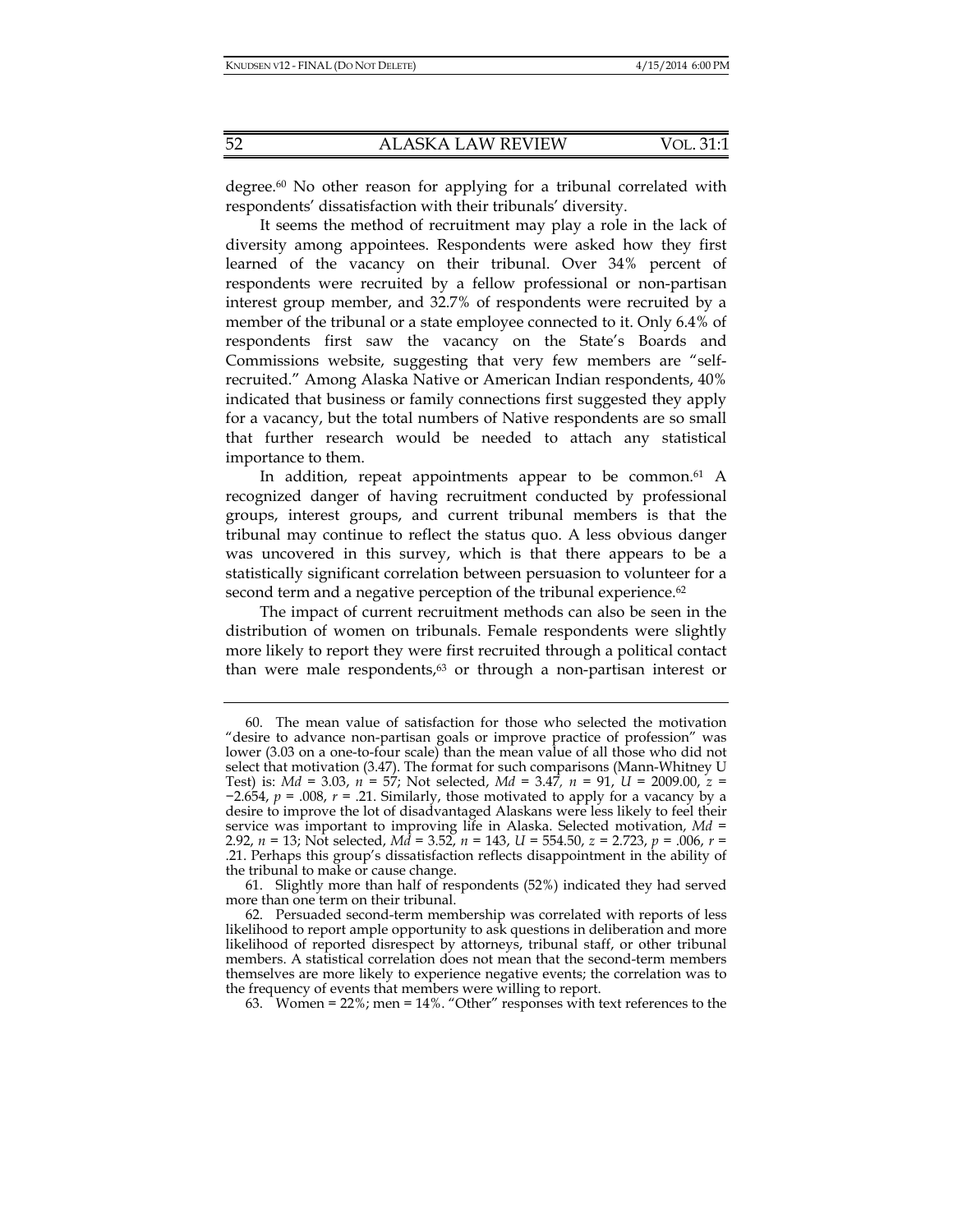professional group,<sup>64</sup> but the differences were not statistically significant. Fewer women than men have served more than one term.<sup>65</sup> When they served a second term, women were less likely than men to attribute their decision to persuasion by a professional/interest group or state agency.<sup>66</sup> Fewer women than men were offered formal training after their appointment, but the proportional difference was not large.<sup>67</sup> Female respondents were less likely to be required to attend hearings as members of their tribunal.<sup>68</sup> Finally, female respondents were markedly underrepresented on boards and commissions whose members hear evidence directly, suggesting that women were not as vigorously recruited for those positions.<sup>69</sup>

## **C. Impact of Women and Minorities**

Does the lower number of women serving on tribunals make a difference? Some findings in this survey suggest that it may. To a statistically significant degree, women respondents were more likely to endorse "willingness to compromise, ability to negotiate," as a skill that is very important to being a successful tribunal member.70 Not surprisingly, there was a statistically significant negative correlation between endorsement of the compromise-negotiate ideal and frequency of outcome disagreement—that is, the greater the endorsement of the ideal, the less frequently the respondent disagreed with the ALJ on the

 67. Among women respondents, 46% reported receiving training; among men, 50.5% reported receiving training.

Governor's office were included as being recruited through a political contact. Men were more likely to report a "political" motivation for seeking appointment, either to serve in the appointing administration, or to gain community recognition.

 <sup>64.</sup> Women = 39%; men = 34%.

 <sup>65.</sup> Of those respondents who served a second term, 67% were men and 33% were women.

 <sup>66.</sup> The numbers include text responses reflecting agency pressure or concern. Of those reporting this influence, only 1.7% were women. The numbers are very small, so no statistical significance should be attached.

 <sup>68.</sup> Of respondents who reported they attend hearings as tribunal members (instead of reviewing decisions or proposed decisions), 77% were men, and 22% were women.

 <sup>69.</sup> When asked if they attend hearings with an ALJ to listen to evidence, 73% of those who responded affirmatively were men, and the other 27% were women.

 <sup>70.</sup> The difference in the percentage of respondents who ascribe the greatest importance (six on a scale from one to six) to this ideal was significant (33% of men, 66% of women). A difference persisted among those scoring it as important, if not of highest importance: 39% of men and 28% of women chose a rating of five; 22% of men and only 6% of women chose a rating of four. No woman chose a rating below four.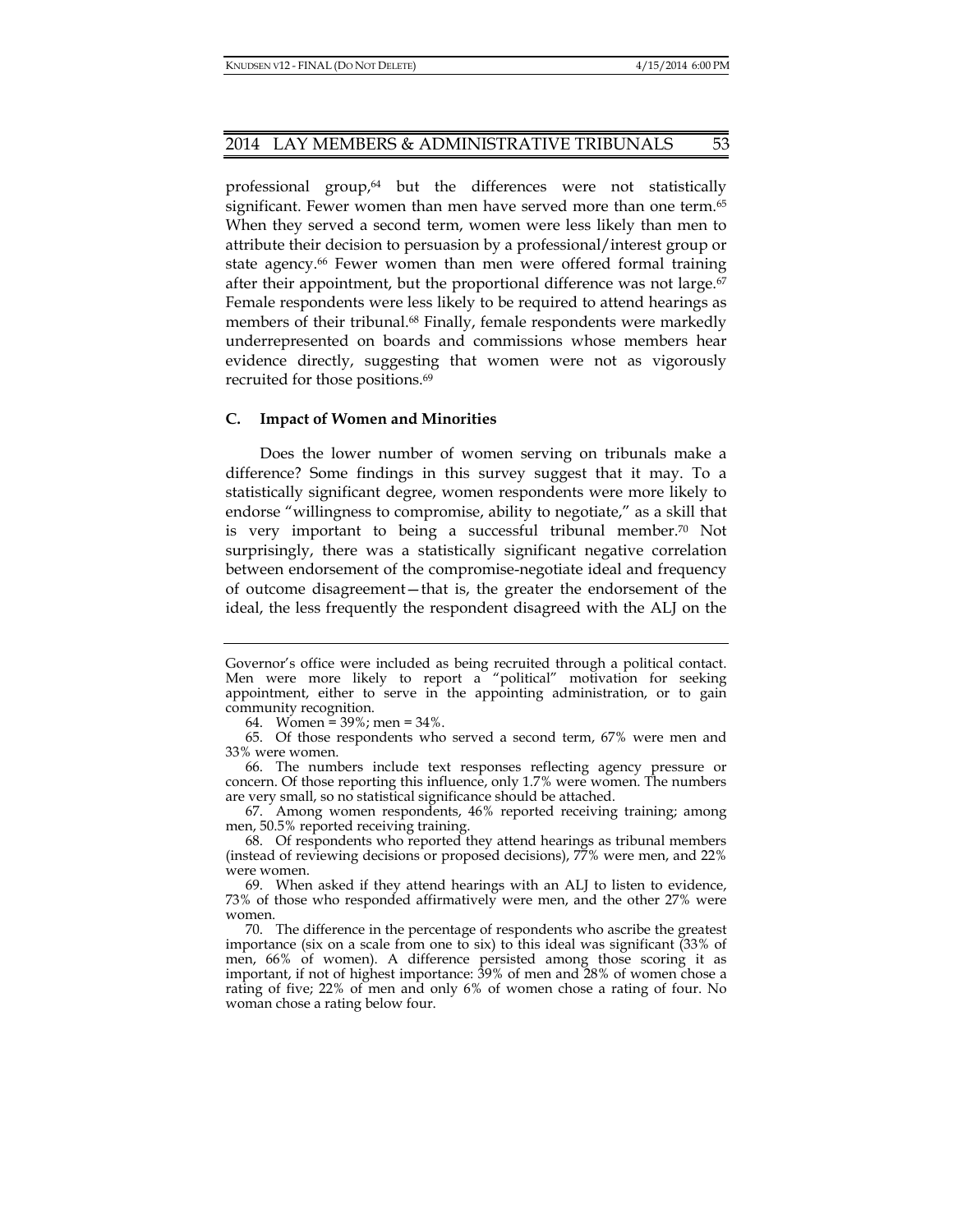final outcome in the case. Women respondents also gave greater importance to knowledge of a tribunal's laws and regulations than did men.<sup>71</sup>

Other findings cut against the willingness of women to compromise. Women were no more likely than men to endorse the importance of unanimity. Women respondents were slightly more inclined to endorse the role of delegate (if appointed to a designated seat, the member should consider the interest of the designated group / profession first),<sup>72</sup> but not to a statistically significant degree. Yet, women endorsed the importance of "overall fairness, open-mindedness, freedom from prejudice" as a member qualification at a higher rate than did men.73 And, to a statistically significant degree, women were more likely than men to endorse a "legislative-constrained" attitude toward the law.74

Women respondents reported greater time spent preparing for hearings. Respondents who reported preparing for hearings also tended to report a stronger sense of equality to the ALJ, lower likelihood of feeling their tribunal participation devalued, greater endorsement of the power of "principled resignation" (i.e., to "resign if no one listens to their suggestions"), and less belief that members should always follow the advice of the ALJ.75 While these attitudes were correlated with preparation for hearings, they were not directly correlated to gender.

Endorsement of a "precedent-regarding" view of decision-making appeared correlated with the race of the respondent to a statistically significant degree, with white respondents ascribing greater importance to "follow[ing] tribunal precedent so that decisions are predictable."76

 <sup>71.</sup> Almost 65% of women scored this ideal as six on a scale of one to six; only 46% of men did so.

 <sup>72.</sup> On a scale of one (disagree completely) to six (agree completely), 20.8% of women respondents endorsed the role statement at six compared to 10.2% of men; 17% of women endorse the statement at five compared to 10.2% of men. At the other end of the scale, 32.7% of men and 22.6% of women disagreed completely.

 <sup>73.</sup> About 93% of women endorsed this ideal at six (agree completely), but only 79% of men did so.

 <sup>74.</sup> The legislative-constrained attitude was reflected in this statement: "Decisions of [a tribunal] should follow the law as the Legislature wrote it, not as some member or the ALJ would like it to be."  $X^2$  (df = 10, n = 155) = 26.706, *p* = .003, Cramer's V = .294.

 <sup>75.</sup> There was also a strong correlation between advance preparation and participation as measured by the number of questions asked in a hearing, n = 73, Kendall's *tau-b* = .445,  $p = 0.001$ ; Spearman's *rho* = .501,  $p = 0.001$ , but the number of questions asked at hearing was not otherwise directly correlated with increased participation.

<sup>76.</sup>  $X^2$  (df=15, N=147) = 34.65,  $p = .003$ , Cramer's V = .28.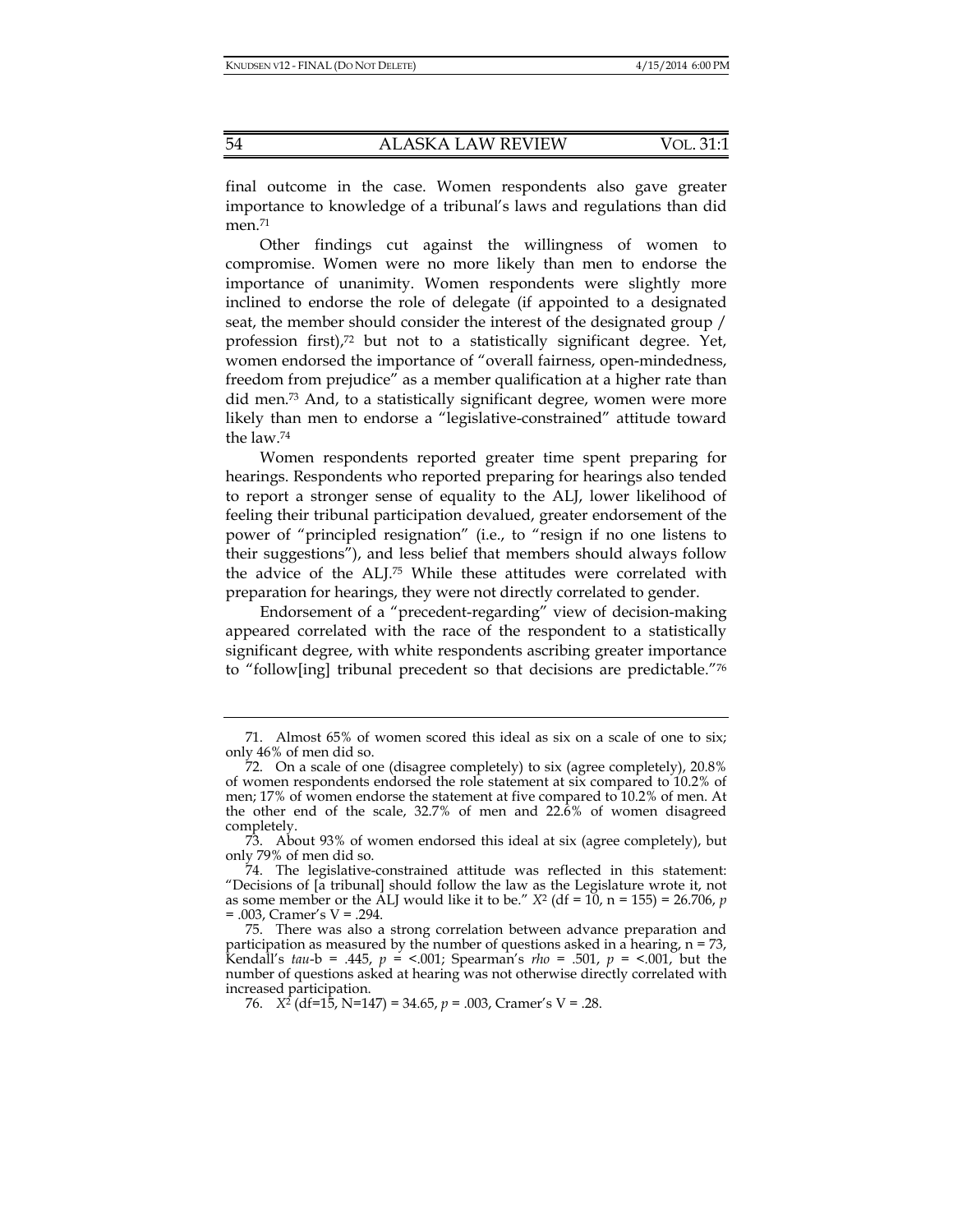Respondents who identified themselves as Alaska Native or American Indian tended to disagree more strongly than white respondents with the proposition that tribunal members were appointed for loyalty to certain political views.77 Minority race or ethnicity was also associated with more negative views of the importance of tribunal service to improving life in Alaska78 and of the fairness of the outcome of the last case decided by the respondent.79 However, Alaska Native and other minority respondents did not express greater dissatisfaction with the diversity of their tribunal than white respondents,<sup>80</sup> nor did they report lower personal influence on tribunal decisions than white respondents.<sup>81</sup>

None of the distinctions found in respondent endorsement patterns should be considered predictive of a member's views in any particular case or on any legal issue. They are presented here as signs that a member's gender, race, or ethnicity may affect a member's experience of tribunal service and perception of tribunal roles.82 The survey responses did not suggest a perception of systematic discrimination or actual discrimination. Moreover, while a 57% response rate is high, the overall population of Alaska lay members is low, so generalizations should be very cautiously drawn. Based on the responses, however, current members agree that attention should be given to broadening recruitment of members, especially on tribunals with persistently low diversity.

#### **D. Duties of Fairness and Impartiality**

In *Keiner v. City of Anchorage*, 83 the Alaska Supreme Court outlined the requirements of administrative adjudication: due notice and full opportunity to be heard; a hearing consistent with the essentials of a fair trial; an impartial tribunal; and a complete record of the proceedings so that a reviewing court is able to determine that there was no substantial

 <sup>77.</sup> *X*2 (df=15, N=133) = 25.28, *p* = .046, Cramer's V = .25.

 <sup>78.</sup> *X*2 (df=9, N=149) = 18.53, *p* = .029, Cramer's V = .20.

 <sup>79.</sup> *X*2 (df=9, N=115) = 32.428, *p* = <.001, Cramer's V = .31.

 <sup>80.</sup> Ninety percent of Alaska Native or American Indian respondents agreed that their tribunal membership represents the diversity of Alaska's population, given the size of the tribunal; only 57% of white respondents agreed with the statement.

 <sup>81.</sup> The most frequently endorsed measure of personal influence for Alaska Native or American Indian (30%) and white respondents (36%) was, "When particular issues come up, I often influence the outcome."

 <sup>82.</sup> *See* Sharyn Roach Anleu & Kathy Mack, *Gender, Judging and Job Satisfaction,* 17 FEMINIST L. STUD. 79, 88–96 (2009) (studying the various factors that affect work satisfaction for both male and female Australian magistrate judges).

 <sup>83. 378</sup> P.2d 406 (Alaska 1963).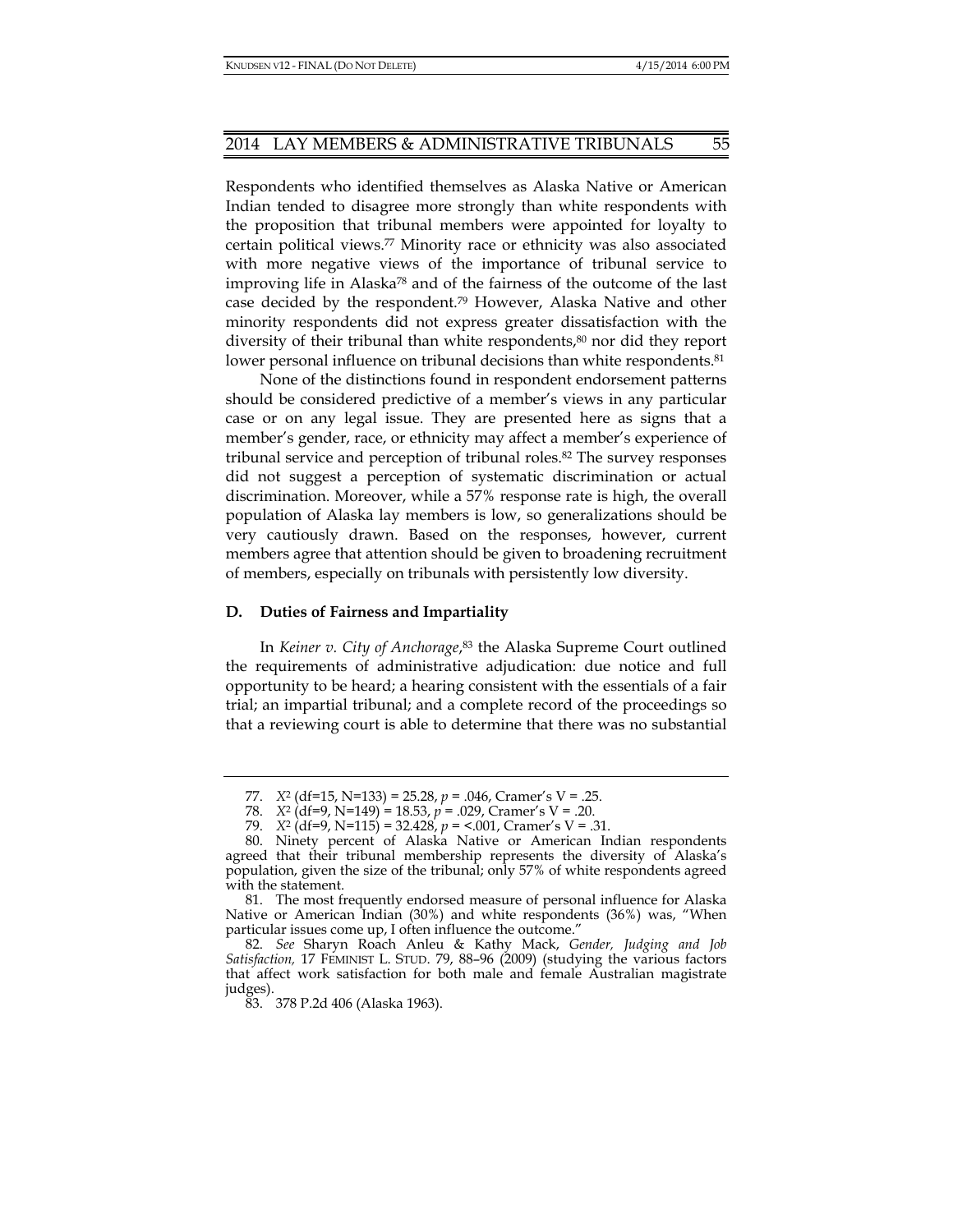failure to observe applicable rules of law and procedure.84 In other words, a fair hearing before a fair tribunal is a basic requirement of administrative adjudication.85 "Not only is a biased decision-maker constitutionally unacceptable[,] but our system of law has always endeavored to prevent even the probability of unfairness."86 Due process requires that a person have the "opportunity to be heard in a meaningful, impartial hearing."87 While Alaska's Executive Branch Ethics Act bars unethical conduct by members of boards and commissions generally,88 the tribunal member's duty of impartiality in administrative hearings is embodied elsewhere in the Alaska Statutes:

The functions of hearing officers and those officers participating in decisions shall be conducted in an impartial manner with due regard for the rights of all parties and the facts and the law, and consistent with the orderly and prompt dispatch of proceedings. These officers, except to the extent required for the disposition of ex parte matters authorized by law, may not engage in interviews with, or receive evidence or argument from, a party, directly or indirectly, except upon opportunity for all other parties to be present.89

88. The Alaska Statutes provide:

Unethical conduct is prohibited, but there is no substantial impropriety if, as to a specific matter, a public officer's (1) personal or financial interest in the matter is insignificant, or of a type that is possessed generally by the public or a large class of persons to which the public officer belongs; or (2) action or influence would have insignificant or conjectural effect on the matter.

<sup>84</sup>*. Id.* at 409–10.

 <sup>85.</sup> *See* State v. Lundberg Pac. Const. Co., 603 P.2d 889, 895 (Alaska 1979) (citing *In re* Robson, 575 P.2d 771, 774 (Alaska 1978)).

 <sup>86.</sup> *Id.* at 896 (quoting *In re* Murchison, 349 U.S. 133, 136 (1955)).

 <sup>87.</sup> Stevens v. State, Alcoholic Beverage Control Bd., 257 P.3d 1154, 1160 (Alaska 2011) (citing Thorne v. State, Dep't of Pub. Safety, 774 P.2d 1326, 1329 (Alaska 1989).

ALASKA STAT. § 39.52.110(b) (2012). Section 39.52.120(b)(4) prohibits board and commission members from taking or withholding "official action in order to affect a matter in which the public officer has a personal or financial interest." In addition, title 9, section 52.020 of the Alaska Administrative Code states "[a] public officer may not take or withhold official action on a matter if the action is based on an improper motivation." ALASKA ADMIN. CODE tit. 9, § 52.020 (2012). Improper motivation is defined as "a motivation not related to the best interests of the state, and includes giving primary consideration to a person's (A) kinship or relationship with a public officer; (B) financial association with a public officer;  $(C)$  potential for conferring a future benefit on a public officer; or  $(D)$ political affiliation." tit. 9, § 52.990(b)(4). The term "public officers" includes members of state boards and commissions. ALASKA STAT. § 39.52.960(21)(B).

 <sup>89. § 44.62.630.</sup>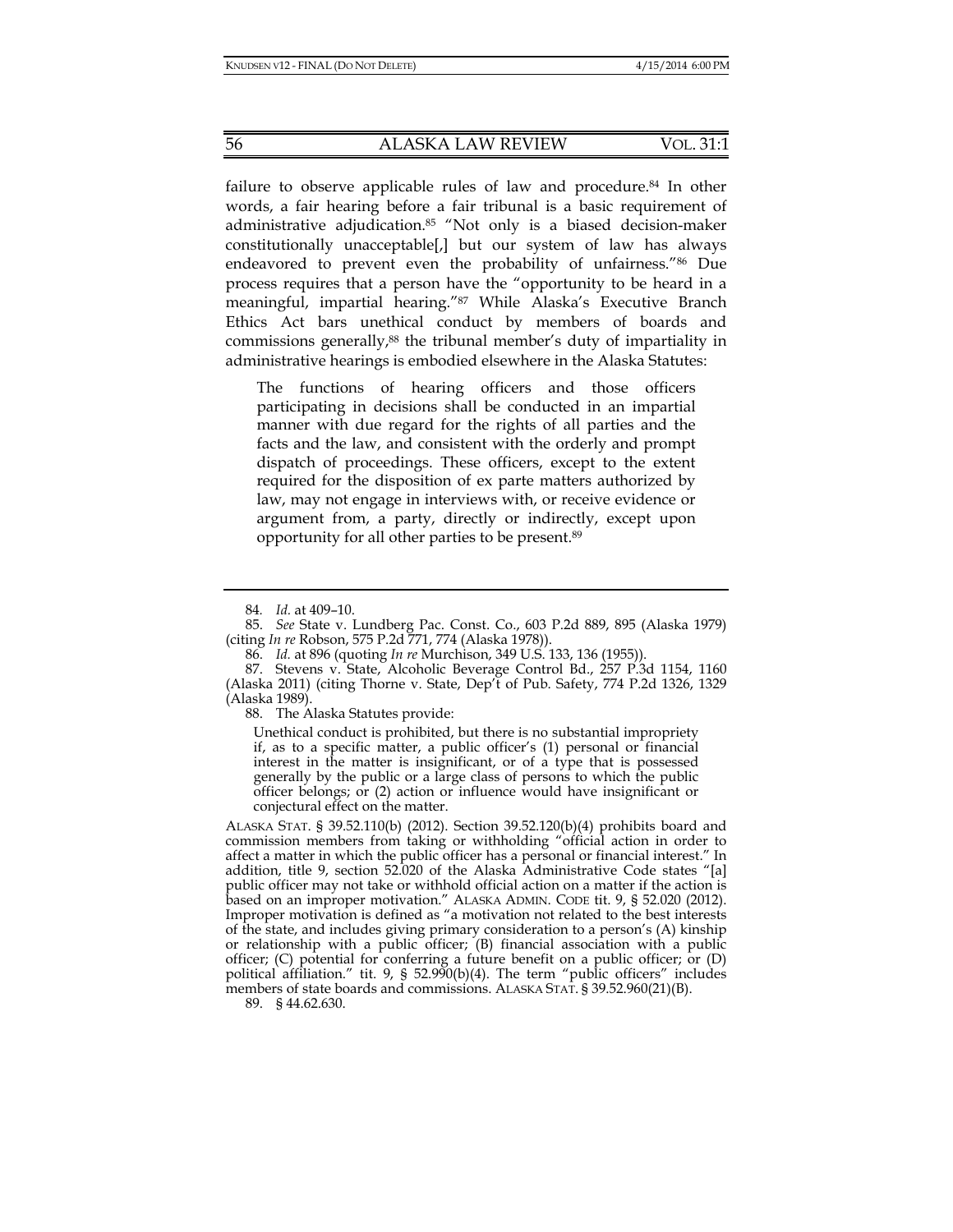The survey explored respondents' thoughts about fairness and impartiality in different contexts. First, respondents were asked to indicate on a six-point scale how important "overall fairness, openmindedness, [and] freedom from prejudice" was to being a successful tribunal member. All but one respondent scored this trait at five or higher, and  $84\%$  scored it at six.<sup>90</sup> No other ideal trait was scored higher by so many respondents. The ideal of "impartiality, avoidance of conflict of interest" was scored at six by 78% of respondents, at five by 18% of respondents, and at four by 3%. Finally, the ideal of "courtesy, respect to parties and other members" also scored very high, with 95% of members choosing five or above. Clearly, the vast majority of respondents endorse the ideal of lay members being fair, impartial, and respectful toward other participants.

Another question asked respondents for their degree of disagreement or agreement with a role statement about impartiality. "Citizen members should be fair and impartial in deciding cases, regardless of their personal politics or other personal views." Of the 96% who responded to this question, 85% agreed completely and selected six. Another 12% of respondents agreed strongly and selected five. To gauge how much personal responsibility the respondents accepted for the fairness of the tribunal, the survey asked respondents if they agreed that they were "just as important as the administrative law judge in making fair decisions." Here, the respondents were less enthusiastic – only 56% agreed completely, and 27% agreed strongly that they had equal responsibility for fair decisions.

When asked about the decisions of their board or commission, however, members seemed to recognize that "fairness" as a substantive *outcome* was not always possible. When asked if they agreed that, in the context of tribunal decisions, "It is important to make sure the tribunal decisions are fair to the parties and have a just outcome, on terms the parties can accept," only 34% of respondents agreed completely by selecting six. Indeed, 16% of respondents disagreed with that statement. Nonetheless, substantive justice appears to be a goal of most members. When asked if they agreed that "making a just decision is sometimes more important than following the strict letter of the law," only 28% of respondents disagreed with the statement, while 18% agreed completely.

Finally, to test the respondents' awareness of procedural and substantive fairness in a concrete instance, respondents were asked two very general questions about the last decision they made as a tribunal

 <sup>90.</sup> See *infra* Table J for the scores on desirable traits, skills and abilities.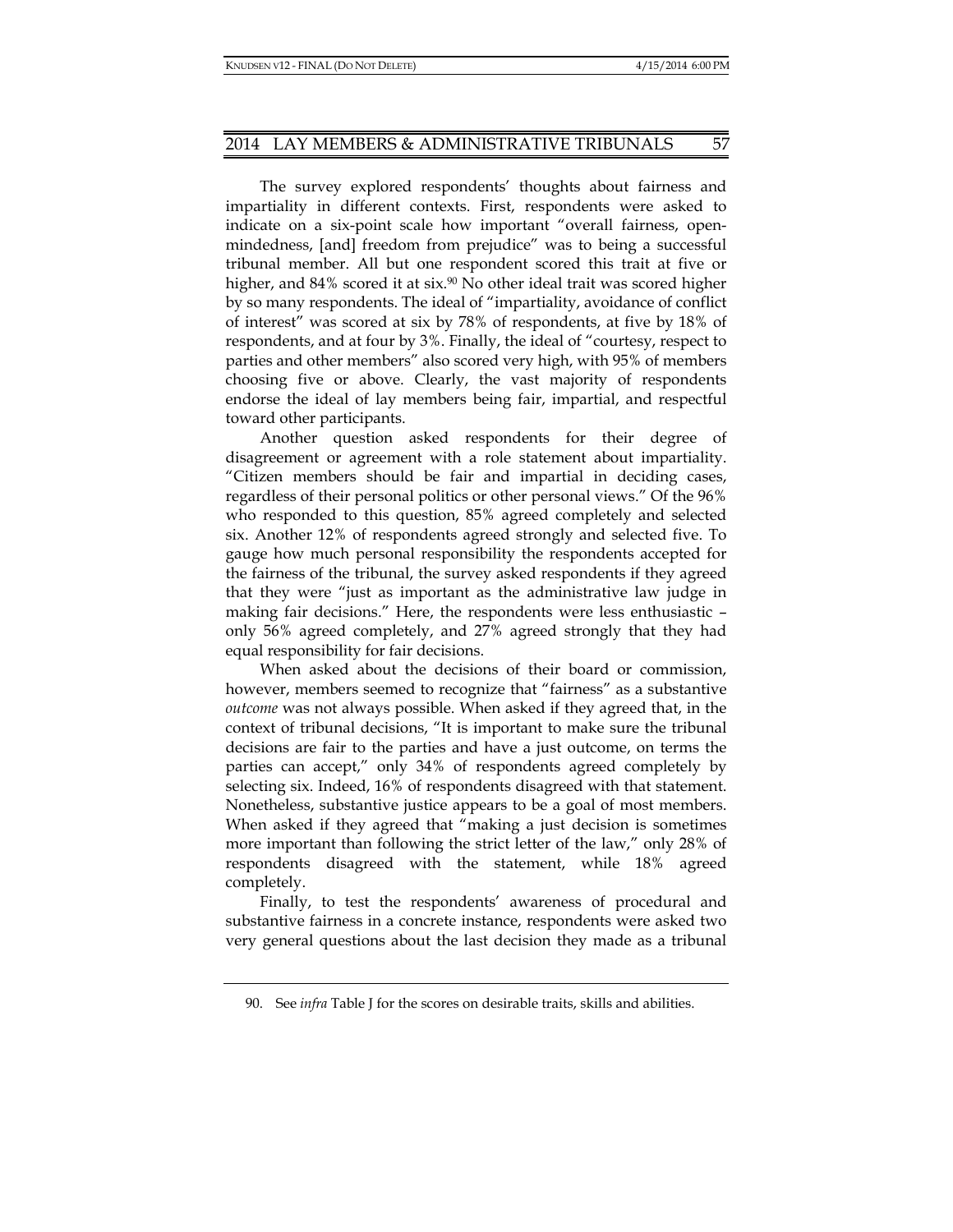member: "How fair was the outcome?" and "How just and impartial was the hearing and decision-making process?"91 The results were not surprising: 89% of respondents said the outcome was "very fair," and 86% of respondents said the process was "very just and impartial."

The survey reveals that almost all lay members responding ascribe to an ethic of being "fair and impartial" decision-makers. A large majority accept that they bear responsibility equal to the professional judge with respect to the fairness of their tribunal's decisions. Furthermore, a large majority understands the distinction between the fair hearing and decisional process and a fair or just outcome. Clearly, the respondents want to be fair and impartial decision-makers. However, as discussed in the next section, disappointingly few appointees receive training in decision-making.

## **E. Lack of Training in Decision-making**

Although most respondents (74%) considered the recruitment process successful or very successful in identifying well-qualified appointees, very few survey respondents (5%) considered new members well-prepared for service. Most respondents agreed that new appointees were only "somewhat prepared" (51%) or "not at all prepared" (21%). Yet, only 18% of all respondents received formal training in hearing procedure or decision-making from any source. About half of all respondents (49%) reported that they received *some* training in adjudication, hearing procedure, or decision-making after their appointment, which was usually informal training (67%). Informal training was given by agency staff, hearing officers, or ALJs. Only 13% of all respondents reported they had received training from outside professionals, like the Attorney General's Office. The Alaska Attorney General's Office maintains a web-based training site with specific information on the Executive Branch Ethics Act and provides in-person training for state boards and commissions, $92$  but the low number of positive responses suggests that few boards and commissions take advantage of this service.

When provided, training has an impact. Respondents who received training reported overwhelmingly (97%) that training helped them "do a better job." Members who received training were more likely to agree

 <sup>91.</sup> To avoid identification of the respondent or the decision, respondents were not asked any information about the decision itself.

 <sup>92.</sup> *Executive Branch Ethics*, STATE OF ALASKA DEP'T OF LAW, http://www.law.alaska.gov/doclibrary/ethics.html (last visited Mar. 5, 2014).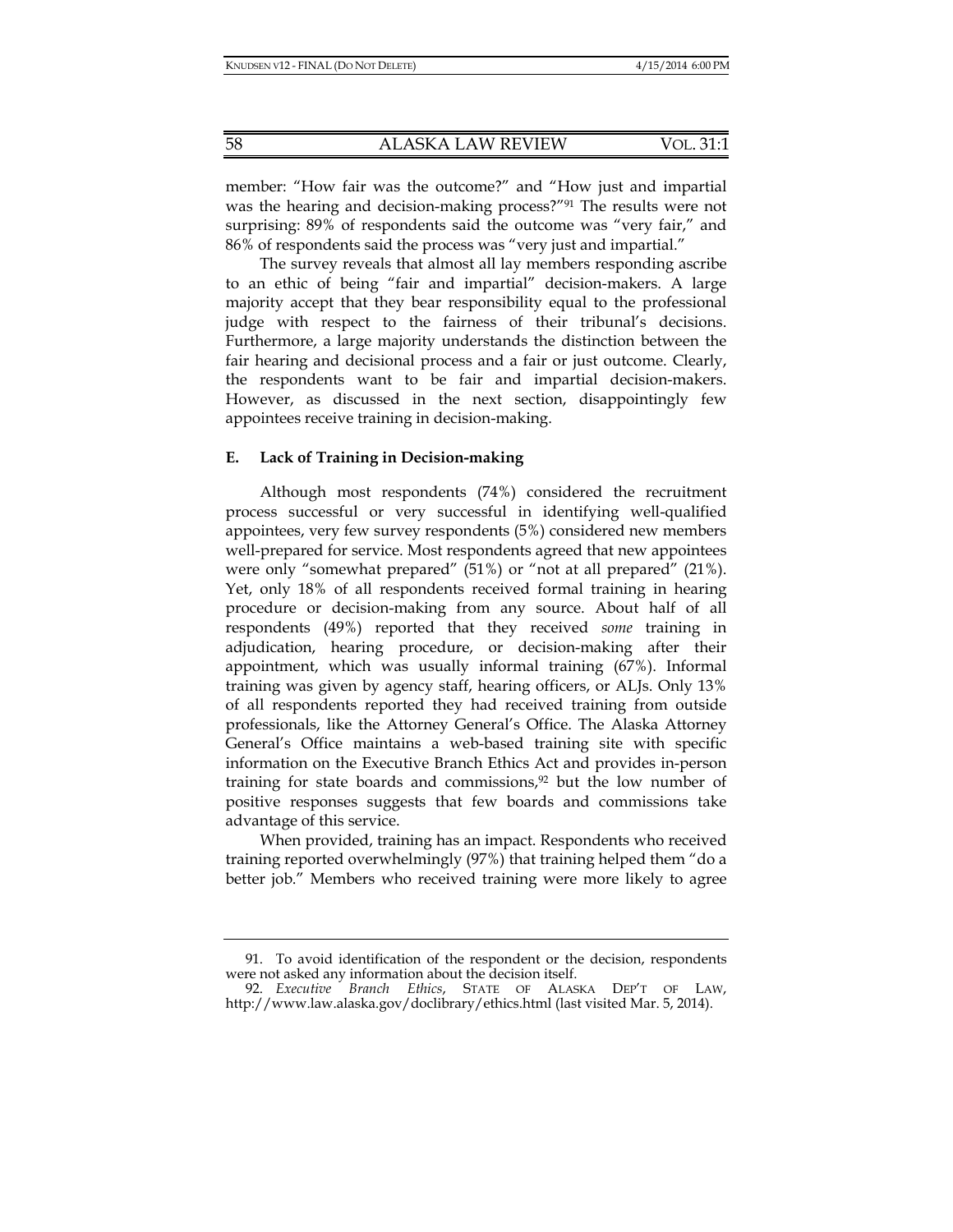completely that it was an honor to serve on a tribunal, $93$  suggesting that training enhanced their understanding of the importance of the task. In addition, members with training more frequently considered the hearing and decision-making process in their last hearing very fair and impartial than did those without training.94

The provision of training had a larger impact on women's satisfaction with the overall tribunal experience. Among female respondents who received training, 83% reported a "better than expected" or "much better than expected" experience. Among women without training, only 45% reported a "better than expected" or "much better than expected" experience. Training was not associated with an appreciable difference in satisfaction among men. But both men and women with training reported a slightly higher frequency of serving a second term. Among men, 52% of second-term respondents had training and, among women, 56% of second-term respondents had training.

The lack of immediate formal training was especially apparent in one question. When hearings are delegated to an ALJ, tribunal members have the right to attend.<sup>95</sup> The survey asked respondents if they attended tribunal hearings with an ALJ to listen to evidence.96 If respondents answered "no," the survey asked if the respondent had ever asked to attend, with responses permitted for "yes," "no, because I

95. The Alaska Statutes provide:

The agency may, with materials transmitted under (b) of this section, request the chief administrative law judge to permit the individual, board, or commission that will make the final decision to participate with the assigned administrative law judge in the conduct of the administrative hearing. The chief administrative law judge shall determine the degree and manner of participation and may terminate that participation at any time. However, the individual, board, or commission that participates under this subsection may not serve as the administrative law judge or preside during the hearing and may not take action on behalf of the agency in the agency's capacity as a party to the proceedings.

#### ALASKA STAT. § 44.64.060(c) (2014).

96. Responses were as follows: Yes = 80; No = 66; Do not know = 9. Later in the survey, respondents were asked if they attended hearings, without the "to listen to evidence" qualification, because some tribunals may have hearings largely limited to argument over documentary evidence.

 <sup>93.</sup> Mann-Whitney *U* tests demonstrated the statistical significance of the difference in scores between those who received training (Md =  $5.53$ , n =  $77$ ) and those who did not receive training (Md = 5.22, n = 79), *U* = 2285.500, z = −2.466,  $p = .014$ ,  $r = .20$ .

 <sup>94.</sup> Ninety percent of those with training (formal or informal) rated the hearing and decision-making process in their last decision reached as "very just and impartial," while 83% of those without training rated the process as "very just and impartial."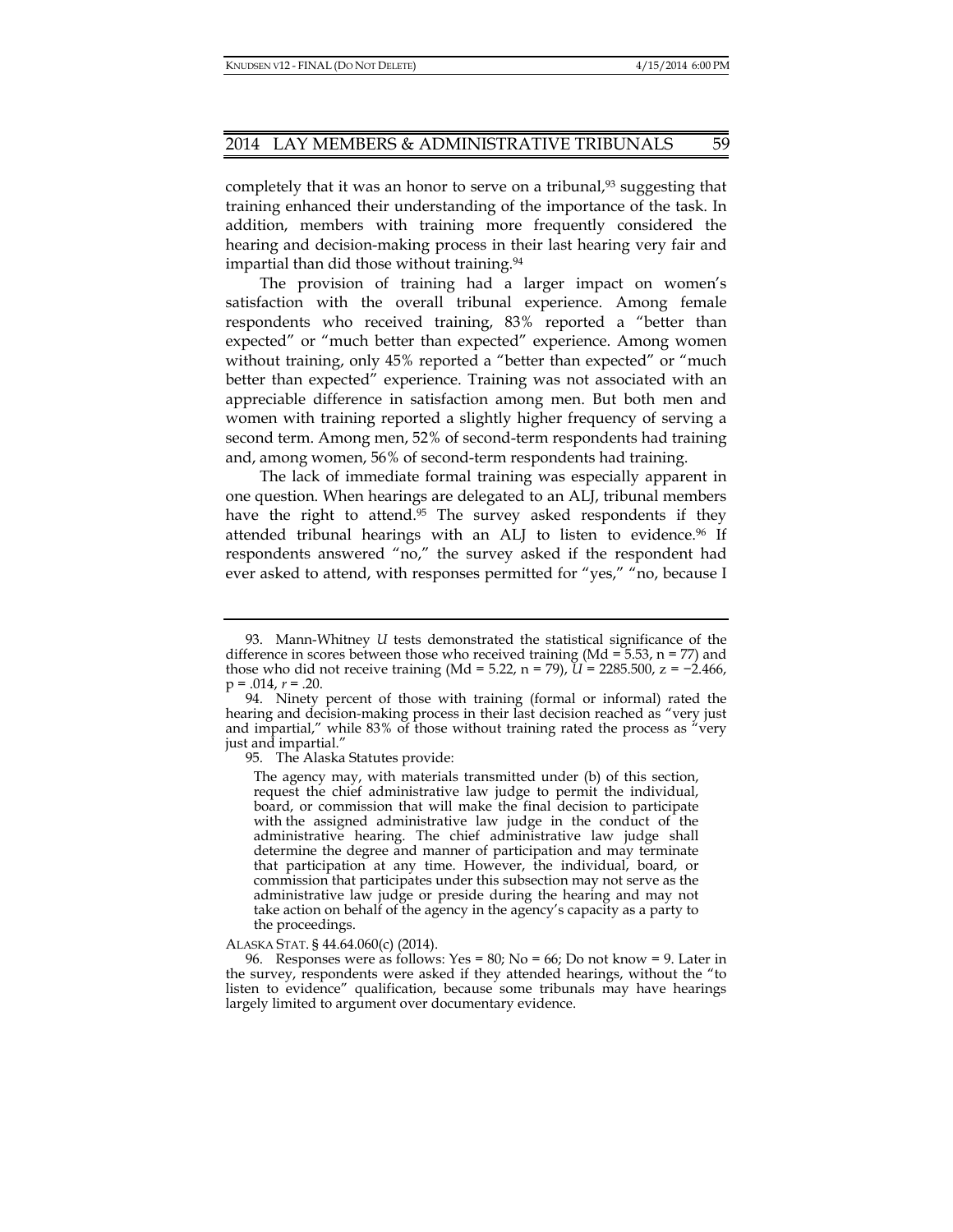did not know I could ask to attend," "no, although I knew I could ask to attend," and "not sure." The number of participants who were unaware of the right to ask to attend evidentiary hearings was surprisingly high: thirty-five of the sixty-six members who stated they did not attend hearings to listen to evidence were unaware of their right to ask to attend.

Respondents to this survey clearly desire more training. Of respondents who had not received training, they most frequently requested further training in "legal issues in hearing process, decisionmaking, or logic." Training on the history and past decisions of the tribunal was requested by 19% of respondents; training about technical aspects of hearings, handling unrepresented persons, preserving the record, safety, etc., was requested by 15% of untrained respondents; and only 5% wanted training about advances in the field of tribunal responsibility. Comments by respondents included requests for training on specific subjects, "background on current issues" of the tribunal, "Legal Theory training," "terminology used," and "all of the above plus training about the ... regulation." The survey uncovered no disadvantage to providing members with training.97 That 50% of respondents desired training in "legal issues in the hearing process, decision-making, or logic" strongly implies that at least some members felt disadvantaged because they lacked such training.

## **F. Impact of Perceived Disrespect**

Despite the requirement that a fair hearing be "consistent with the essentials of a fair trial,"98 procedural rules in administrative proceedings are meant to be less formal than court proceedings.99 Typically, administrative hearings are conducted in less formal surroundings as well. Informality does not excuse a lack of respect by or

 <sup>97.</sup> Only one commenter suggested that training was not needed, saying, "Learning the process isn't difficult if you listen to what is going on and ask appropriate questions in the meeting."

 <sup>98.</sup> Keiner v. City of Anchorage, 378 P.2d 406, 409–10 (Alaska 1963).

 <sup>99.</sup> *See, e.g*., § 21.06.210(c) ("Formal rules of pleading or evidence need not be observed at a hearing."); § 21.39.170(b) ("Nothing contained in this chapter may require the observance at a hearing of formal rules of pleading or evidence."); § 23.30.135 ("In making an investigation or inquiry or conducting a hearing the board is not bound by common law or statutory rules of evidence or by technical or formal rules of procedure . . . ."); § 28.05.141(a) ("Hearings must be informal, and technical rules of evidence do not apply."); § 42.05.151(b) ("Technical rules of evidence need not apply to investigations, pre-hearing conferences, hearings, and proceedings before the commission."); § 44.62.460 ("The hearing need not be conducted according to technical rules relating to evidence and witnesses.").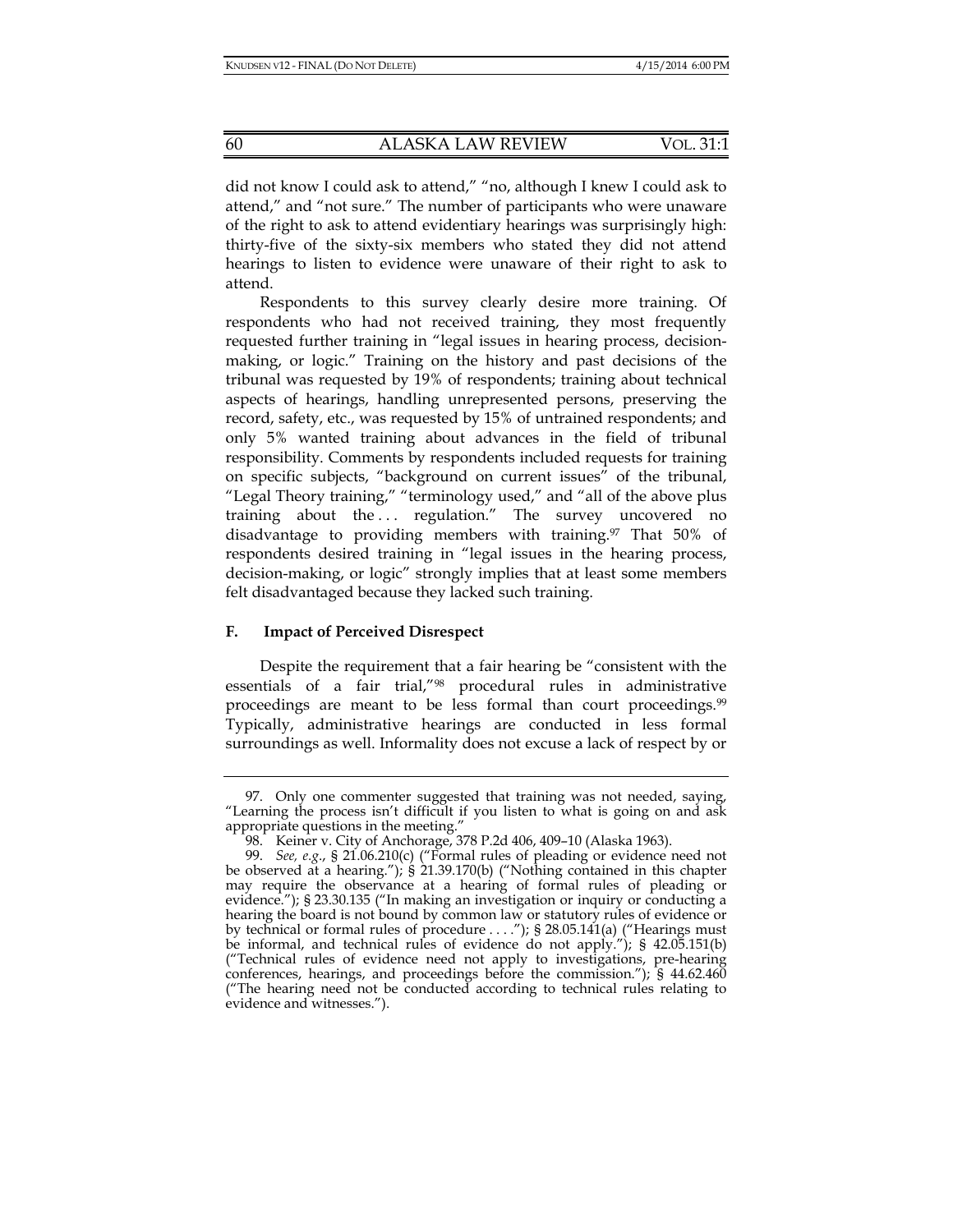for the tribunal members. The Code of Hearing Officer Conduct requires the presiding officer to "show patience, dignity, and courtesy to all parties, their representatives, witnesses, and others with whom the hearing officer or administrative law judge deals in an official capacity," and to "require similar behavior from parties and their representatives."100 Results from this survey suggest that tribunals sometimes fall short of the ideals of collegial courtesy and respect for members.

A striking result was that only 29% of respondents to the question indicated that they were "always" formally thanked for their service following a hearing or deliberation. In light of the widespread adoption by courts of statements to jurors of respectful appreciation for their service upon discharge, such a failure to thank lay members for their attentive service on the record suggests that tribunals do not adequately value the members' service or respect the individuals who serve on the tribunals.

To examine how certain events affect perceptions of fairness, statistical correlations between measures of satisfaction with the tribunal and frequency of certain events experienced by respondents were explored.101 The survey found that negative correlations between satisfaction and negative tribunal support experiences are more prevalent and stronger than positive correlations between satisfaction and positive tribunal support. The most powerful negative tribunal experiences describe public displays of disrespect:

- "An attorney or witness acted like I was not even there or only talked to the ALJ."
- "I observed staff or ALJ show disrespect or unfairness toward proceeding parties or tribunal members."

Another negative experience describes suppression of dissent:

• "I did not feel like I *could* disagree although I wanted to disagree about a part of the decision."

The third group of negative experiences concern staff omissions and poor facilities:

 <sup>100.</sup> ALASKA ADMIN. CODE tit. 2, § 64.030(b)(3)(E) (2012).

 <sup>101.</sup> This survey study did not look for causal relationships between citizen member attitudes and participation or other variables. No attempt was made to associate adjudicatory attitudes and decisional outcomes. The relationship between frequency of tribunal events and perceptions of satisfaction measured by ordinal scales (where participants chose a point on a scale from one to six, indicating a degree of disagreement or agreement) was examined using Kendall's *tau*-b and Spearman's *rho* correlation coefficients, using SPSS software. Otherwise, for nominal measures (where there was no scale) of satisfaction or fairness, analysis was limited to a Kruskal Wallis *H* test, again using SPSS software.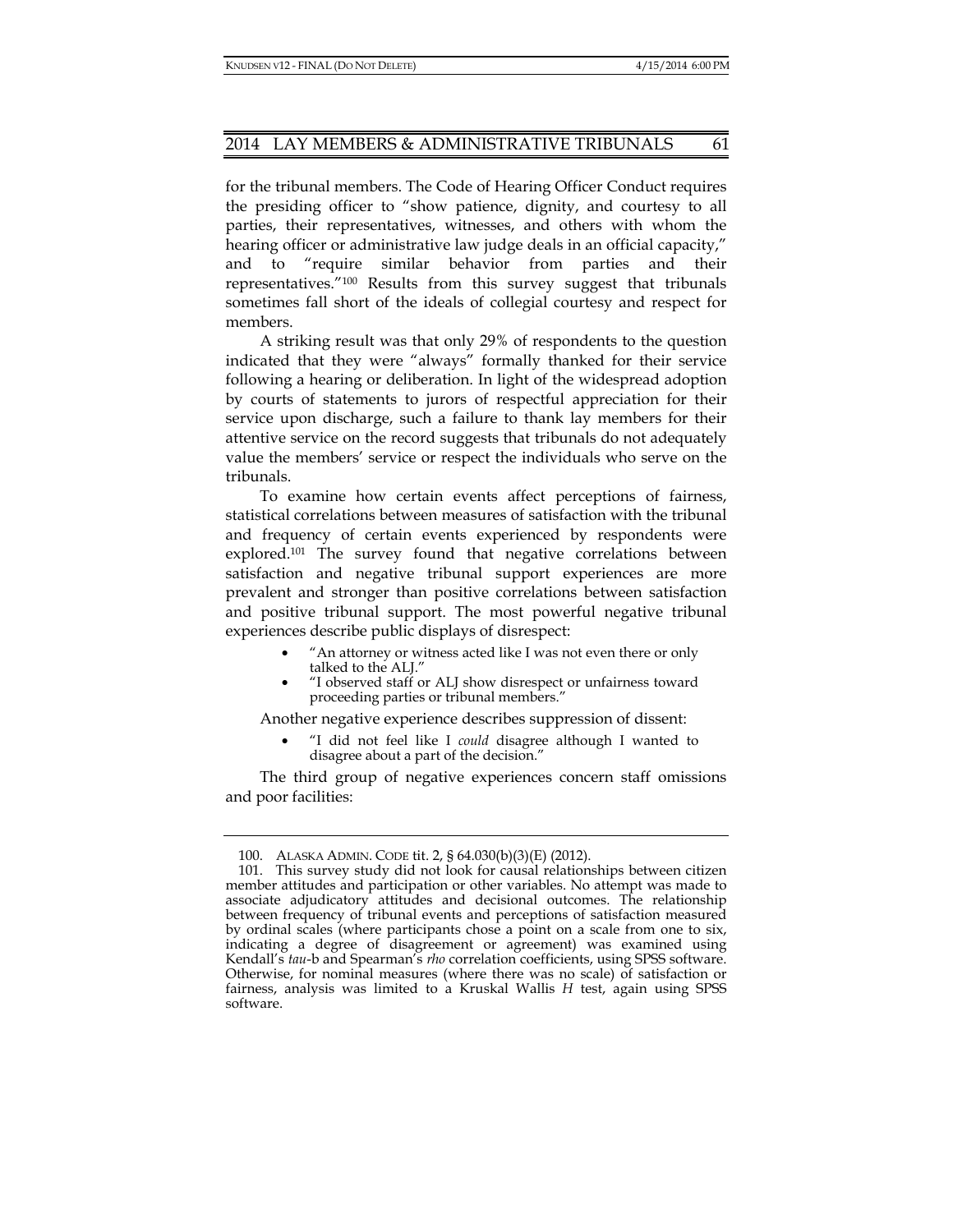- "The facilities provided for hearing or deliberation were substandard, too small, uncomfortable, or dirty."
- "A matter settled before I arrived, but no one contacted me before I left for the proceeding."

The common thread running through these experiences is a perceived lack of respect. The citizen member often feels disregarded, embarrassed by a showing of disrespect, silenced, treated poorly by being given dirty or uncomfortable surroundings, and forgotten. When a tribunal permits a member to be treated disrespectfully, the tribunal communicates to that member that he or she is not fully a part of the tribunal's authority.

The impact of perceived disrespect was not limited to the member's sense of satisfaction with the tribunal experience. A line of negative correlations was identified between frequency of experiencing public disregard for equality of membership ("an attorney or witness acted like I was not even there or only talked to the ALJ") and member satisfaction with how well the appointing process works, how well members are prepared for service, how important service is to improving life in Alaska, and overall satisfaction with the tribunal experience in relation to initial expectations. These attitudes were also negatively correlated with a lack of time to deliberate carefully or completely,<sup>102</sup> staff failure to contact member after settlement,103 substandard, small, uncomfortable or dirty facilities,104 and observation of staff or ALJ disrespect toward parties or a member.105 In short, acts of perceived disrespect, especially public acts, resonate beyond the actual event.

#### **G. Suppression of the Right to Dissent**

The right to express dissent from a collective decision is a key distinction between tribunal adjudication and one-time jury service. If lay members of a tribunal are truly adjudicators, they must be able to express their views of the evidence and tribunal law, instead of simply signing off on proposed decisions written by the ALJ. Practically, this means members should be allowed to dissent to written decisions.

The survey results demonstrate what happens when there is no right to dissent. An inability to dissent ("I did not feel like I *could* disagree although I wanted to disagree about a part of the decision") correlated with claims of little influence in deliberation. In contrast,

 <sup>102.</sup> This was a common experience, with 48% of respondents reporting it had occurred to them, although most indicated it happened "rarely."

 <sup>103.</sup> About 22% of respondents reported this experience.

 <sup>104.</sup> About 36% of respondents reported this experience.

 <sup>105.</sup> Only 14.5% of respondents reported observing such actions.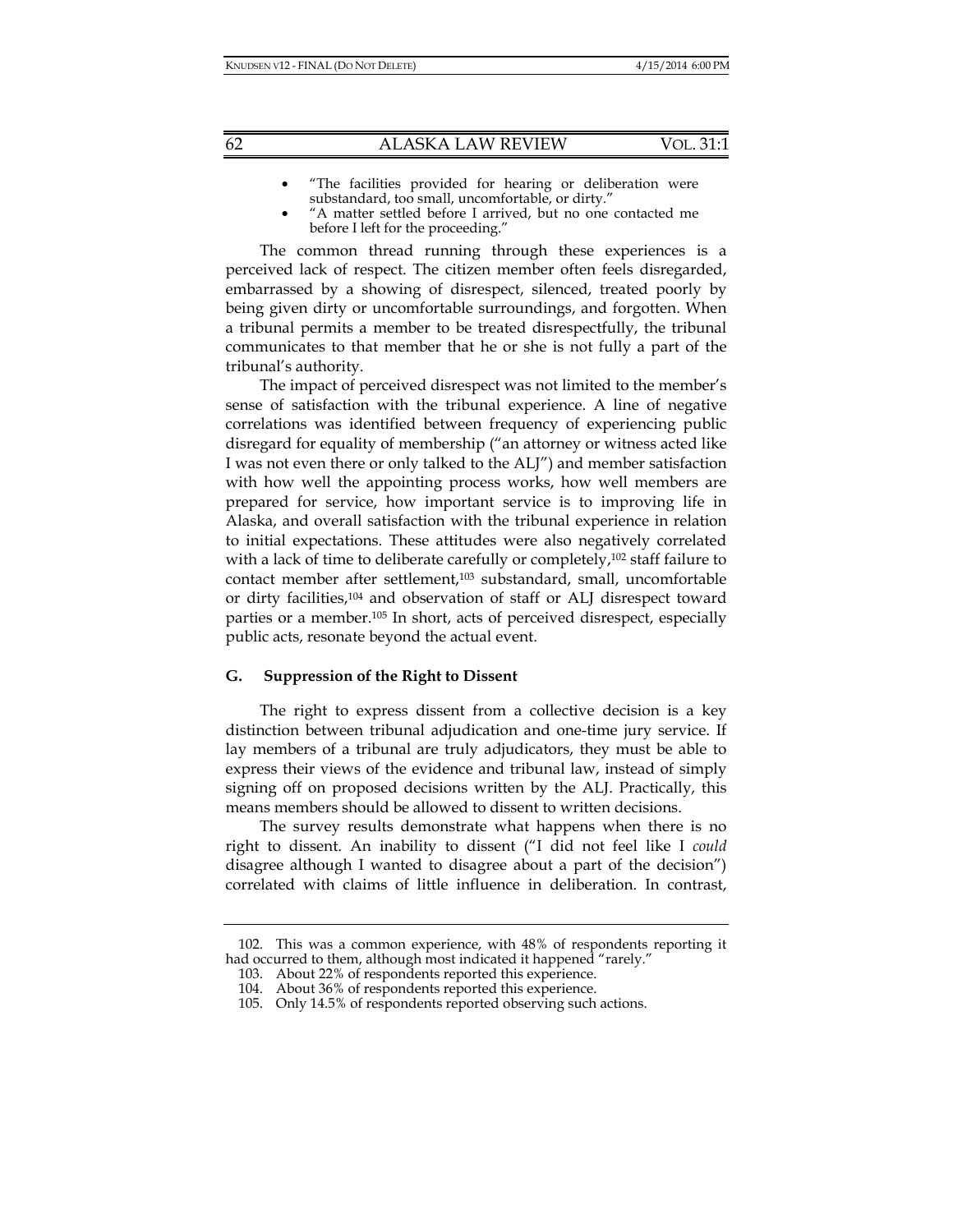respondents who stated that they had ample opportunity to ask questions in deliberation tended to have strong beliefs about their ability to influence the course of deliberation. The suppression of dissent also correlated with low assessments of procedural fairness, fewer questions asked at the last hearing attended, and less frequency reviewing files before a hearing.

Although the effect was small, a statistically significant correlation existed between the view that "sometimes making a just decision is more important than following the strict letter of the law" and the view that "suppressing dissent is worrisome," suggesting that members who want to dissent on grounds that the decision is unjust are being denied the opportunity to do so.<sup>106</sup> A very small negative correlation nearing significance was found between suppression of dissent and higher endorsement of the ideal of active participation and communication with other members.107 Those members who value discussion in deliberation may be interrupted more frequently, or become more sensitive to interruption, when time is inadequate for full deliberation.

Unfortunately, negative experiences resonated louder than positive experiences. A comparison between the responses of the newest members and those with the greatest experience revealed that the newest members reported fewer positive experiences than older members, but the most experienced members reported negative experiences most frequently. While there were positive statistically significant correlations between tribunal respect gestures and expressions of authority or satisfaction, all were quite small in effect. For example, the frequency with which respondents reported attorneys standing or addressing them by title correlated with the degree of the respondents' perceived influence in deliberations.108

Rather than the ALJ or hearing officer presiding over tribunal deliberations, a senior member frequently chairs the deliberating tribunal. If the chair is domineering or disrespectful to other members, the ALJ or hearing officer faces a difficult situation. Silence may be viewed as tacit approval of the chair's tactics or position. Alternatively, speaking up may be viewed as partiality, an effort to sway members, a violation of the duty to be courteous to all members, or a subversion of the tribunal's authority and decisional independence. Disrespect adversely impacts the tribunal's ability to function as a fully deliberative body. Standards of conduct should be put in place to govern

 <sup>106.</sup> n = 142, Kendall's *tau*-b = .242, *p* = .001, Spearman's *rho* = .28, *p* = .001.

 <sup>107.</sup> n = 146, Kendall's *tau*-b = −.149, *p* = .053; Spearman's *rho =* −.160, *p* = .054.

 <sup>108.</sup> n = 110, Kendall's *tau*-b = .17, *p* = .025; Spearman's *rho =* .215, *p* = .024.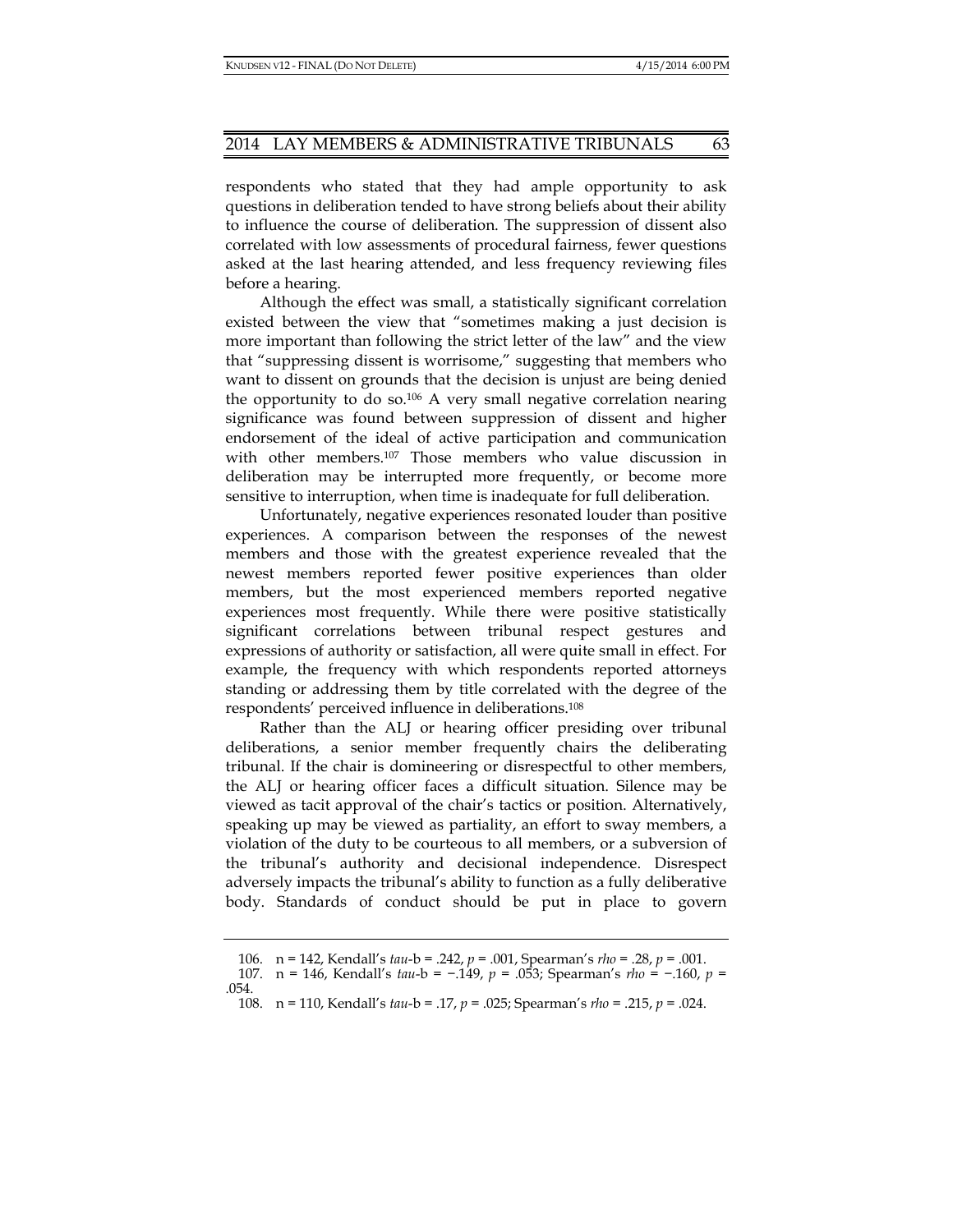adjudications in these situations. Standards that already exist should be clarified and enforced.109 After all, protecting the integrity of the process and decisional independence of administrative adjudicators includes protecting the participatory rights and decisional independence of individual members of a tribunal.

## **H. Barriers to Active Participation**

If diversity and active citizen participation serve to legitimate administrative tribunals, institutional barriers such as distance, lack of time to prepare for hearings, lack of tribunal support, or inadequate facilities could adversely impact tribunal legitimacy. The survey findings suggested institutional barriers do have such an impact, but in an unexpected way.

Surprisingly, distance, as measured by the need for air travel, was *not* a significant barrier to member participation. Only 28% of respondents reported that air travel problems had prevented them from attending a hearing or deliberation. Of those respondents, 18% indicated it happened "rarely."110 Considering respondents' frequent air travel, it is surprising that 89% rated this travel barrier as occurring rarely or never.111 Forty-five percent of respondents reported they had been paid per diem or travel expenses late, and 5% reported their payments were *always* late. Therefore, it came as a surprise that these factors did not contribute to dissatisfaction with the tribunal or affect participation in the decision-making process.

ALASKA STAT. § 44.64.020(b) (2012).

110. One respondent indicated this happened "often."

 <sup>109.</sup> Some standards do currently exist. For example, the Chief ALJ is authorized to:

<sup>(3)</sup> foster open and clearly explained agency decisions and improve public access to the process of administrative adjudication; (4) guarantee protection of all parties' due process rights, increase the public parties' perception of fairness in administrative adjudication, and foster acceptance of final administrative decisions by the public and affected parties; (5) protect the integrity of the process of administrative adjudication and decisional independence of decisional independence of administrative adjudicators.

 <sup>111.</sup> At the time of the survey, only 18% of respondents reported they often or always used a video link to participate in a hearing or meeting of their tribunal successfully from their home community. For those with this capability, there was a strong positive correlation to overall satisfaction with the tribunal experience in relation to initial expectations (n = 146, Kendall's *tau*-b = .28, *p* =  $\leq$ .001, Spearman's *rho* = .315,  $p = \leq$ .001). Use of a video link was also correlated with likelihood of expressing differing opinions on an issue in the case, a measure of active participation (n = 103, Kendall's *tau*-b = .23, p = .008; Spearman's *rho =* .26, *p* = .007).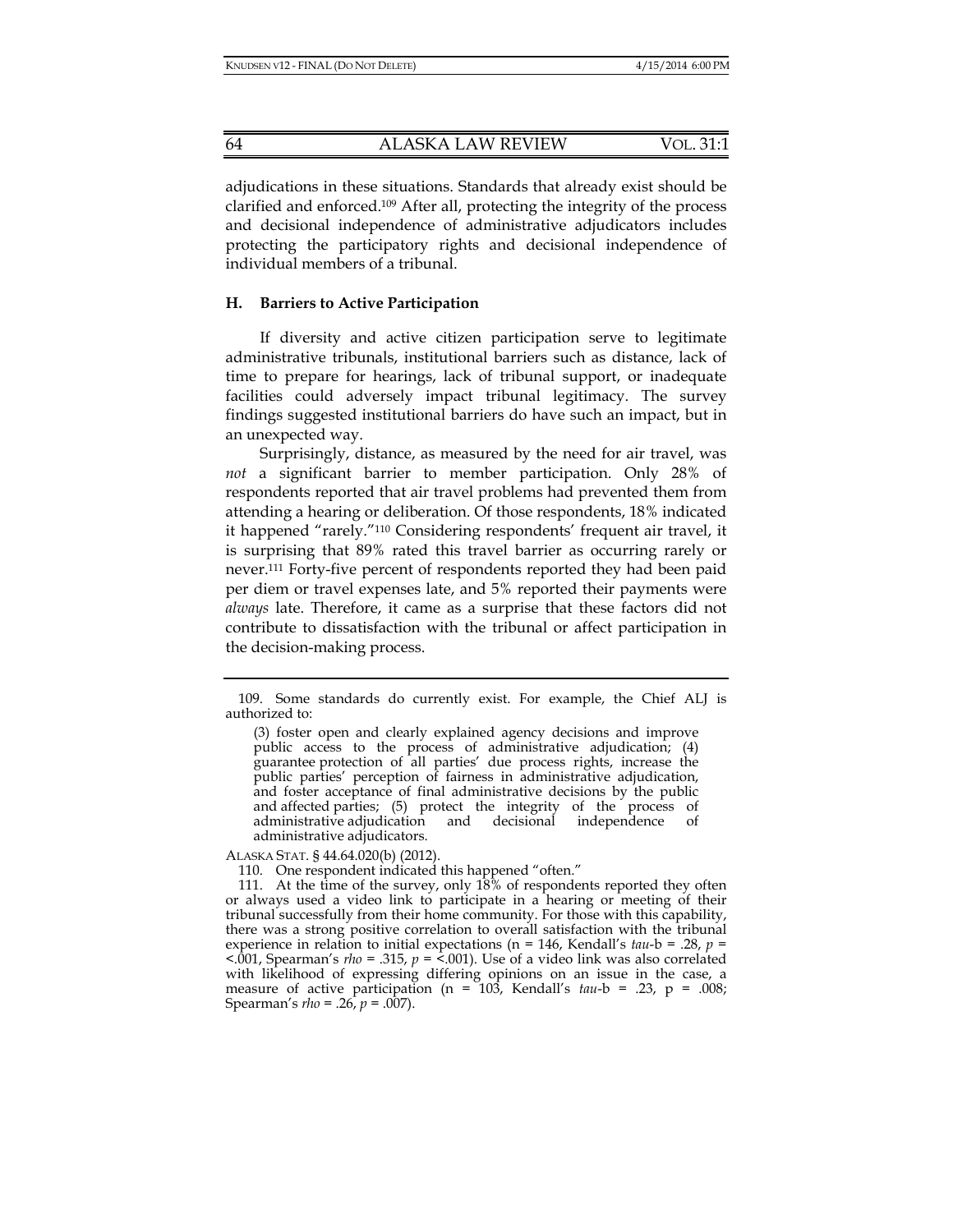Instead, lack of time to deliberate and lack of opportunity to contribute had the greatest impact on members. The greatest positive correlation was between participation and opportunities for members to contribute to tribunal decision-making. These opportunities include ample time to ask questions during deliberation, invitations to make suggestions to change decision wording, and the ability to ask questions before the final decision is circulated. Each of these experiences offers tribunal members the opportunity to contribute to the decision. Higher participation levels were associated with more tribunal culture, supportive staff and facilities, reduction in travel barriers, and greater frequency of experiences that invite member contributions. Decreased participation was repeatedly associated with lack of time to deliberate carefully or completely, a feeling that disagreement was unwelcome, and absence of a draft decision to review.

Some of the correlations were obvious. For example, the greater the frequency respondents were sent files to review before a hearing or deliberation, the more often they reviewed those files. Some correlations were not obvious. The frequency that attorneys demonstrated respect by standing or addressing members by title was positively correlated to the frequency of file review and the frequency of member questions at the member's last hearing. A greater frequency of receiving case files in advance was correlated with a lower perception that the hearing officer dominated discussion in deliberation (i.e., talked more than the average member). Frequency of failure to notify respondents of a settlement before scheduled hearing or deliberation was negatively correlated with frequency of reviewing files. A similar correlation was seen between not being sent a draft to review (and only receiving a final decision to sign) and number of questions asked at the last hearing. Conversely, those who reported higher frequency of reviewing case files before hearings reported the lowest frequency of not being sent a draft to review (i.e., they received more drafts to review). In other words, the more the respondent was overlooked by the tribunal, the less the respondent invested in tribunal duties.

Members preferred more opportunities to ask questions in deliberation. Many more respondents stated they "always" had ample opportunity to ask questions during deliberation (70%) than were "always" invited to provide input into the written decisions (30%) or contacted to see if they had any last minute questions (21%). This difference is problematic because the correlation between frequency of solicited input and participation occurs across forms of participation. For example, being sent a draft to review (soliciting written input) was correlated with increased frequency of questions at hearings (giving verbal input). Asking questions strongly correlated with length of time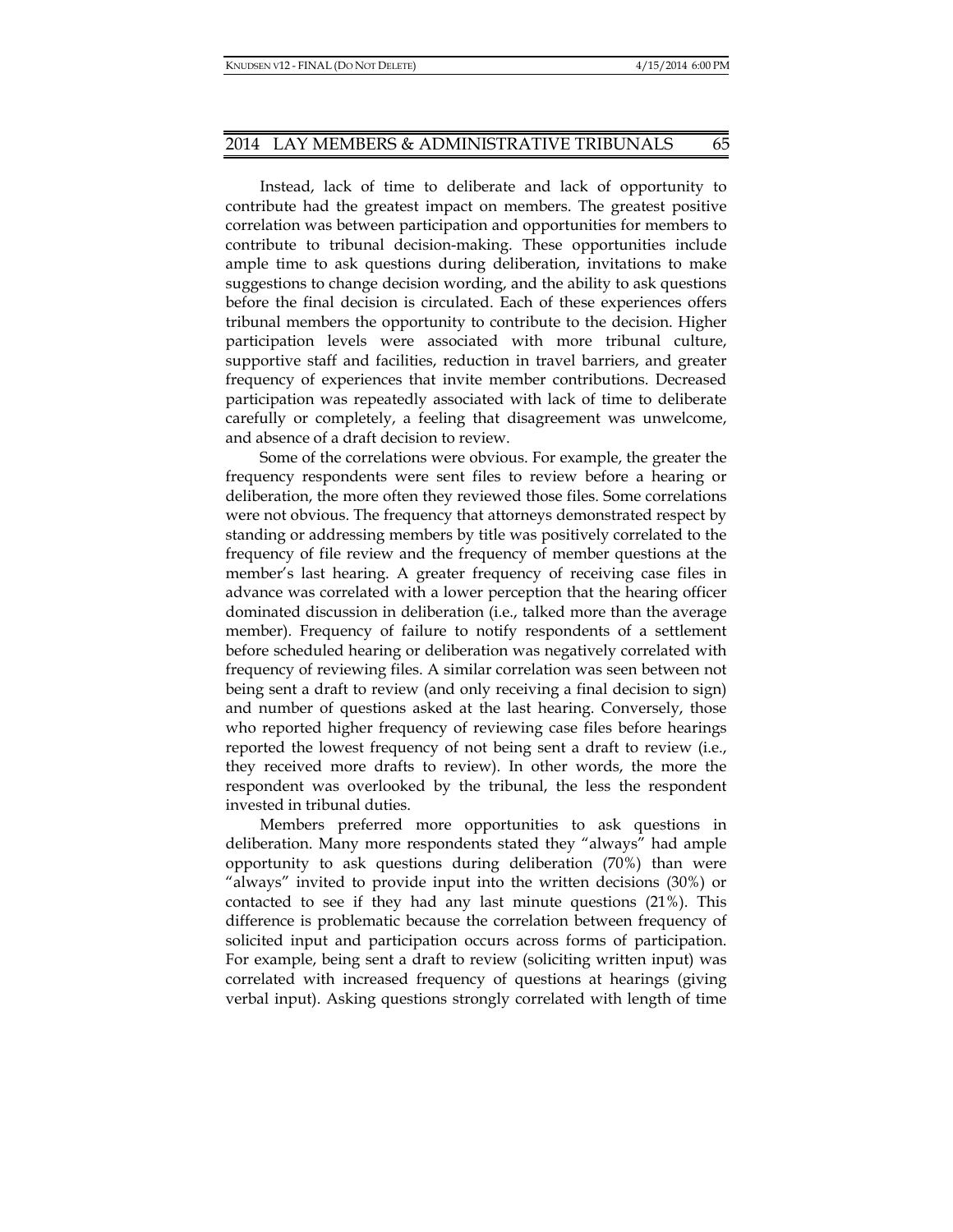spent preparing for hearings. Member contact for last minute questions before a final decision was issued was associated with a greater sense of influence in deliberation, which is associated with greater participation in other measures. Member contact for last minute questions was also associated with a greater importance accorded to member service on the tribunal. Therefore, to increase member participation, repeated invitations to participate in more than one way may be necessary.

## **I. Lay Members' Understanding of Their Role**

There is no consensus on the appropriate role of lay members. Some believe that professional, judge-only administrative tribunals are most efficient and provide the best protection of the parties' due process rights, and that lay members serve no useful purpose that outweighs the cost of their presence. Arguing against mixed courts, Professor Richard Lempert states that "considerable research suggests that this is hardly a compromise [between the judge-only court and jury-court], for professional judges dominate decision-making in mixed tribunals to the point that the benefits of lay fact-finding may be largely, if not entirely, lost."112 Setting aside the assumption that the only value lay members bring to a tribunal is "fact-finding," the question becomes whether the professional judiciary dominates the tribunal's view of the law. In other words, do lay members of Alaska tribunals see themselves as jurorsubstitutes, with no responsibility for interpretation of the law, or do they consider themselves full adjudicators whose responsibilities extend beyond fact-finding? If they see themselves as more than fact-finders, how constrained are they in acting on their understanding of the law?

To discover what lay members think their role is on a tribunal, the survey asked respondents four sets of questions designed to elicit views of what they believe they should do, what they want to do, and what benefit they feel they bring to the tribunal.<sup>113</sup> The first question set explored latent contributory roles, in which lay members cause indirect impact through other individuals' responses to their presence on the tribunal, such as forcing the professional judge to explain legal concepts

 <sup>112.</sup> Lempert, *supra* note 9, at 484. *But cf.* Neil Vidmar et al., *Amicus Brief, Kumho Tire v. Carmichael*, 24 LAW & HUM. BEHAV. 387, 387–400 (2000) (providing a general review of the social science scholarship on the capacity of juries to deal with complex questions).

 <sup>113.</sup> Charts showing the results are found in the Appendix. The survey also contained a question set asking how much respondents agreed with positively stated ideals (what traits, skills, or abilities a successful member should have). The results of this question set in context of gender differences were discussed *supra* Part II.A.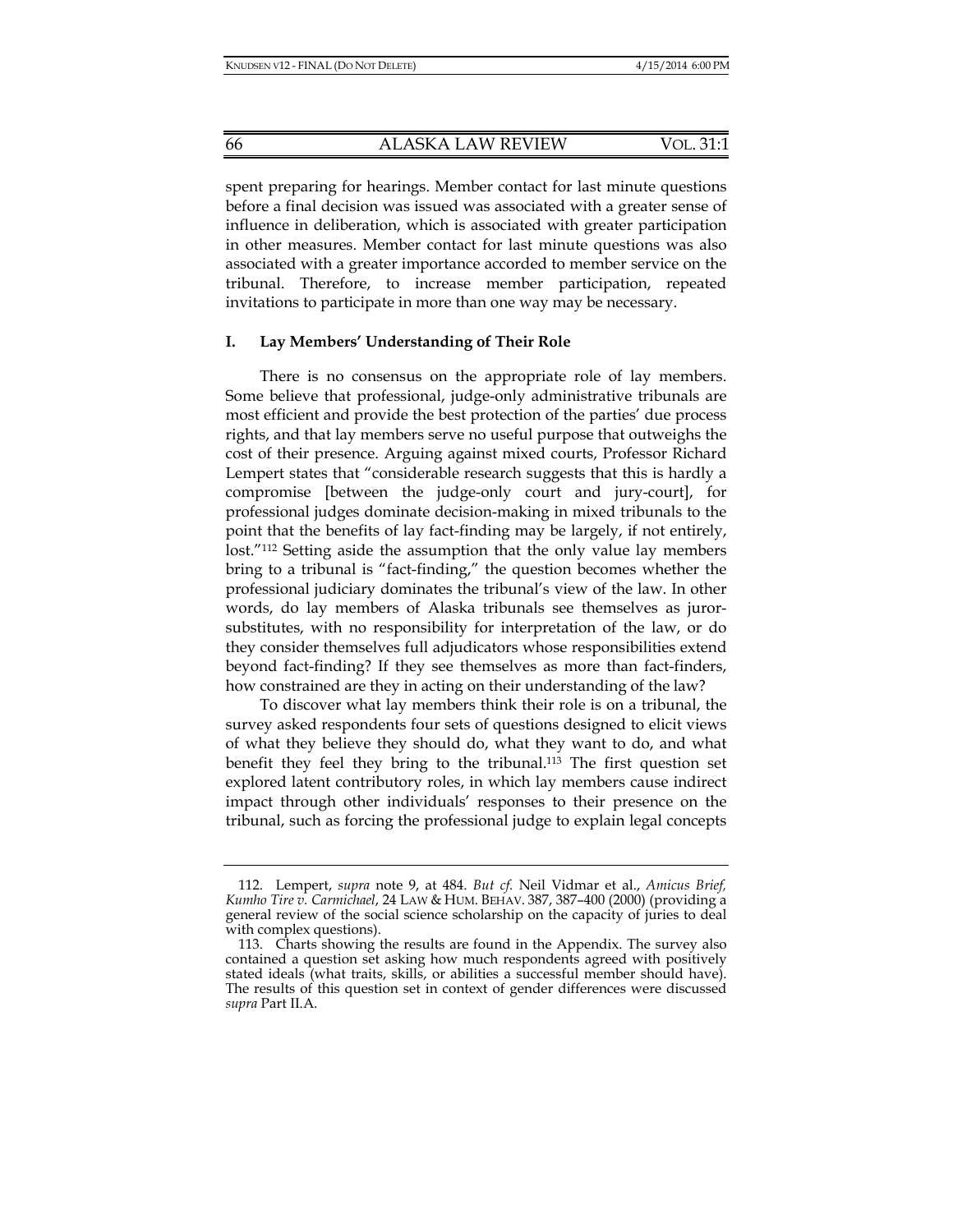or encouraging community acceptance because community members are on the tribunal. The second set of questions asked about active contributions to tribunal decisions—not in terms of specific decisions, but in terms of general understanding of what the role of lay members ought to be. The third set of questions concerned lay members' attitudes toward the law when making collective tribunal decisions. The last set of questions probed the lay members' sense of equality and the importance of their contribution to the tribunal in relation to the ALJ. All questions asked for responses to a statement on six-point scales of complete disagreement (one) to complete agreement (six).

## *1. Actively Protecting Alaskans' Rights*

The results show that most respondents do not see their role as essentially passive or symbolic. The only latent contribution statement that more than a third of respondents agreed *completely* with was "Citizen members make sure tribunal decisions are in the best interests of Alaskans, instead of being whatever government 'experts' want." This role, as a "guardian against government overreaching" was one that 59% of respondents *completely* agreed that their responsibilities included. A global monitoring function, typified by the statement that lay members "make sure that the hearing officers/ALJs do not lose sight of the impact of the decision on real people," was also popularly endorsed, with 71% agreeing strongly or completely. Respondents also saw themselves as having a community representative function, with 59% strongly or completely agreeing that lay members are generally more in touch with the community than hearing officers or ALJs. Those respondents who viewed lay members as "more in touch with the community" implicitly saw professional judges as less in touch with community values, suggesting that these respondents see themselves as responsible for representing the values of the community or "common man or woman" on the tribunal.

## *2. Duty to Be Independent of the Professional Judge and Respect the Law as Written*

With respect to making decisions, the importance of the monitor function was again endorsed with minimal disagreement; 78% of respondents *completely* agreed that if a member "sees something wrong in a hearing or a decision, the member should speak up so it gets fixed" and only one respondent disagreed to any extent. The respondents overwhelmingly supported (85% agreed completely) the need to be "fair and impartial in deciding cases, regardless of their personal politics or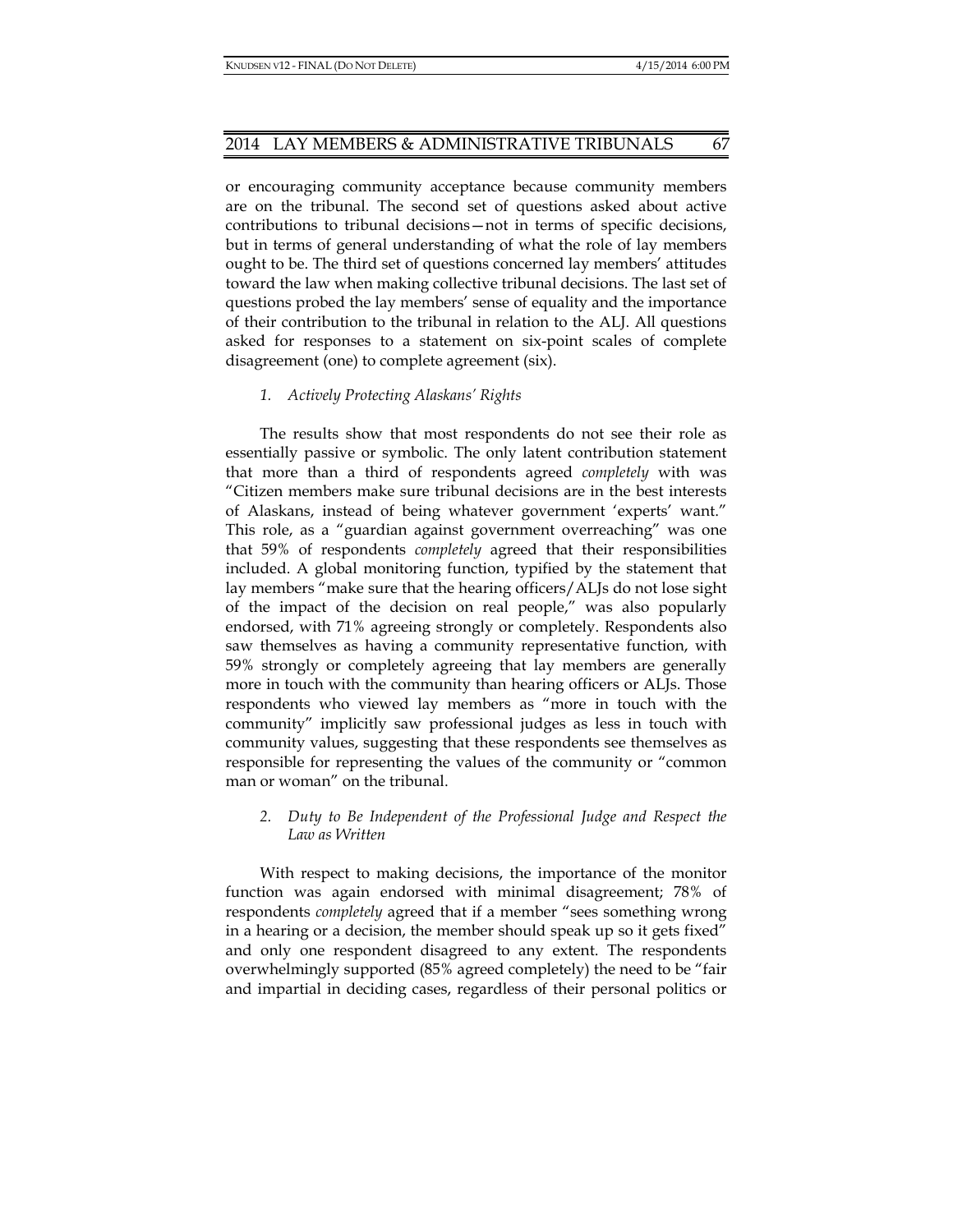other personal views." A majority (60%) disagreed that their responsibilities included playing the role of delegate ("If appointed to a designated seat, a [lay] member should consider the interest of their group/profession first,") and most respondents (69%) disclaimed that political loyalty played a role in their decision-making. Finally, most respondents were willing to be critical of the legal advice they were given. Fifty-five percent of respondents disagreed that members "should always follow the advice" of the hearing officer or ALJ when it comes to the law, and only 13.5% of respondents agreed completely. In view of this openness to critical review of the law, it is not surprising that there was a less-than-whole-hearted endorsement of a purely fact-finding role: only 38% of respondents agreed completely that the most important part of their job is to get the facts right and decide who is telling the truth, although only about 13% disagreed with the statement. Lay members tended to view themselves as a repository of expert knowledge rather than pragmatic community mediators. Only about 30% of respondents agreed completely that "sometimes the [lay] members' common sense is needed to find a point where a decision accommodates competing community interests," but far more (47%) agreed completely that lay members have "special expertise that should be applied when making decisions concerning their field."

Another question set asked about attitudes toward the law by asking respondents what they feel tribunal decisions should reflect. The responses demonstrated independence coupled with respect for the law as it is written by the legislature. Respondents saw little value in unanimity; only 21% strongly or completely agreed that a unanimous decision was important, while 35% disagreed strongly or completely. The value of independent judgment is tempered, however, by awareness of the constraints of law. While a majority of respondents agreed (18% completely, 35.5% strongly, 19% mildly) that making a just decision is sometimes more important than following the strict letter of the law, a more robust majority (48% completely, 35% strongly, 11% mildly) endorsed the statement that "Decisions of a board or commission should follow the law as the Legislature wrote it, not as a member or the ALJ would like it to be." However, pragmatism won out over precedence. More than 63% of respondents strongly or completely agreed with the pragmatic view that making sure tribunal decisions are fair, just, and acceptable to the parties is important, but only 58% of respondents strongly or completely agreed that it is "important to follow tribunal precedent so that decisions are predictable."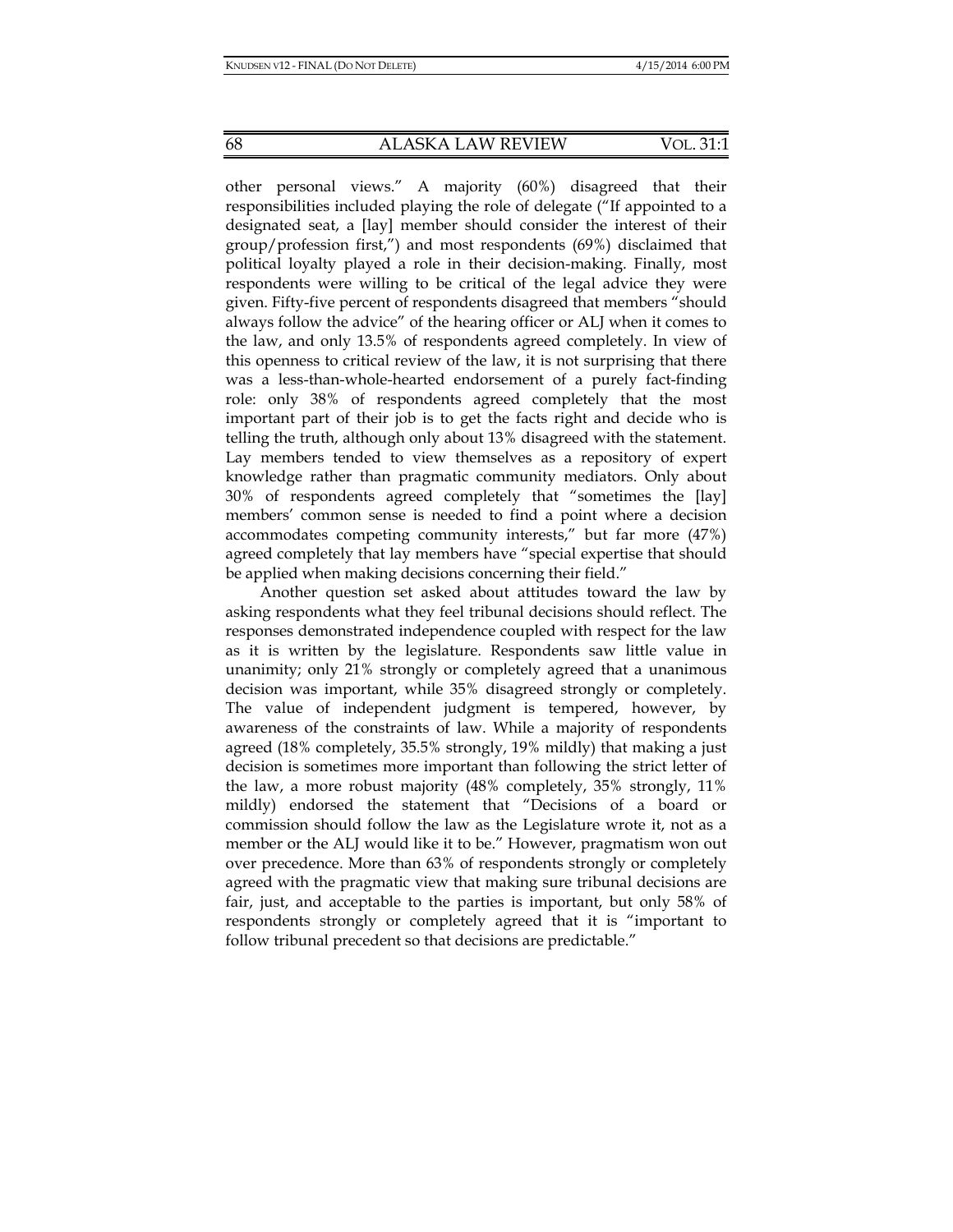#### *3. Important to a Fair Decision*

Finally, respondents were asked questions that probed their sense of equality with the professional judge. Not surprisingly, most respondents (56%) *completely* agreed they were as important as the professional judge in making fair decisions, and 69% completely disagreed that their participation in decision-making was a waste of state time and money. Most respondents (91%) agreed that tribunals are more successful if members trust the professional judge, but a lower majority (70%) agreed that members had the power of principled resignation. Although a majority of respondents disagreed that they should be given more respect than they are now, a surprisingly large percentage (36%) agreed, indicating some dissatisfaction with how others viewed their position.

This Article does not include a statistical analysis of respondents' attitudes because such analyses are unlikely to benefit those who practice before boards and commissions or who work with them. It is too easy to fall into the trap of viewing such analyses as predictive of a result in a particular case. Instead, the value of the information in this research lies in the degree to which respondents demonstrate that they think individually and independently about the law. They ascribe great importance to their role as fact-finders, but they do not limit themselves to that role. They are confident of their ability to understand the law and don't rely unquestioningly on the ALJ's interpretation. Those who appoint, confirm, work with, or practice before lay members of mixed tribunals should keep their inclination to independence in mind.

#### **CONCLUSION**

The results of the survey clearly demonstrate that Alaska's lay members of administrative tribunals are serious, dedicated, and engaged members of the administrative bureaucracy. Lay members think about their roles in a "quasi-judicial" way, they accept responsibility for fair decision-making, and they ask to be respected as members of the tribunal. They clearly desire more training, especially in decision-making. They are not subservient to lawyer-judges in deliberation, but ask to be heard. If their participation is solicited, they will respond, but the solicitation may need to be repeated across forms of participation.

However, these results also show the extent of problems for tribunals: lack of diversity, lack of consistent training, lack of clear standards regarding the right of members to fully participate, inconsistency in tribunal support for participation, and lack of a rule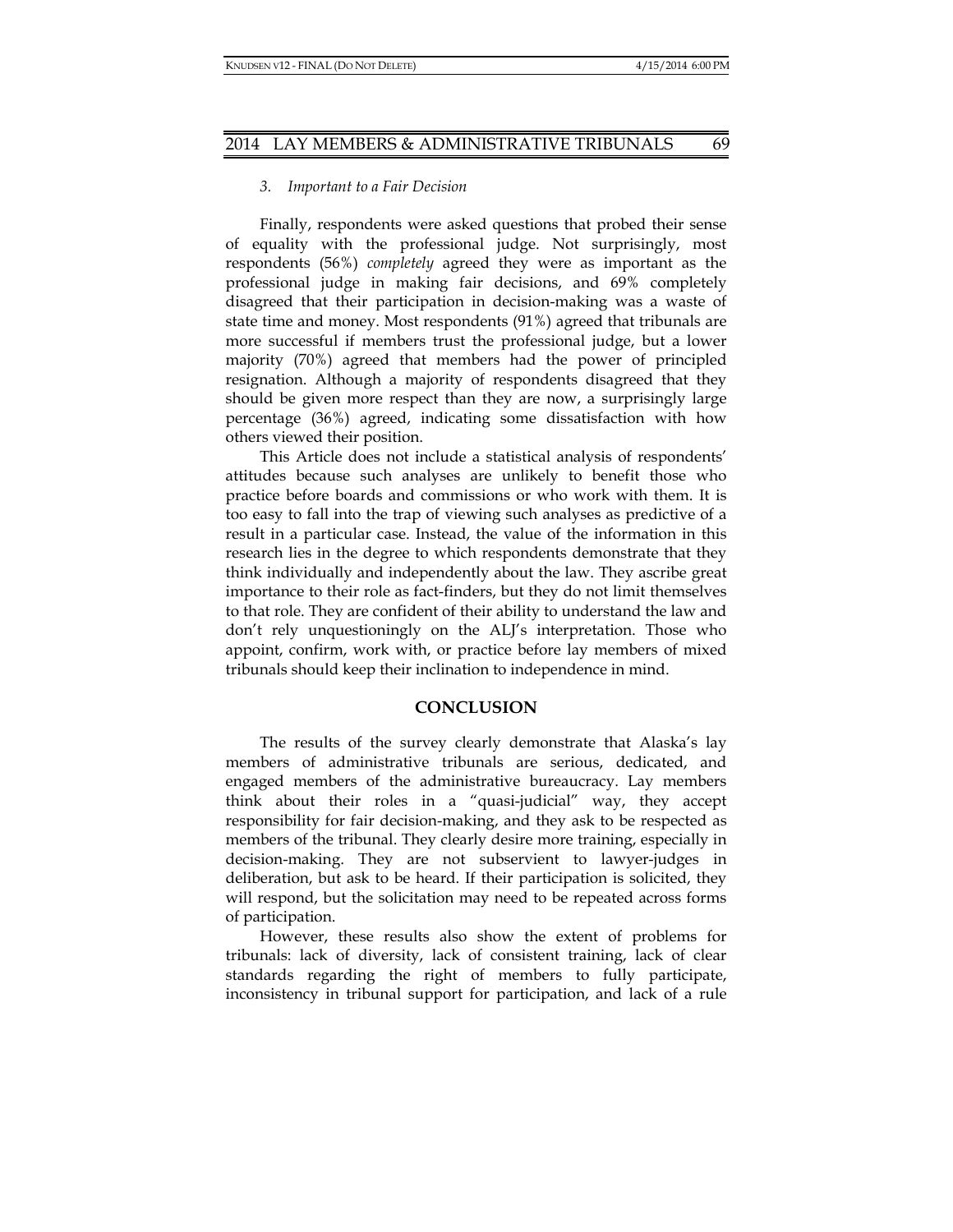requiring board decisions to contain an announcement of dissent for non-unanimous decisions. Allowing a culture of perceived disrespect and distrust to develop may have serious consequences for the substantive and procedural fairness of the tribunal. For these reasons, amending the Alaska Administrative Procedure Act to clarify the right of members to express dissent, to be present in deliberations, and to participate fully in deliberation would be advisable.

Alaska's Executive Branch Ethics Act addresses blatant conflicts of interest, wherein members of a board or commission stand to personally gain or lose something of value in a decision. Most adjudicatory boards and commissions in Alaska do not suffer from structural conflict of interest, which can occur when a board has multiple functions, such as deciding a claim and then paying a claim from board-administered funds.114 The combination of functions can create a bias where an oversight or regulatory board (or in-house hearing officer) favors an agency's investigators or staff.115 In Alaska, few boards or commissions are composed of full-time appointees who exercise direct, daily oversight; this makes combination of functions arguments less persuasive because the boards are essentially part-time and the agency functions on a daily basis without direct oversight. In any case, institutional dual functionality alone does not create a conflict of interest sufficient to deprive a claimant of a fair hearing,<sup>116</sup> although personal participation of interested staff in decision-making does so.<sup>117</sup>

Moving to a system that divorces board members entirely from decision-making would deprive Alaska of the advantages of lay participation. However, there is no doubt that members, especially chairs, would benefit from education on distinguishing the various board functions. The practices that make a chair effective in a quasilegislative setting do not necessarily lend themselves to ensuring the full, fair deliberation of a legal dispute. Education in differences between

 <sup>114.</sup> Denmark v. Liberty Life Ins. Co., 566 F.3d 1, 8 (1st Cir. 2009).

 <sup>115.</sup> Stephen R. Miller & Larry T. Richardson, *A Central Panel System for Mississippi's Administrative Law Judges: Promoting the Due Process of Law in Administrative Hearings*, 6 MISS. C. L. REV. 133, 133 (1986).

 <sup>116.</sup> *See In re* Hanson, 532 P.2d 303, 306 (Alaska 1975) (holding that a "combination of judicial and investigative functions in the Commission did not violate petitioner's due process rights . . . [and] did not result in a biased or partial tribunal"); *In re* Deming, 108 Wash. 2d 82, 105 (1987) (noting that combining investigative and adjudicative functions results in no inherent unfairness or due process violations).

<sup>117</sup>*. See In re* Robson, 575 P.2d 771, 775 (Alaska 1978) (holding that "to assure both the fact and appearance of impartiality in the Disciplinary Board's decisional function, counsel associated with either the prosecution or defense should not be present during deliberations").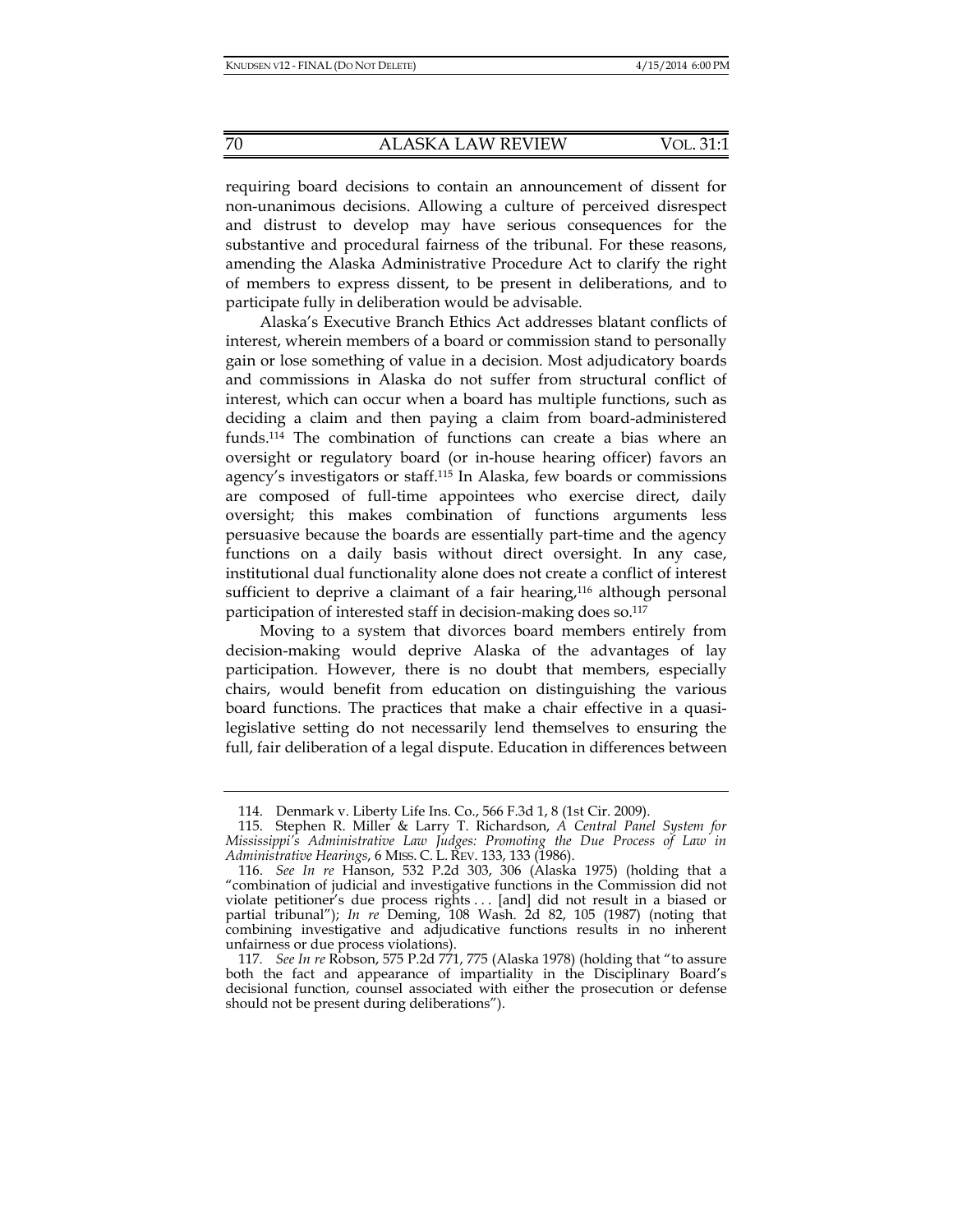adjudication and executive action, including structured deliberation, is strongly recommended to diminish the possibility of suppressing member contributions.

Survey respondent satisfaction and estimates of the procedural fairness of the respondent's last decision were positively associated with ample opportunity to ask questions during deliberation. However, satisfaction, procedural fairness, and substantive fairness were all negatively associated with suppression of dissent and inadequacy of time to deliberate carefully and completely. Allowing sufficient time in the schedule for deliberation and repeated solicitation of member questions on points of debate could improve both member satisfaction and perception of procedural fairness. For some boards and commissions, this may require scheduling longer conferences, more frequent meetings, use of video conferencing, or other procedures to ensure that all members have a fair opportunity to participate.

The demographic data of respondents suggests that recruitment for adjudicatory tribunals needs to be broadened. Admittedly this is a difficult proposition, especially for designated seats. The Governor's Office of Boards and Commissions has made commendable efforts to recruit through the State's website, but the low use of the website as an "initial contact" is disappointing. State-generated publicity is generally limited to press announcements of appointments. Wider publication of opportunities to serve may generate more diverse applications. The Alaska Legislature could contribute as well by elevating the importance of its duty to review appointments. Giving more public recognition to current members or the adjudicatory work of tribunals, elevating the significance of tribunal service through legislative attention, and publicizing the existence of tribunals as opportunities to serve the State in a "quasi-judicial" capacity may attract more candidates.

For those who practice before Alaska's boards and commissions, the message is clear: there is no downside to bestowing formal respect toward lay members of administrative tribunals. Moreover, the commitment shown by respondents to the ideal of fair and impartial decision-making is ample reason for the bar to support structural and training initiatives that increase participation by lay citizens appointed to quasi-judicial boards and commissions.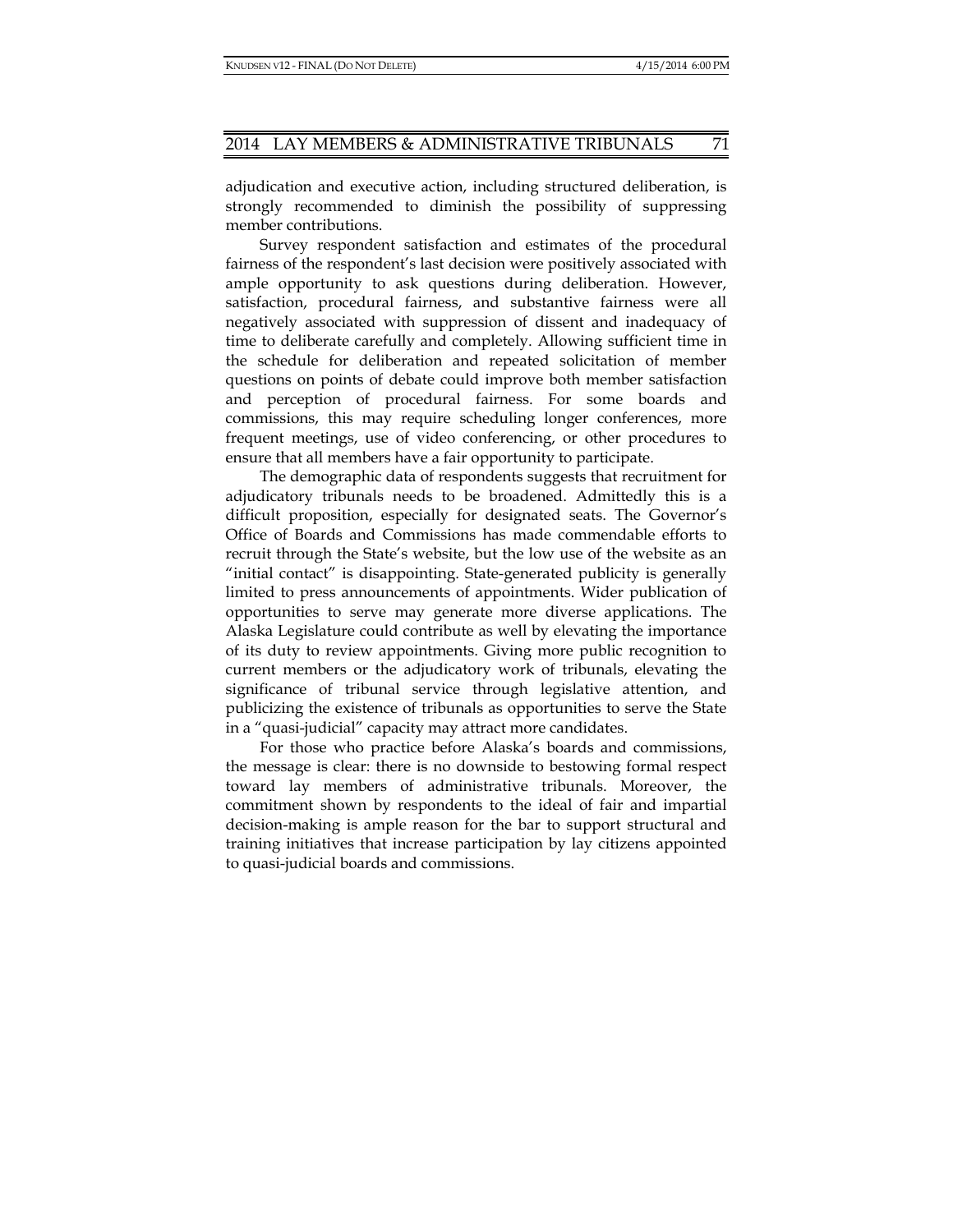| $\overline{\phantom{a}}$<br>、くらく |
|----------------------------------|
| ĺ<br><b>1</b><br>$\vdots$<br>I   |
|                                  |
| こくてくてく<br>$\frac{1}{2}$          |
| <br> <br> <br> <br>į<br>I        |
| i                                |
|                                  |
|                                  |
|                                  |
| TARIE A<br>l<br>j                |

| $\sim$<br>$\ddot{\phantom{0}}$<br>$\overline{\phantom{a}}$                                                                                                                                                                                                                                         |                             |                      |                   |                |             |
|----------------------------------------------------------------------------------------------------------------------------------------------------------------------------------------------------------------------------------------------------------------------------------------------------|-----------------------------|----------------------|-------------------|----------------|-------------|
| Kind of Disputes Decided by the Tribunal on which<br>Participant Currently Serves                                                                                                                                                                                                                  | Responses<br>$\frac{4}{10}$ | Participants<br>% of | Responses<br>% of |                | Male Female |
| individual commercial fishing permits, benefit or monetary<br>claims like workers' compensation, disability, retirement,<br>Individual Disputes Related to Work (occupational,<br>professional or guiding licenses, practices, or violations,<br>medical benefits or individual employment rights) | 75                          | 48.1                 | 48.1              | 43             | 30          |
| including oil and gas, mining, taxes, tariffs, boundaries, land<br>use, non-commercial hunting or fishing, or environmental<br>Use of Public Resources (land and natural resources,<br>enforcement)                                                                                                | $\mathfrak{L}$              | 8.3                  | 83                | $\sigma$       | $\sim$      |
| safety, employment discrimination, human rights, and public<br>Public Regulation (labor relations, labor standards and<br>offices and officials, elections, commercial activity, public<br>utilities, insurance, corporations, banks or business)                                                  | 33                          | 21.2                 | 21.2              | 24             | Ó           |
| Cases about Conduct, Activity, or Rights Not Listed Above                                                                                                                                                                                                                                          | 35                          | 22.4                 | 22.4              | $\overline{2}$ | 13          |
| Total                                                                                                                                                                                                                                                                                              | 156                         | 100                  | 100               | 98             | 54          |
|                                                                                                                                                                                                                                                                                                    |                             |                      |                   |                |             |

\* Note: Four respondents did not respond to gender question. \* Note: Four respondents did not respond to gender question.

# **APPENDIX**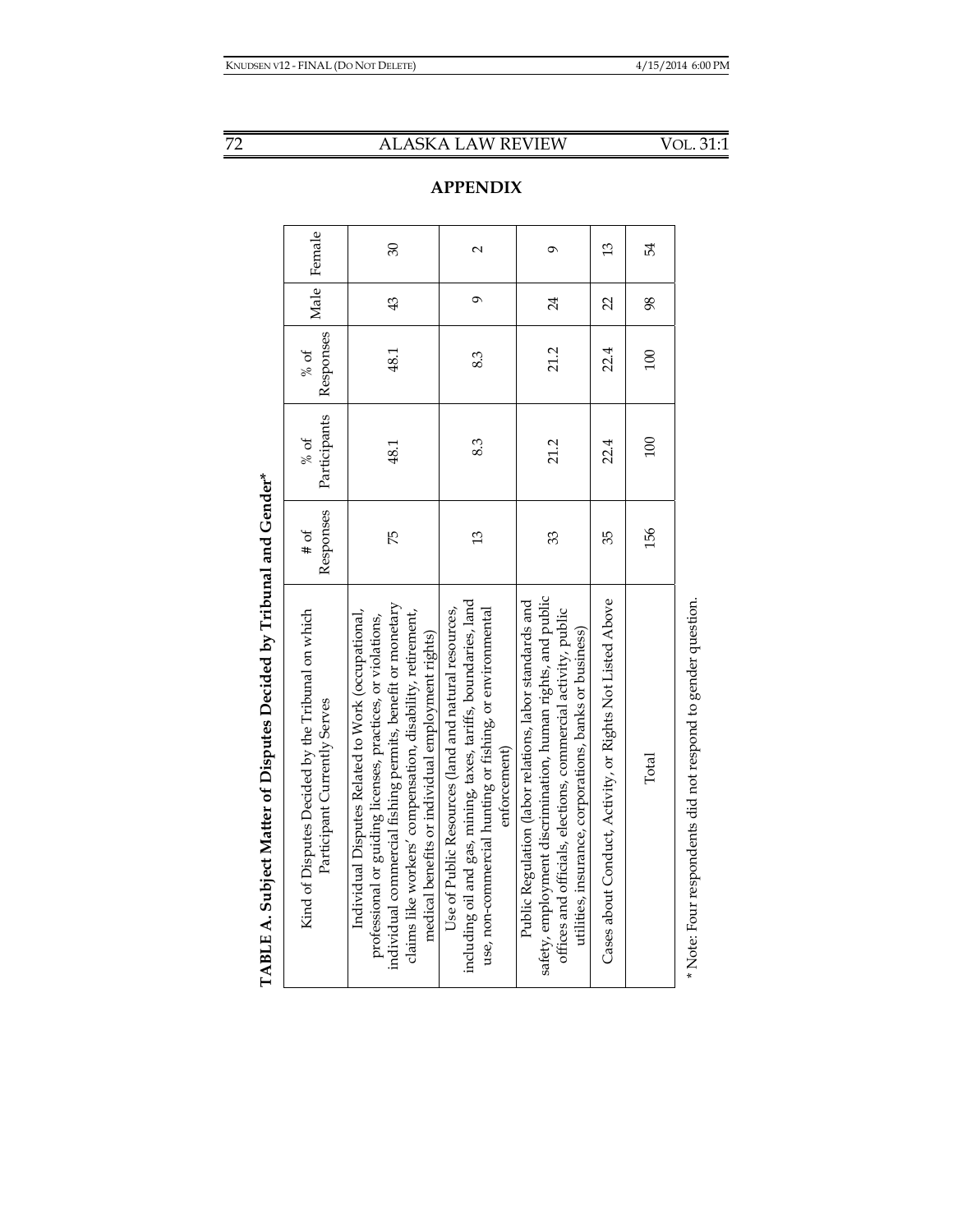|                                                  | Responses Responses<br>% of                                                  | 29.30                                                                                                                                                                                                                                                          | 12.90                                                                                                                                                                                                                                                        | 10.90                                                                                                                                                                                                                                                                                                    | 25.90                                                                                                                                                                                                                                                                                               | 21.10                                                                                                                                                                                                                                                                            | $\circ$           | 100   |
|--------------------------------------------------|------------------------------------------------------------------------------|----------------------------------------------------------------------------------------------------------------------------------------------------------------------------------------------------------------------------------------------------------------|--------------------------------------------------------------------------------------------------------------------------------------------------------------------------------------------------------------------------------------------------------------|----------------------------------------------------------------------------------------------------------------------------------------------------------------------------------------------------------------------------------------------------------------------------------------------------------|-----------------------------------------------------------------------------------------------------------------------------------------------------------------------------------------------------------------------------------------------------------------------------------------------------|----------------------------------------------------------------------------------------------------------------------------------------------------------------------------------------------------------------------------------------------------------------------------------|-------------------|-------|
|                                                  | $#$ of                                                                       | 43                                                                                                                                                                                                                                                             | $\overline{61}$                                                                                                                                                                                                                                              | $\frac{9}{1}$                                                                                                                                                                                                                                                                                            | 38                                                                                                                                                                                                                                                                                                  | 51                                                                                                                                                                                                                                                                               | Ó                 | 156   |
| TABLE B. Reported Tribunal Decision-Making Style | Choice of group that "best fits" how member's tribunal works to decide cases | Shared Hearing + Conference Deliberation. Citizen members and an ALI(or qualified member)<br>hear the case together. They deliberate and decide the outcome together. The ALJ and citizen<br>members each have one vote. Usually, the ALJ writes the decision. | who presides over the hearing. During deliberation, the ALJ remains in the room to advise<br>Shared Hearing + Advisory Deliberation. Citizen members attend the hearing with an AL]<br>the tribunal members, but does not vote. The ALJ writes the decision. | Delegated Hearing + Advisory Deliberation. An ALJ conducts a hearing for the tribunal.<br>Before a proposed decision is written, the ALJ meets with the tribunal members while<br>they discuss the evidence. The members make a decision. The ALJ does not vote.<br>Usually the ALJ writes the decision. | discuss the evidence and the draft decision. The ALJ does not vote. The ALJ writes the final decision.<br>and prepares a draft proposed decision. Then the ALJ meets with the tribunal while members<br>Delegated Hearing + Collaborative Deliberation. The ALJ conducts a hearing for the tribunal | Delegated Hearing + Tribunal Review. An ALJ hears the case and writes a proposed decision.<br>Members of the tribunal review the proposed decision without the presence, collaboration or<br>advice from the ALJ The tribunal may adopt, amend, or reject the proposed decision. | NO RESPONSE GIVEN | TOTAL |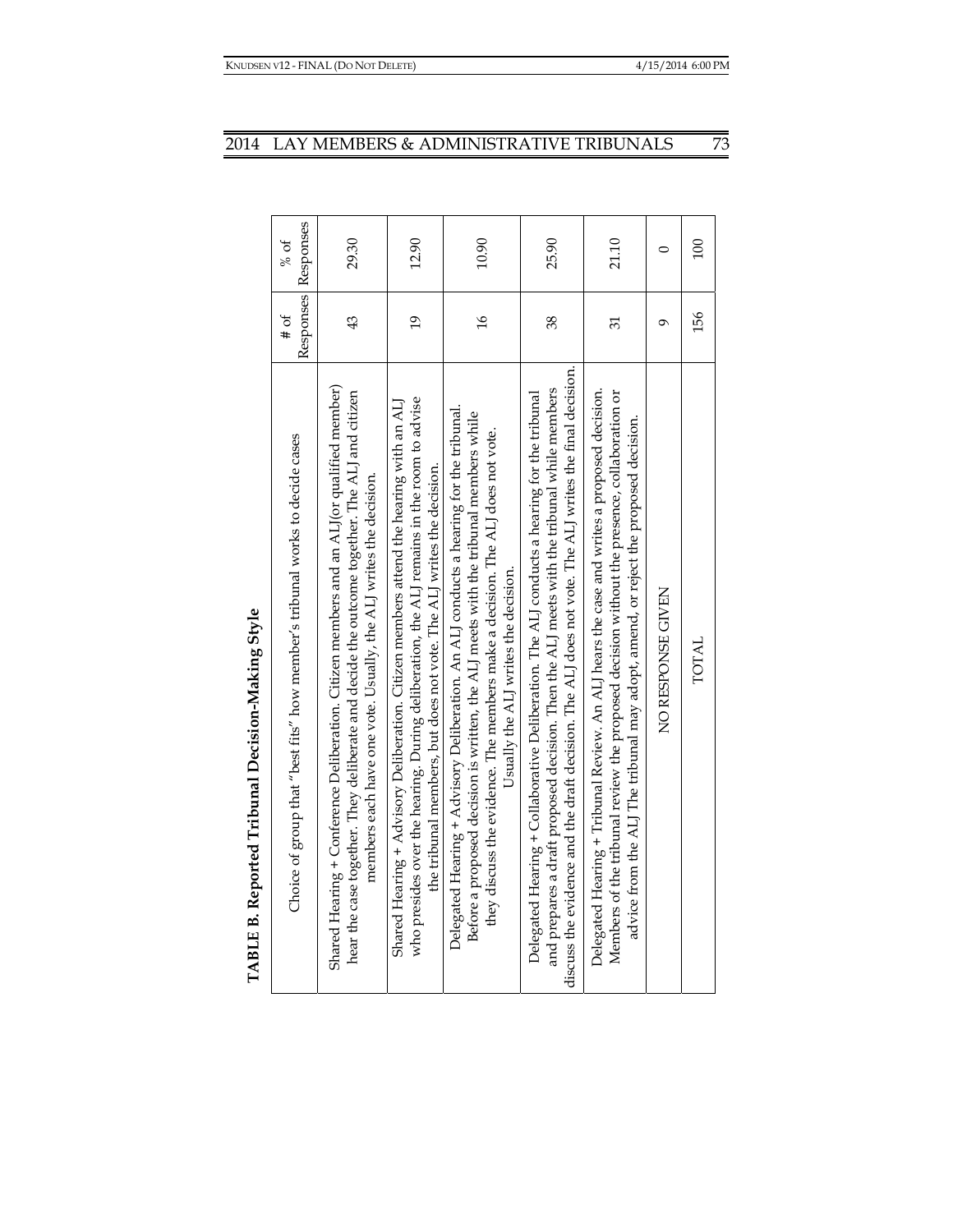| TABLE C. Distribution of Community Population by Gender |                   |                            |                   |                |                          |
|---------------------------------------------------------|-------------------|----------------------------|-------------------|----------------|--------------------------|
| Community                                               | Responses<br># of | Participants<br>% of Total | Responses<br>% of | Female         | Male                     |
| Rural                                                   | 42                | 26.9                       | 28.2              | $\Xi$          | 51                       |
| Small Town 6K or more                                   | $\overline{2}$    | 14.1                       | 14.8              | $\overline{a}$ | 14                       |
| Town 30-60K                                             | $\overline{0}$    | 12.2                       | 12.8              | $\infty$       | $\Xi$                    |
| Municipality of Anchorage                               | 66                | 42.3                       | 44.3              | 25             | $\overline{40}$          |
| Subtotal                                                | 149               | 95.5                       | 100               | 51             | 96                       |
| No Entry or No Response                                 | $\overline{a}$    | 4.5                        | $\mathsf I$       |                | 9                        |
| Total                                                   | 156               | 100                        | 100               | $\mathsf I$    | $\overline{\phantom{a}}$ |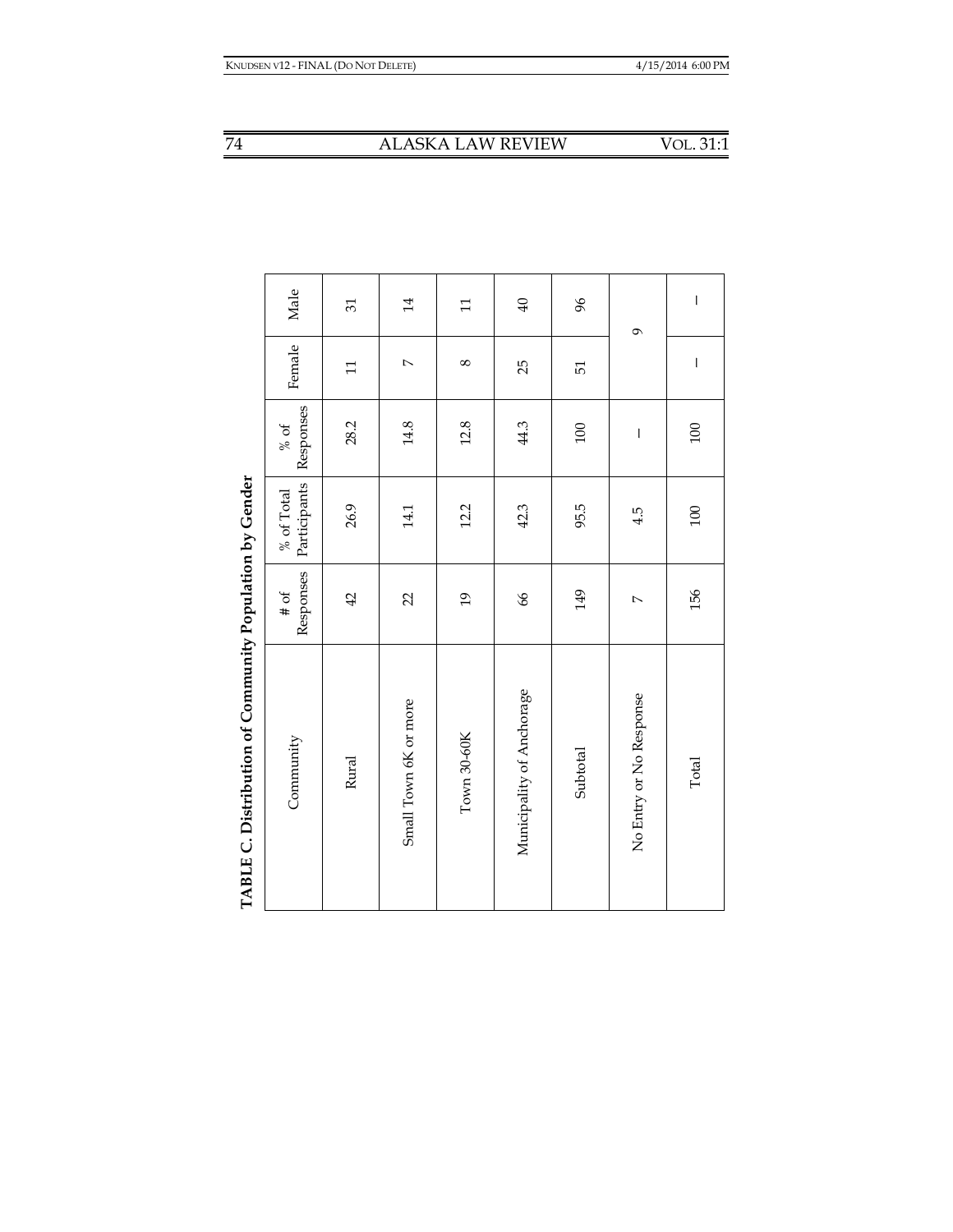| TABLE D. Years Lived in Alaska by Decades and Gender                                                                                                                                     |                     |                            |                   |                 |                |
|------------------------------------------------------------------------------------------------------------------------------------------------------------------------------------------|---------------------|----------------------------|-------------------|-----------------|----------------|
| Years in Alaska*                                                                                                                                                                         | Responses<br>$#$ of | Participants<br>% of Total | Responses<br>% of | Female          | Male           |
| $0-10$ years                                                                                                                                                                             | $\overline{a}$      | 4.5                        | 4.5               | 4               | 3              |
| 11 to 20 years                                                                                                                                                                           | 25                  | $\frac{9}{2}$              | 16.2              | $\overline{c}$  | $\mathfrak{L}$ |
| 21 to 30 years                                                                                                                                                                           | 32                  | 20.5                       | 20.8              | $\Omega$        | $\overline{c}$ |
| 31 to 40 years                                                                                                                                                                           | 45                  | 28.8                       | 29.2              | $\Xi$           | 34             |
| 41 or more years                                                                                                                                                                         | 45                  | 28.8                       | 29.2              | $\overline{17}$ | 27             |
| No response                                                                                                                                                                              | $\sim$              | 1.3                        | 0                 | 4 no response   |                |
| Total                                                                                                                                                                                    | 156                 | 100                        | 100               | 54              | 98             |
| *Years in Alaska were reported as a number, but coded into decades. The median, 35,<br>and the mean, 34.66, were calculated from the total number of years reported by<br>154 responses. |                     |                            |                   |                 |                |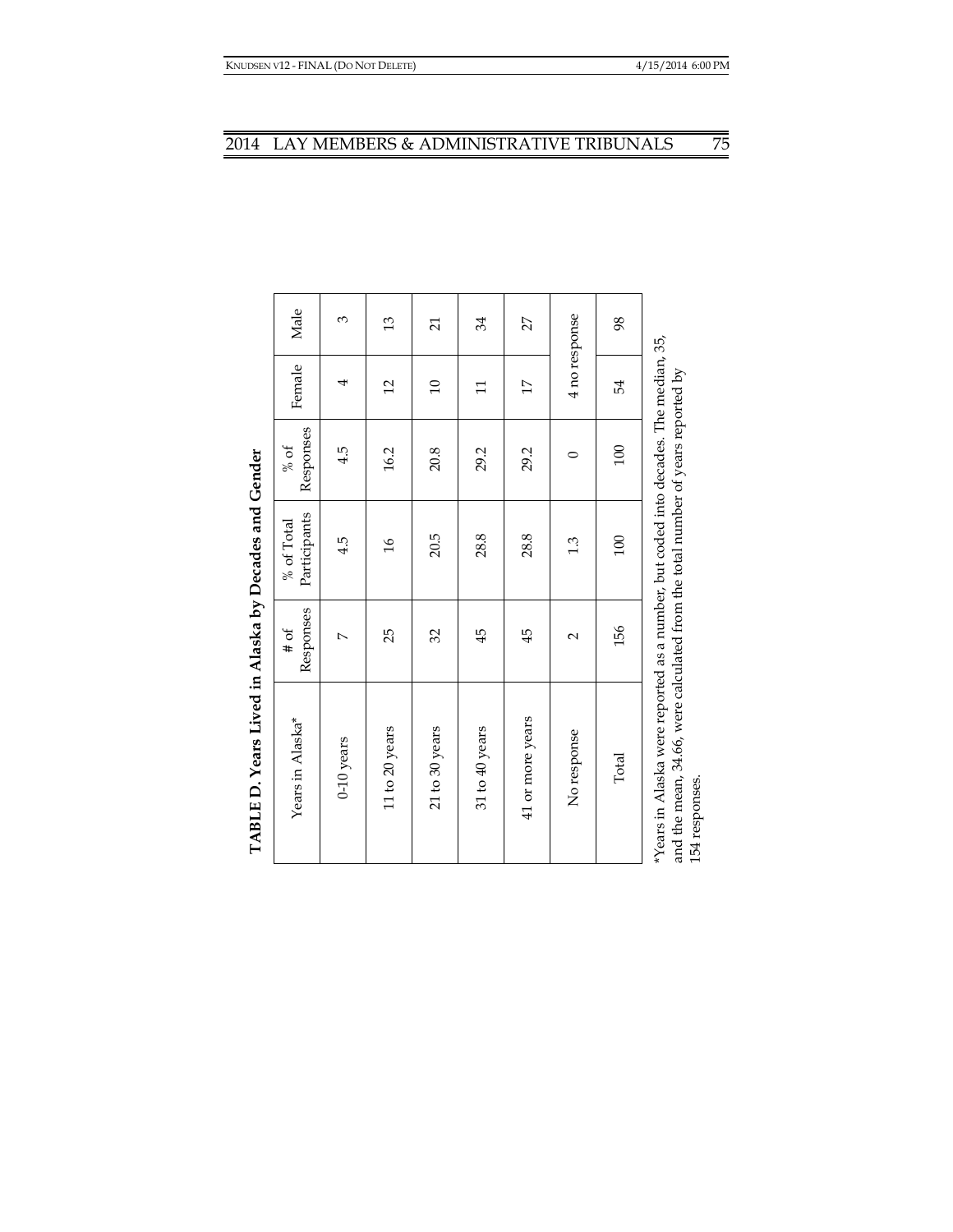| $\overline{\mathcal{L}}$ |
|--------------------------|
| ١                        |
| l                        |
|                          |
| i<br>I                   |
| I                        |
| l<br>ĺ                   |
|                          |
| -<br>-<br>-              |

| TABLE E: Reported Education Level of Participants by Gender                         |                   |                            |                   |            |                |
|-------------------------------------------------------------------------------------|-------------------|----------------------------|-------------------|------------|----------------|
| Level of Education Reported                                                         | Responses<br># of | Participants<br>% of Total | Responses<br>% of | Female     | Male           |
| Up through High School or GED                                                       | 4                 | 2.6                        | 2.6               |            | 3              |
| Some vocational training or college after High School<br>or GED                     | 25                | $\frac{91}{2}$             | 16.1              | Ю          | $\Omega$       |
| Completed formal (union) apprenticeship or BA, BS<br>degree                         | 38                | 24.4                       | 24.5              | 12         | 26             |
| Master's Degree, Master Craftsman, or professional<br>license (PE, CPA, PA-C, etc.) | 51                | 32.7                       | 32.9              | 28         | 23             |
| Ph.D. or M.D., J.D., Ed.D., etc.                                                    | 37                | 23.7                       | 23.9              | $^{\circ}$ | $\frac{26}{5}$ |
| No response                                                                         |                   | $\overline{0.6}$           | $\circ$           |            |                |
| Total                                                                               | 156               | 100                        | 100               | 54         | 98             |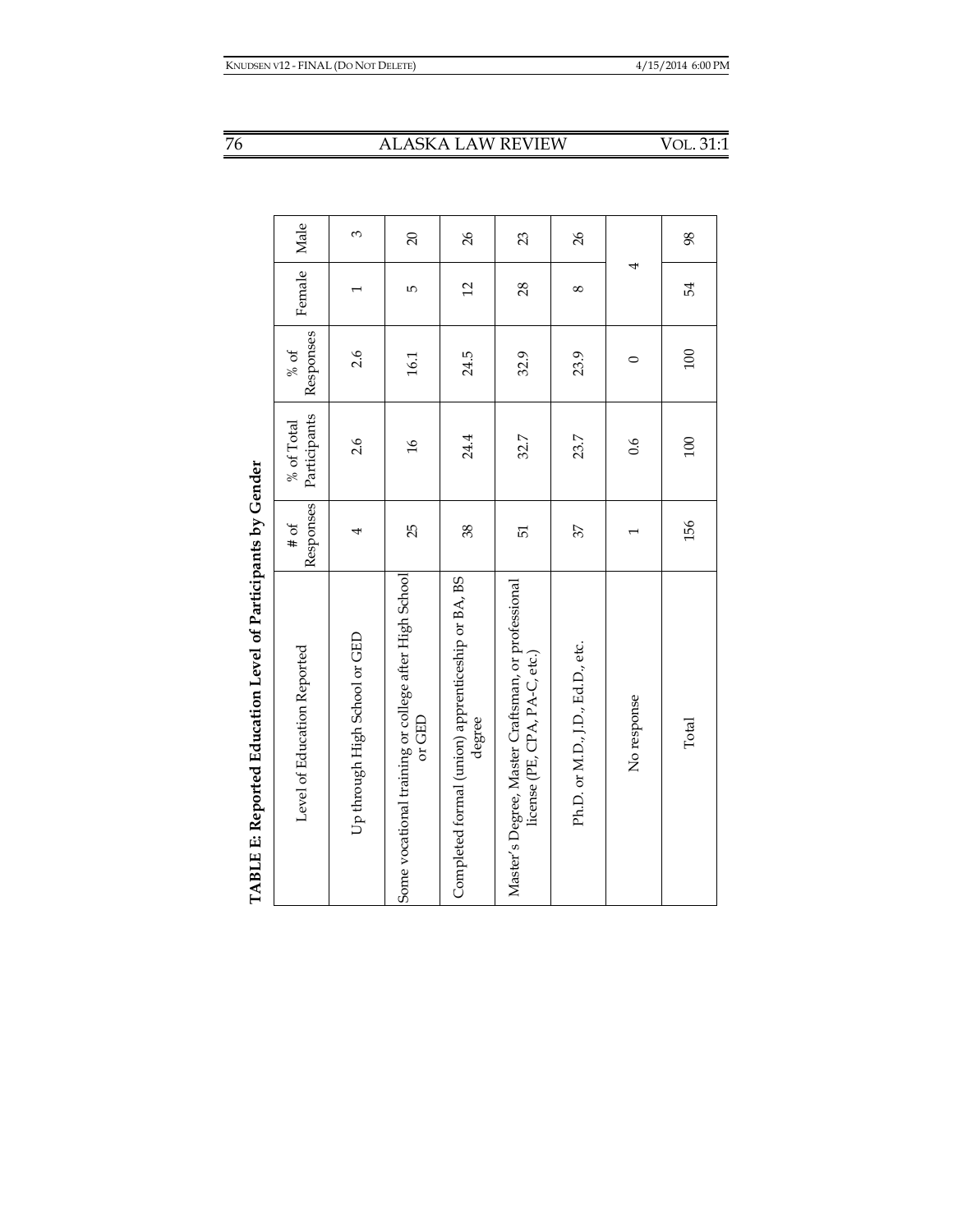| $#$ not employed /<br>employment<br>not seeking         | $\overline{\phantom{0}}$ | $\sim$      | 8           | $\overline{21}$ | $\overline{a}$ |                   | 3             | 39      |
|---------------------------------------------------------|--------------------------|-------------|-------------|-----------------|----------------|-------------------|---------------|---------|
| employment<br># employed<br>seeking                     | $\circ$                  | 20          | 67          | $\overline{21}$ | $\circ$        |                   |               | 114     |
| Responses<br>$\%$ of                                    | 0.6                      | 14.3        | 49.4        | 27.3            | 8.4            |                   |               | $100\%$ |
| $\%$ of Total                                           | 0.6                      | 14.1        | 48.7        | 26.9            | 8.3            | 0.6               | 0.6           | $100\%$ |
| Responses<br>$\#$ of                                    | $\overline{\phantom{0}}$ | 22          | 76          | 42              | $\mathfrak{L}$ | $\overline{ }$    | $\overline{}$ | 156     |
| TABLE F: Age and Employment Status of Respondent<br>Age | 18-25 years              | 26-45 years | 46-60 years | 61-70 years     | Over 70 years  | Prefer not to say | No response   | Total   |

TABLE F: Age and Employment Status of Respondent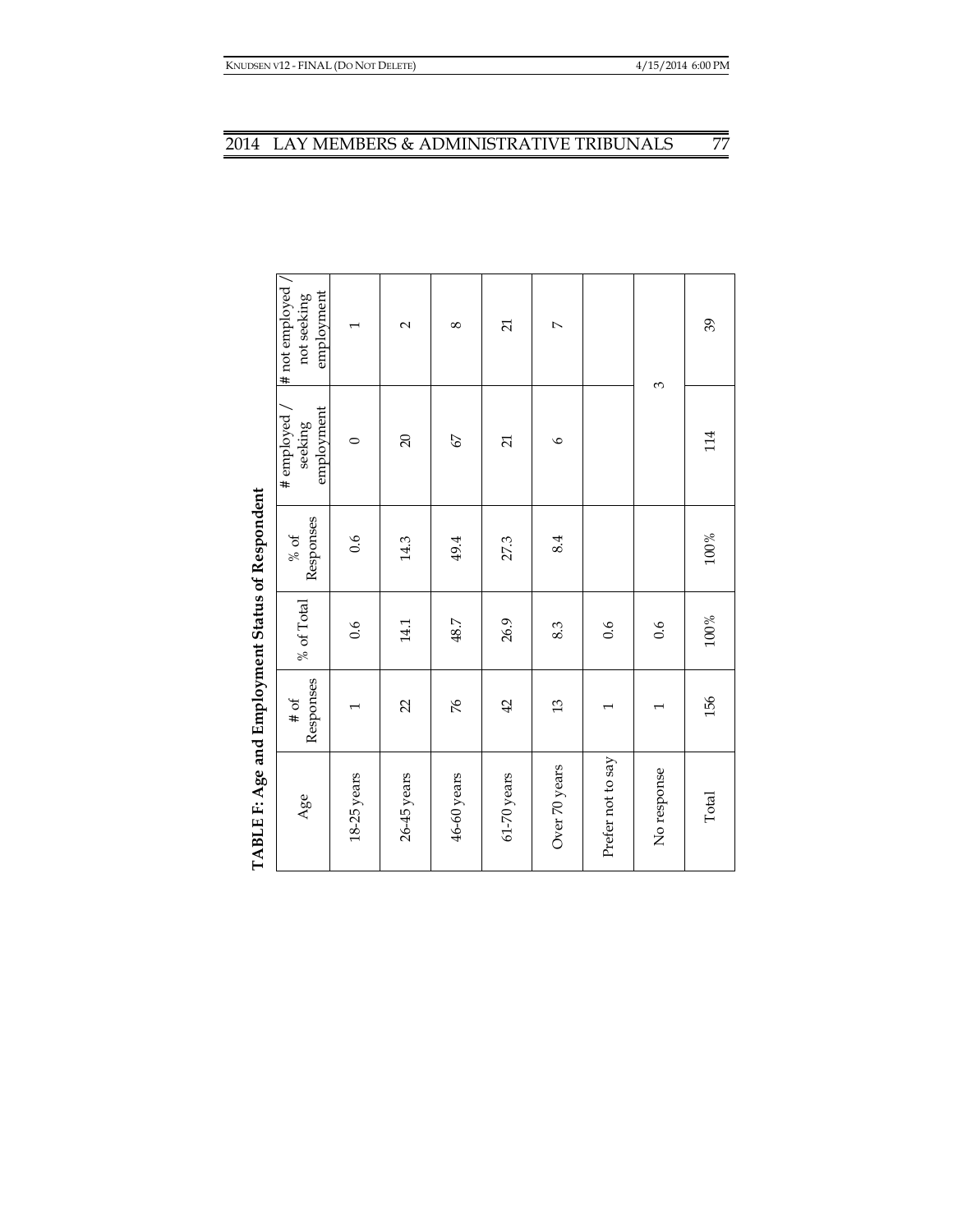| i<br>$\overline{\mathcal{L}}$ |
|-------------------------------|
| .<br>.<br>.                   |
| ı<br>i                        |
| Ι                             |
|                               |
| i                             |
|                               |
| ĺ                             |
| CALIDITIC CALL<br>l<br>l<br>ī |

| Male                                  | $\mathbf{1}$                           | $\overline{10}$                         | $\frac{3}{2}$                                                                                                   | 60                                                                                              | 94              |
|---------------------------------------|----------------------------------------|-----------------------------------------|-----------------------------------------------------------------------------------------------------------------|-------------------------------------------------------------------------------------------------|-----------------|
| Female                                | $\sim$                                 | $\mathbf{1}$                            | $\infty$                                                                                                        | 29                                                                                              | 50              |
| Municipality of<br>Anchorage          | Б                                      | $\overline{14}$                         | Ξ                                                                                                               | 32                                                                                              | 62              |
| 30,000-<br>60,000<br>Town             | 3                                      |                                         | 3                                                                                                               | $\Xi$                                                                                           | $\frac{8}{2}$   |
| More than<br>6,000                    | 3                                      | $\circ$                                 | 2                                                                                                               | $\frac{9}{2}$                                                                                   | $\overline{21}$ |
| Rural                                 | $\sim$                                 | LŊ                                      | 4                                                                                                               | $\overline{\mathrm{30}}$                                                                        | $\overline{4}$  |
| Degree of satisfaction with diversity | Lacks both ethnic and gender diversity | Lacks either ethnic or gender diversity | but could be more diverse given the size<br>Has some ethnic and gender diversity,<br>of the board or commission | population given the size of the board or<br>Represents the diversity of Alaska's<br>commission | Total           |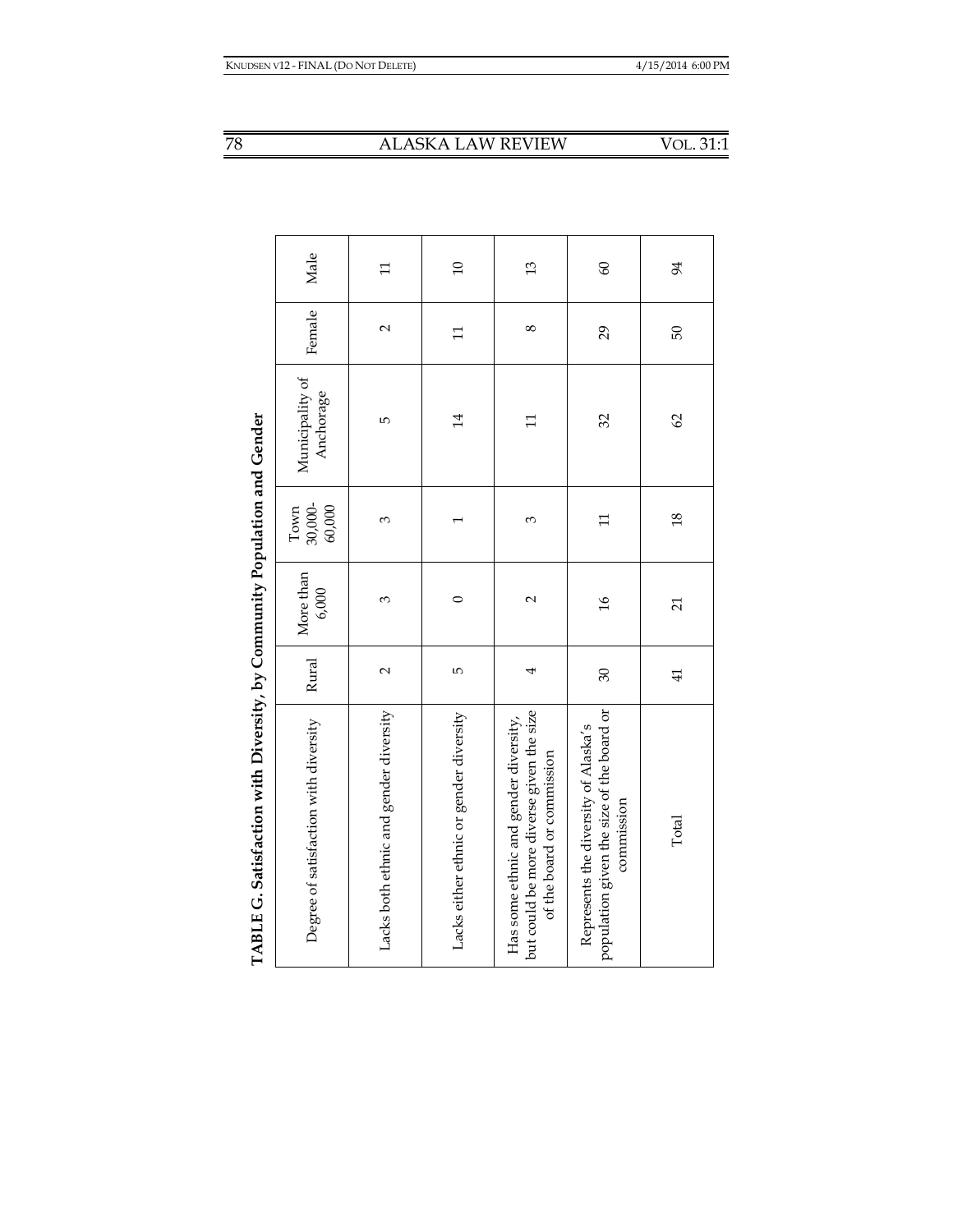| TABLE H: Deliberation Form by Race and Gender*                                                                                          |                                    |                       |                 |                   |                 |                 |
|-----------------------------------------------------------------------------------------------------------------------------------------|------------------------------------|-----------------------|-----------------|-------------------|-----------------|-----------------|
| Deliberation Form                                                                                                                       | American Indian<br>Alaska Native / | >1 chosen White Other |                 |                   | Female          | Male            |
| Shared Hearing + Conference<br>Deliberation                                                                                             | $\mathsf{C}$                       |                       | 34              | 4                 | $\overline{12}$ | 30              |
| Shared Hearing + Advisory<br>Deliberation                                                                                               | 4                                  |                       | $\overline{15}$ | 0                 | Б               | $\overline{14}$ |
| Delegated Hearing + Advisory<br>Deliberation                                                                                            |                                    |                       | $\overline{1}$  | 0                 | $\infty$        | $\circ$         |
| Delegated Hearing + Collaborative<br>Deliberation                                                                                       | $\mathbf{\sim}$                    |                       | 33              | $\mathbf{\Omega}$ | 12              | 25              |
| Delegated Hearing + Tribunal Review                                                                                                     |                                    |                       | 29              | 0                 | $\overline{c}$  | $\overline{61}$ |
| *Not all participants answered every question; absent responses are excluded. Therefore, numbers will not<br>necessarily total equally. |                                    |                       |                 |                   |                 |                 |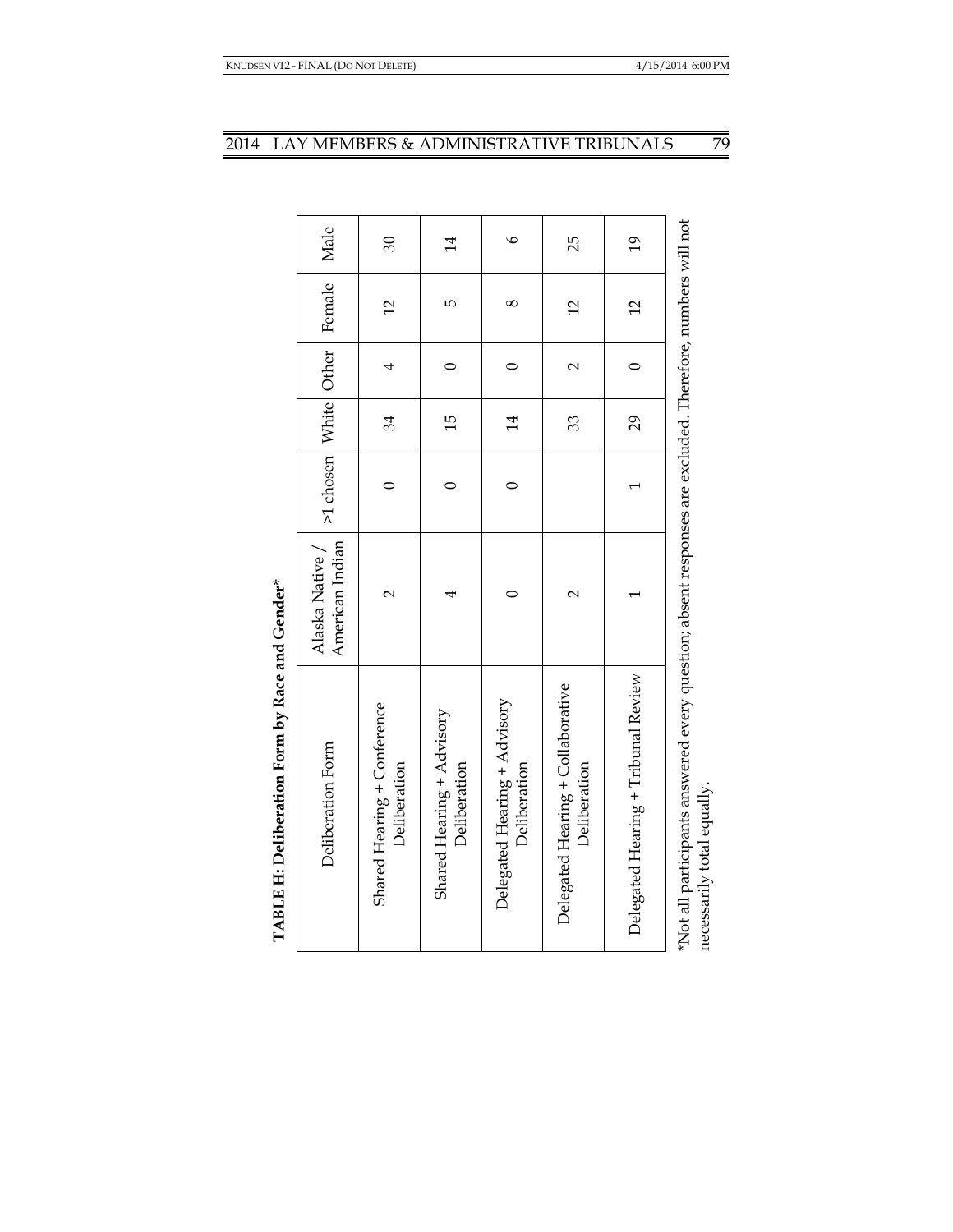|                                | 1. Expertise or experience in regulated field      |                                      |                            |                |
|--------------------------------|----------------------------------------------------|--------------------------------------|----------------------------|----------------|
|                                | Score                                              | $#$ of<br>Responses                  | $%$ of<br>Total            | % of Responses |
|                                | 1                                                  | 2                                    | 1.3                        | 1.3            |
|                                | $\overline{2}$                                     | 5                                    | 3.2                        | 3.2            |
|                                | 3                                                  | 13                                   | 8.3                        | 8.3            |
|                                | 4                                                  | 28                                   | 17.9                       | 17.9           |
|                                | 5                                                  | 35                                   | 22.4                       | 22.4           |
|                                | 6                                                  | 73                                   | 46.8                       | 46.8           |
|                                | Total                                              | 156                                  | 100                        | 100            |
|                                | 2. Impartiality, avoidance of conflict of interest |                                      |                            |                |
|                                | Score                                              | $\overline{\# \circ f}$<br>Responses | $\frac{1}{\%}$ of<br>Total | % of Responses |
| Note: no response<br>to $2, 3$ | $\mathbf 1$                                        | 1                                    | 0.6                        | 0.6            |
|                                | 4                                                  | 5                                    | 3.2                        | 3.2            |
|                                | 5                                                  | 28                                   | 17.9                       | 17.9           |
|                                | 6                                                  | 122                                  | 78.2                       | 78.2           |
|                                | Total                                              | 156                                  | 100                        | 100            |
|                                | 3. Prompt, ready, and regular attendance           |                                      |                            |                |
|                                | Score                                              | # of<br>Responses                    | $%$ of<br>Total            | % of Responses |
|                                | $\mathbf 1$                                        | $\mathbf 1$                          | 0.6                        | 0.6            |
| Note: no                       | 4                                                  | $\overline{2}$                       | 1.3                        | 1.3            |
| responses to 2, 3              | 5                                                  | 43                                   | 27.6                       | 27.6           |
|                                | 6                                                  | 110                                  | 70.5                       | 70.5           |
|                                | Total                                              | 156                                  | 100                        | 100            |
|                                | 4. Ability to understand and weigh the evidence    |                                      |                            |                |
|                                | Score                                              | $#$ of<br>Responses                  | $%$ of<br>Total            | % of Responses |
|                                | 1                                                  | $\overline{2}$                       | 1.3                        | 1.3            |
|                                | $\overline{4}$                                     | $\overline{2}$                       | 1.3                        | 1.3            |
| Note: no                       | 5                                                  | 31                                   | 19.9                       | 20             |
| responses to 2, 3              | 6                                                  | 120                                  | 76.9                       | 77.4           |
|                                | Total                                              | 155                                  | 99.4                       | 100            |
|                                | No opinion                                         | 1                                    | 0.6                        |                |
|                                | Total                                              | 156                                  | 100                        |                |

**TABLE J. Desirable Traits: How Important It Is for Lay Members to Have \_\_\_\_\_?**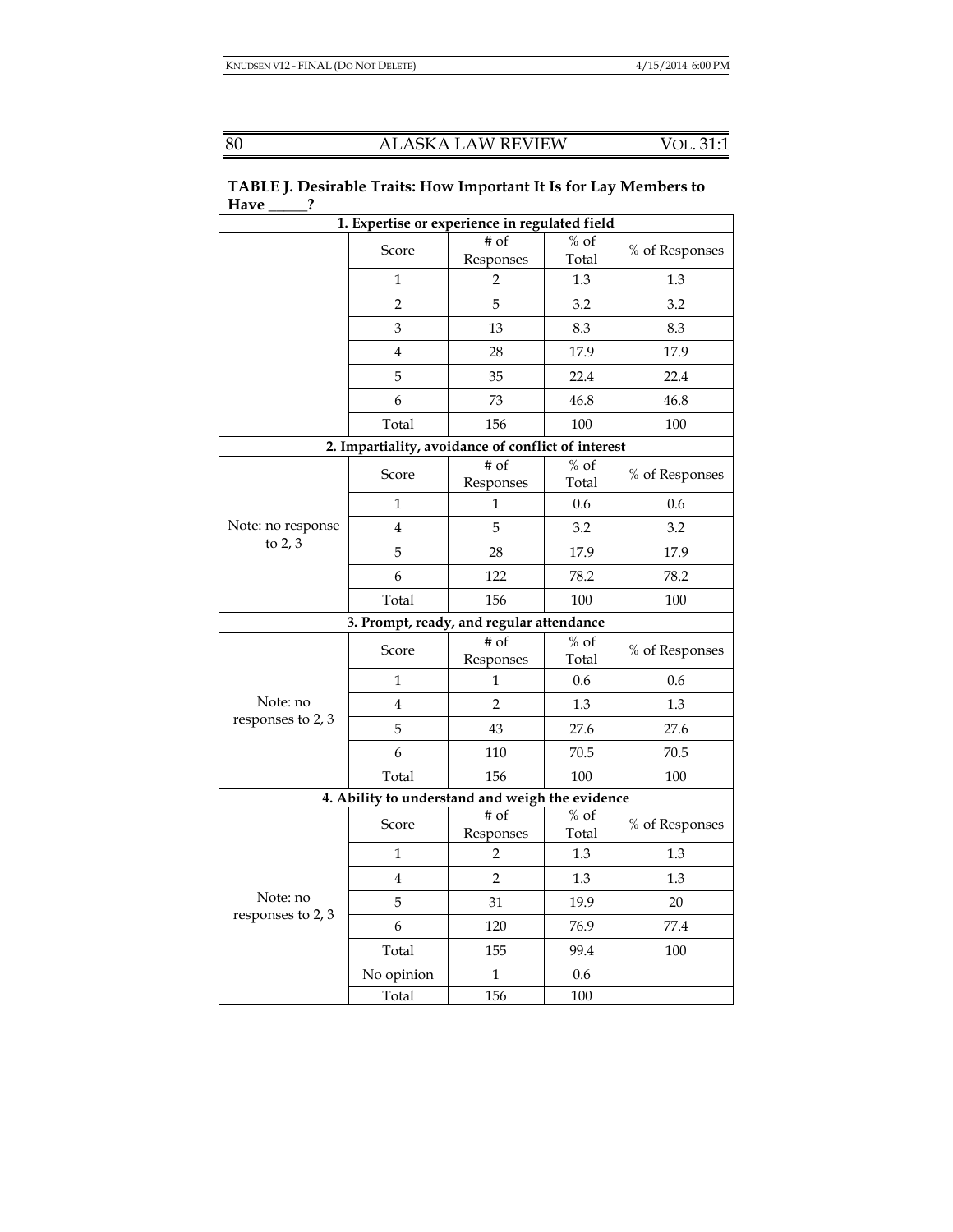| 5. Knowledge of the tribunal's laws and regulations       |                |                   |                 |                |  |  |
|-----------------------------------------------------------|----------------|-------------------|-----------------|----------------|--|--|
|                                                           | Score          | # of<br>Responses | $%$ of<br>Total | % of Responses |  |  |
|                                                           | $\mathbf{1}$   | $\mathbf 1$       | 0.6             | 0.6            |  |  |
|                                                           | $\overline{2}$ | 3                 | 1.9             | 1.9            |  |  |
|                                                           | 3              | $\overline{4}$    | 2.6             | 2.6            |  |  |
|                                                           | $\bf 4$        | 10                | 6.4             | 6.4            |  |  |
|                                                           | 5              | 55                | 35.3            | 35.3           |  |  |
|                                                           | 6              | 83                | 53.2            | 53.2           |  |  |
|                                                           | Total          | 156               | 100             | 100            |  |  |
| 6. Active participation, communication with other members |                |                   |                 |                |  |  |
|                                                           | Score          | # of<br>Responses | $%$ of<br>Total | % of Responses |  |  |
|                                                           | $\mathbf{1}$   | 1                 | 0.6             | 0.6            |  |  |
|                                                           | $\overline{2}$ | $\mathbf{1}$      | 0.6             | 0.6            |  |  |
|                                                           | 3              | 3                 | 1.9             | 1.9            |  |  |
|                                                           | $\overline{4}$ | 11                | 7.1             | 7.1            |  |  |
|                                                           | 5              | 45                | 28.8            | 28.8           |  |  |
|                                                           | 6              | 95                | 60.9            | 60.9           |  |  |
|                                                           | Total          | 156               | 100             | 100            |  |  |
| 7. Willingness to stick to principles, independence       |                |                   |                 |                |  |  |
| Note: no response<br>to $2$                               | Score          | # of<br>Responses | $%$ of<br>Total | % of Responses |  |  |
|                                                           | $\mathbf{1}$   | 2                 | 1.3             | 1.3            |  |  |
|                                                           | 3              | 8                 | 5.1             | 5.1            |  |  |
|                                                           | $\bf 4$        | 13                | 8.3             | 8.3            |  |  |
|                                                           | 5              | 49                | 31.4            | 31.4           |  |  |
|                                                           | 6              | 84                | 53.8            | 53.8           |  |  |
|                                                           | Total          | 156               | 100             | 100            |  |  |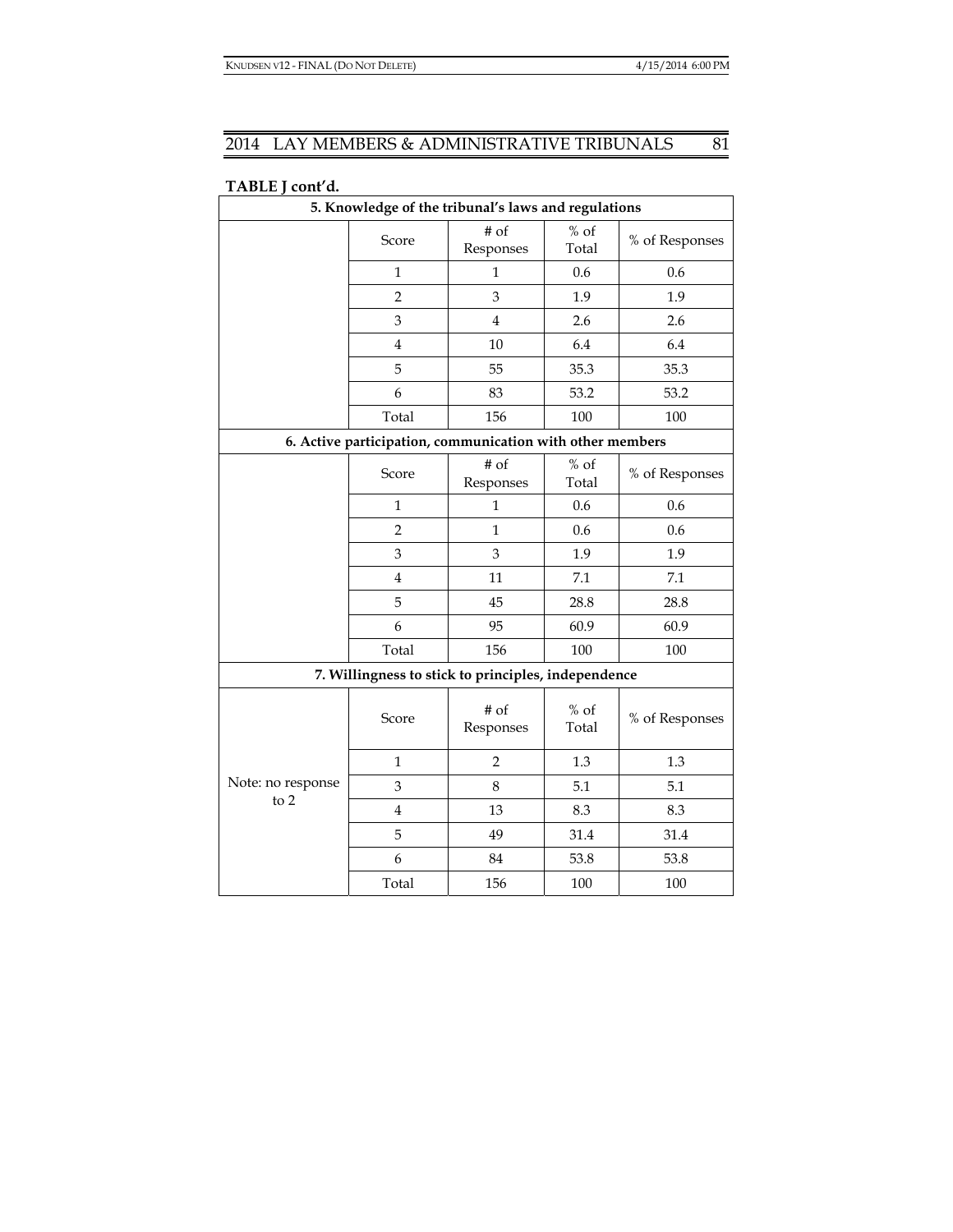| 8. Overall fairness, open-mindedness, freedom from prejudice |            |                     |                 |                |  |  |  |
|--------------------------------------------------------------|------------|---------------------|-----------------|----------------|--|--|--|
| Note: no response<br>to $2, 3, 4$                            | Score      | $#$ of<br>Responses | $%$ of<br>Total | % of Responses |  |  |  |
|                                                              | 1          | $\overline{2}$      | 1.3             | 1.3            |  |  |  |
|                                                              | 5          | 23                  | 14.7            | 14.7           |  |  |  |
|                                                              | 6          | 131                 | 84              | 84             |  |  |  |
|                                                              | Total      | 156                 | 100             | 100            |  |  |  |
| 9. Willingness to compromise, ability to negotiate           |            |                     |                 |                |  |  |  |
| Note: no response<br>to $2$                                  | Score      | # of<br>Responses   | $%$ of<br>Total | % of Responses |  |  |  |
|                                                              | 1          | 3                   | 1.9             | 1.9            |  |  |  |
|                                                              | 3          | 4                   | 2.6             | 2.6            |  |  |  |
|                                                              | 4          | 24                  | 15.4            | 15.5           |  |  |  |
|                                                              | 5          | 55                  | 35.3            | 35.5           |  |  |  |
|                                                              | 6          | 69                  | 44.2            | 44.5           |  |  |  |
|                                                              | Subtotal   | 155                 | 99.4            | 100            |  |  |  |
|                                                              | No opinion | $\mathbf{1}$        | 0.6             |                |  |  |  |
|                                                              | Total      | 156                 | 100             |                |  |  |  |

# **TABLE J cont'd.**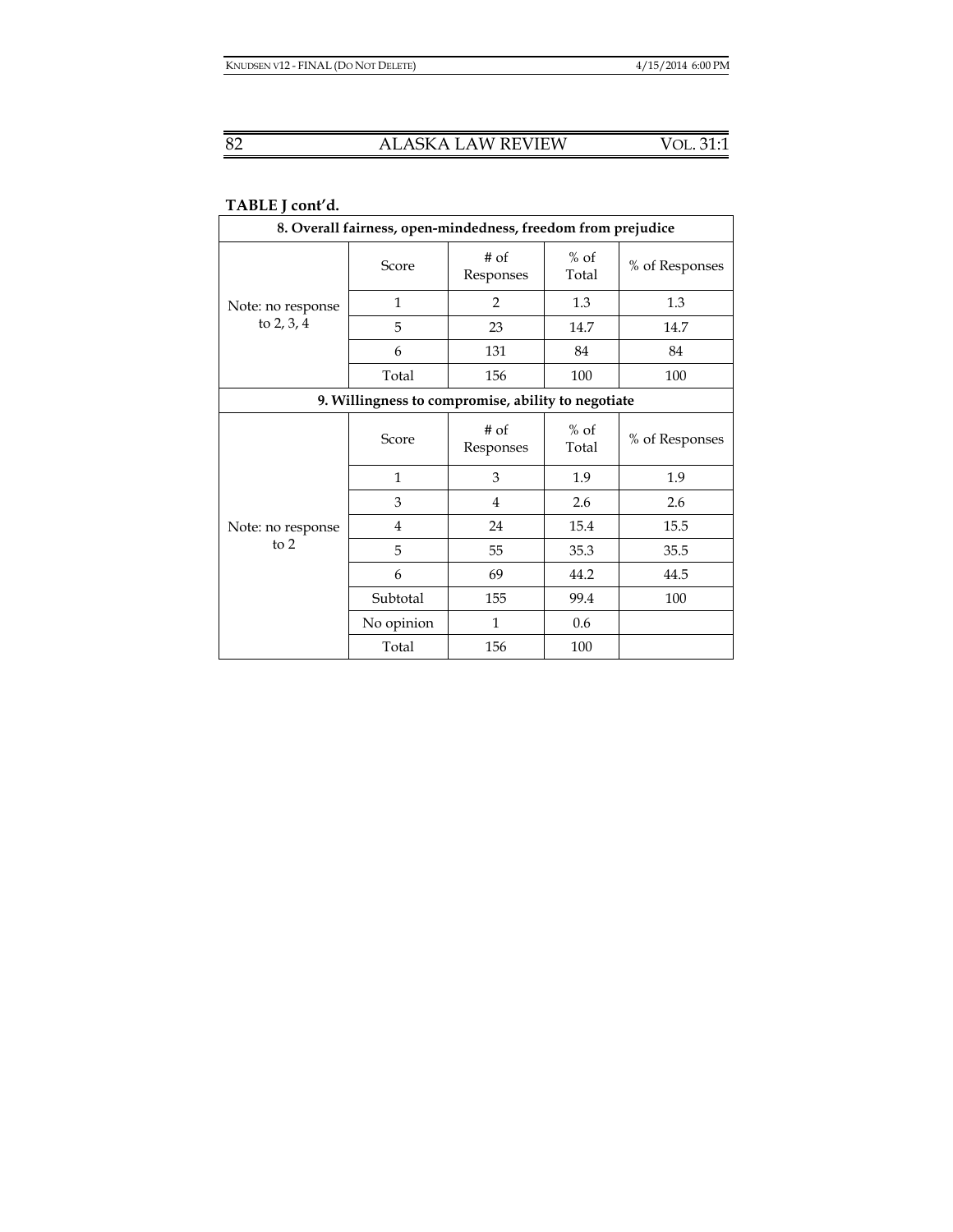

# **Table 1. Endorseme ent of Late nt Contrib utions**

 $1 \equiv 2 \equiv 3 \equiv 4 \equiv 5 \equiv 6$ 

83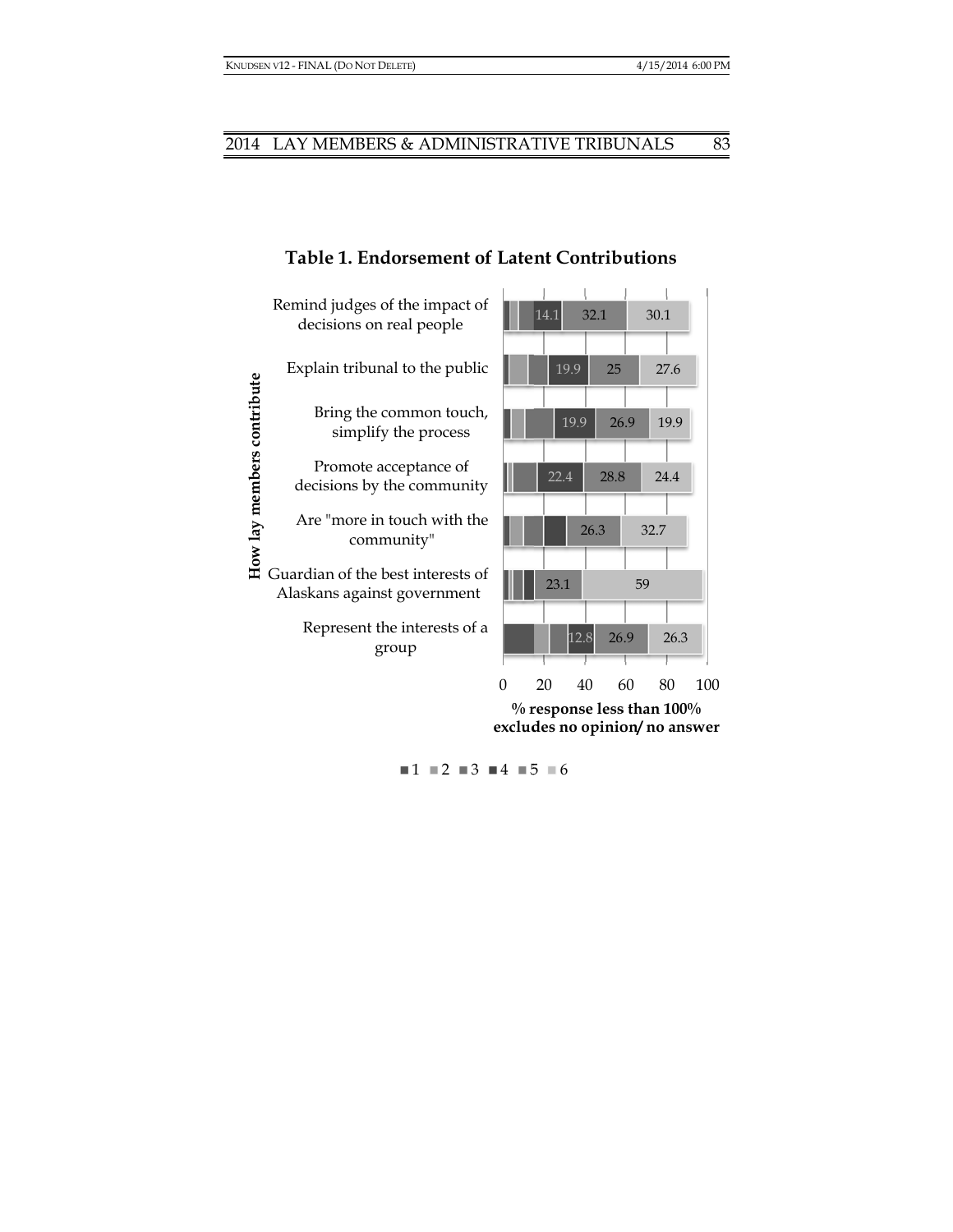# **Table e 2. Endors ement of L Lay Roles W When Mak king Decisi ions**



 $1 \equiv 2 \equiv 3 \equiv 4 \equiv 5 \equiv 6$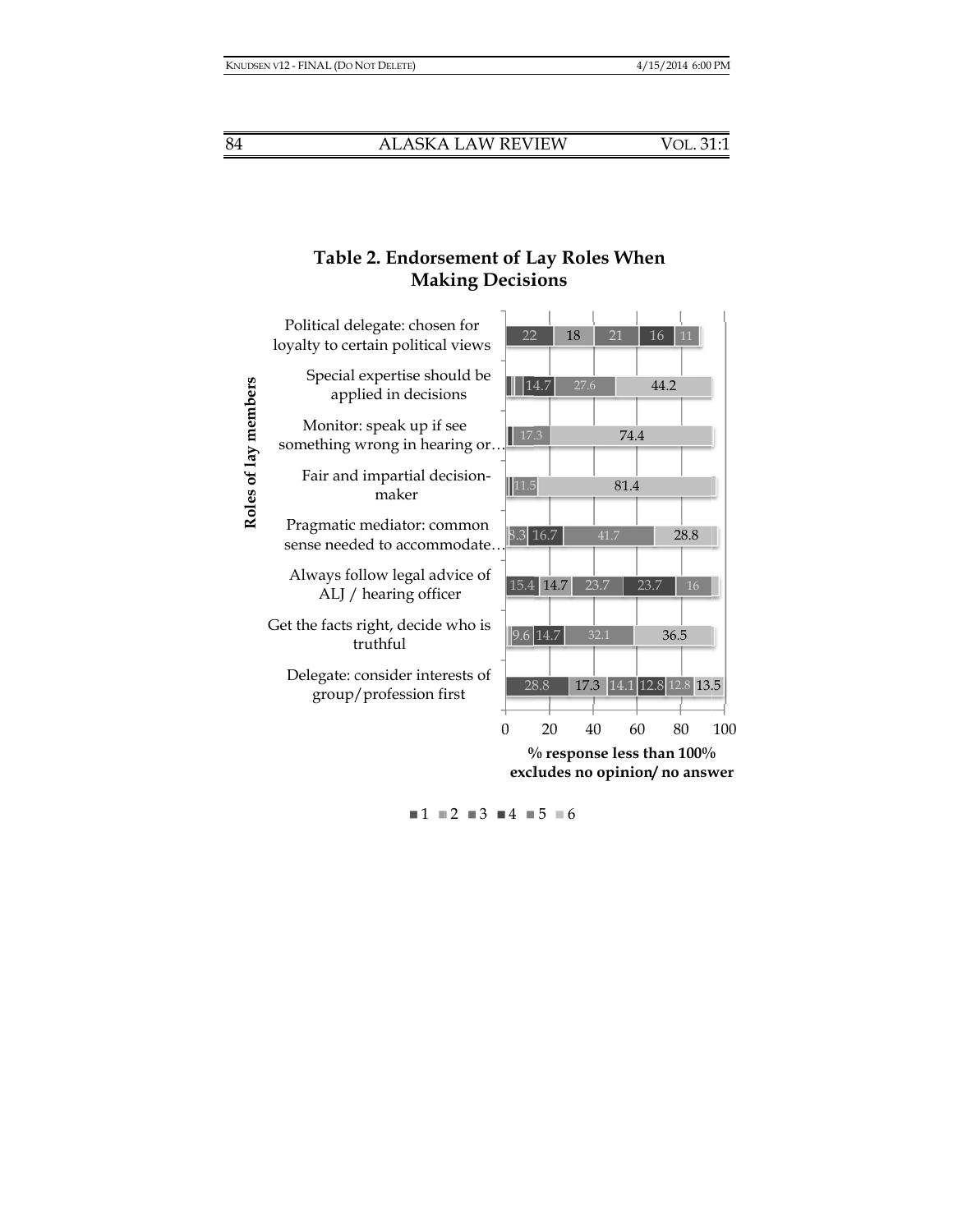

## **Table 3. . Endorsem ment of Atti itudes towa ard Law**